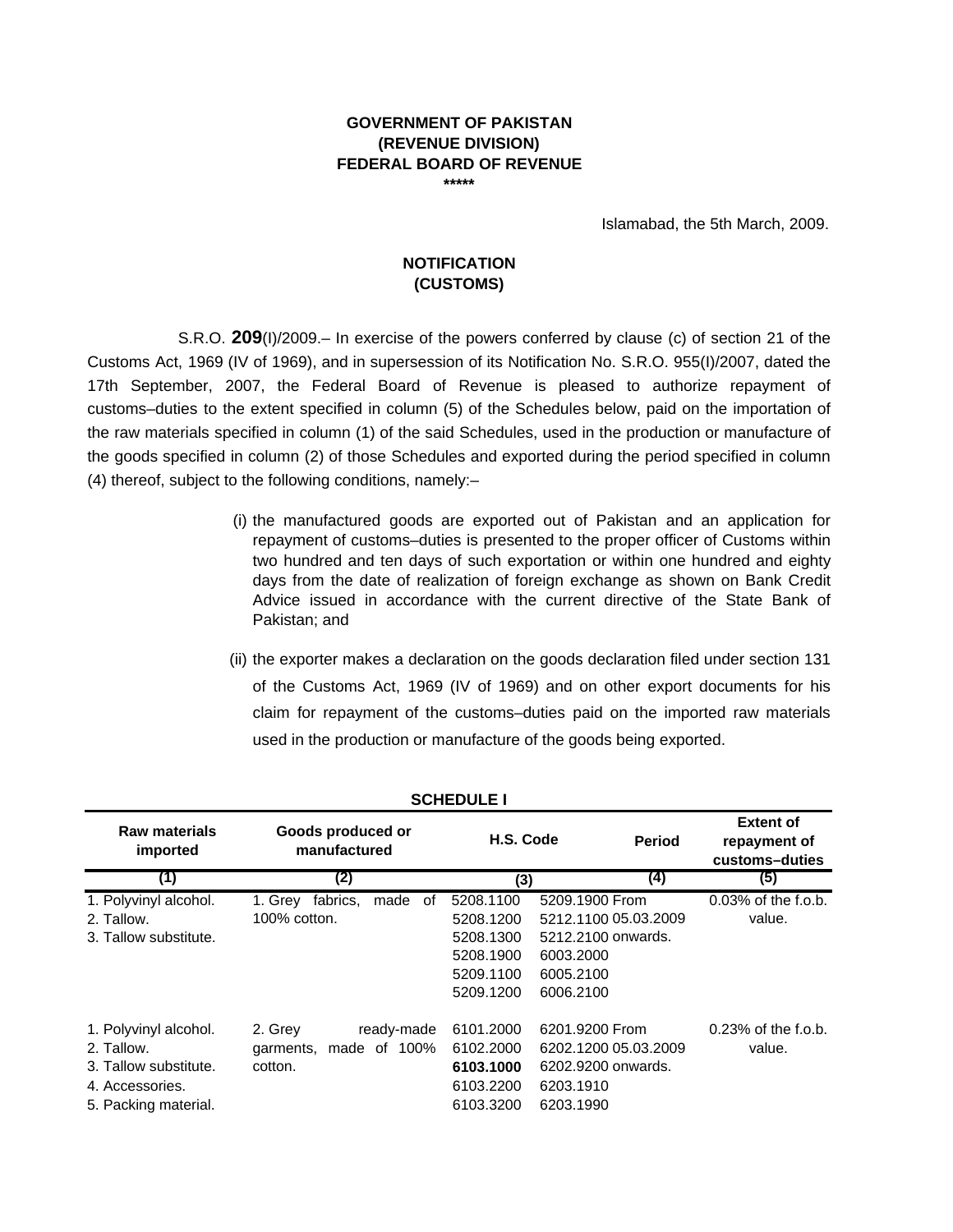| 6104.2200<br>6203.3200<br>6104.3200<br>6203.4200<br>6204.1200<br>6104.4210<br>6104.4290<br>6204.2200<br>6104.5200<br>6204.3200<br>6104.6200<br>6204.4210<br>6105.1000<br>6204.4290<br>6106.1000<br>6204.5200<br>6107.1100<br>6204.6210<br>6107.2110<br>6204.6220<br>6107.2120<br>6204.6290<br>6107.9100<br>6205.2010<br>6108.1900<br>6205.2020<br>6108.2100<br>6105.2090<br>6108.3100<br>6206.3010<br>6108.9100<br>6206.3020<br>6109.1000<br>6206.3030<br>6110.2000<br>6206.3040<br>6111.2000<br>6206.3090<br>6112.1100<br>6207.2100<br>6112.3900<br>6207.9100<br>6112.4900<br>6208.1900<br>6114.2000<br>6208.2100<br>6201.1200<br>6208.9100<br>6201.9200<br>6209.2010<br>6202.9200<br>6211.1100<br>6202.1200<br>6211.1200<br>6211.2000<br>6211.3200<br>6211.4200<br>6212.1000<br>6212.3000<br>1. Polyvinyl alcohol.<br>6116.9200<br>6302.5190 From<br>0.10% of the f.o.b.<br>3. Grey<br>made-ups<br>i.e.<br>bedwear,<br>curtain,<br>table<br>value.<br>6303.9110 05.03.2009<br>6117.1010<br>2. Tallow.<br>linen, etc. made of 100%<br>6303.9190 onwards.<br>3. Tallow substitute.<br>6117.1020<br>cotton.<br>4. Accessories.<br>6117.1030<br>6304.1100<br>5. Packing materials.<br>6304.1900<br>6117.1040<br>6117.1090<br>6304.9100<br>6212.9000<br>6304.9200<br>6214.9010<br>6307.1010<br>6214.9020<br>6307.1020<br>6307.1030<br>6214.9030<br>6307.1040<br>6214.9040<br>6215.9000<br>6307.1050<br>6307.1090<br>6301.3000<br>6302.1010<br>6307.2000<br>6302.1020<br>6307.9010<br>6302.1090<br>6307.9020<br>6302.3110<br>6307.9090 |  |  | 6103.4200 | 6203.2200 |  |
|------------------------------------------------------------------------------------------------------------------------------------------------------------------------------------------------------------------------------------------------------------------------------------------------------------------------------------------------------------------------------------------------------------------------------------------------------------------------------------------------------------------------------------------------------------------------------------------------------------------------------------------------------------------------------------------------------------------------------------------------------------------------------------------------------------------------------------------------------------------------------------------------------------------------------------------------------------------------------------------------------------------------------------------------------------------------------------------------------------------------------------------------------------------------------------------------------------------------------------------------------------------------------------------------------------------------------------------------------------------------------------------------------------------------------------------------------------------------------------------------------------------------------------|--|--|-----------|-----------|--|
|                                                                                                                                                                                                                                                                                                                                                                                                                                                                                                                                                                                                                                                                                                                                                                                                                                                                                                                                                                                                                                                                                                                                                                                                                                                                                                                                                                                                                                                                                                                                    |  |  |           |           |  |
|                                                                                                                                                                                                                                                                                                                                                                                                                                                                                                                                                                                                                                                                                                                                                                                                                                                                                                                                                                                                                                                                                                                                                                                                                                                                                                                                                                                                                                                                                                                                    |  |  |           |           |  |
|                                                                                                                                                                                                                                                                                                                                                                                                                                                                                                                                                                                                                                                                                                                                                                                                                                                                                                                                                                                                                                                                                                                                                                                                                                                                                                                                                                                                                                                                                                                                    |  |  |           |           |  |
|                                                                                                                                                                                                                                                                                                                                                                                                                                                                                                                                                                                                                                                                                                                                                                                                                                                                                                                                                                                                                                                                                                                                                                                                                                                                                                                                                                                                                                                                                                                                    |  |  |           |           |  |
|                                                                                                                                                                                                                                                                                                                                                                                                                                                                                                                                                                                                                                                                                                                                                                                                                                                                                                                                                                                                                                                                                                                                                                                                                                                                                                                                                                                                                                                                                                                                    |  |  |           |           |  |
|                                                                                                                                                                                                                                                                                                                                                                                                                                                                                                                                                                                                                                                                                                                                                                                                                                                                                                                                                                                                                                                                                                                                                                                                                                                                                                                                                                                                                                                                                                                                    |  |  |           |           |  |
|                                                                                                                                                                                                                                                                                                                                                                                                                                                                                                                                                                                                                                                                                                                                                                                                                                                                                                                                                                                                                                                                                                                                                                                                                                                                                                                                                                                                                                                                                                                                    |  |  |           |           |  |
|                                                                                                                                                                                                                                                                                                                                                                                                                                                                                                                                                                                                                                                                                                                                                                                                                                                                                                                                                                                                                                                                                                                                                                                                                                                                                                                                                                                                                                                                                                                                    |  |  |           |           |  |
|                                                                                                                                                                                                                                                                                                                                                                                                                                                                                                                                                                                                                                                                                                                                                                                                                                                                                                                                                                                                                                                                                                                                                                                                                                                                                                                                                                                                                                                                                                                                    |  |  |           |           |  |
|                                                                                                                                                                                                                                                                                                                                                                                                                                                                                                                                                                                                                                                                                                                                                                                                                                                                                                                                                                                                                                                                                                                                                                                                                                                                                                                                                                                                                                                                                                                                    |  |  |           |           |  |
|                                                                                                                                                                                                                                                                                                                                                                                                                                                                                                                                                                                                                                                                                                                                                                                                                                                                                                                                                                                                                                                                                                                                                                                                                                                                                                                                                                                                                                                                                                                                    |  |  |           |           |  |
|                                                                                                                                                                                                                                                                                                                                                                                                                                                                                                                                                                                                                                                                                                                                                                                                                                                                                                                                                                                                                                                                                                                                                                                                                                                                                                                                                                                                                                                                                                                                    |  |  |           |           |  |
|                                                                                                                                                                                                                                                                                                                                                                                                                                                                                                                                                                                                                                                                                                                                                                                                                                                                                                                                                                                                                                                                                                                                                                                                                                                                                                                                                                                                                                                                                                                                    |  |  |           |           |  |
|                                                                                                                                                                                                                                                                                                                                                                                                                                                                                                                                                                                                                                                                                                                                                                                                                                                                                                                                                                                                                                                                                                                                                                                                                                                                                                                                                                                                                                                                                                                                    |  |  |           |           |  |
|                                                                                                                                                                                                                                                                                                                                                                                                                                                                                                                                                                                                                                                                                                                                                                                                                                                                                                                                                                                                                                                                                                                                                                                                                                                                                                                                                                                                                                                                                                                                    |  |  |           |           |  |
|                                                                                                                                                                                                                                                                                                                                                                                                                                                                                                                                                                                                                                                                                                                                                                                                                                                                                                                                                                                                                                                                                                                                                                                                                                                                                                                                                                                                                                                                                                                                    |  |  |           |           |  |
|                                                                                                                                                                                                                                                                                                                                                                                                                                                                                                                                                                                                                                                                                                                                                                                                                                                                                                                                                                                                                                                                                                                                                                                                                                                                                                                                                                                                                                                                                                                                    |  |  |           |           |  |
|                                                                                                                                                                                                                                                                                                                                                                                                                                                                                                                                                                                                                                                                                                                                                                                                                                                                                                                                                                                                                                                                                                                                                                                                                                                                                                                                                                                                                                                                                                                                    |  |  |           |           |  |
|                                                                                                                                                                                                                                                                                                                                                                                                                                                                                                                                                                                                                                                                                                                                                                                                                                                                                                                                                                                                                                                                                                                                                                                                                                                                                                                                                                                                                                                                                                                                    |  |  |           |           |  |
|                                                                                                                                                                                                                                                                                                                                                                                                                                                                                                                                                                                                                                                                                                                                                                                                                                                                                                                                                                                                                                                                                                                                                                                                                                                                                                                                                                                                                                                                                                                                    |  |  |           |           |  |
|                                                                                                                                                                                                                                                                                                                                                                                                                                                                                                                                                                                                                                                                                                                                                                                                                                                                                                                                                                                                                                                                                                                                                                                                                                                                                                                                                                                                                                                                                                                                    |  |  |           |           |  |
|                                                                                                                                                                                                                                                                                                                                                                                                                                                                                                                                                                                                                                                                                                                                                                                                                                                                                                                                                                                                                                                                                                                                                                                                                                                                                                                                                                                                                                                                                                                                    |  |  |           |           |  |
|                                                                                                                                                                                                                                                                                                                                                                                                                                                                                                                                                                                                                                                                                                                                                                                                                                                                                                                                                                                                                                                                                                                                                                                                                                                                                                                                                                                                                                                                                                                                    |  |  |           |           |  |
|                                                                                                                                                                                                                                                                                                                                                                                                                                                                                                                                                                                                                                                                                                                                                                                                                                                                                                                                                                                                                                                                                                                                                                                                                                                                                                                                                                                                                                                                                                                                    |  |  |           |           |  |
|                                                                                                                                                                                                                                                                                                                                                                                                                                                                                                                                                                                                                                                                                                                                                                                                                                                                                                                                                                                                                                                                                                                                                                                                                                                                                                                                                                                                                                                                                                                                    |  |  |           |           |  |
|                                                                                                                                                                                                                                                                                                                                                                                                                                                                                                                                                                                                                                                                                                                                                                                                                                                                                                                                                                                                                                                                                                                                                                                                                                                                                                                                                                                                                                                                                                                                    |  |  |           |           |  |
|                                                                                                                                                                                                                                                                                                                                                                                                                                                                                                                                                                                                                                                                                                                                                                                                                                                                                                                                                                                                                                                                                                                                                                                                                                                                                                                                                                                                                                                                                                                                    |  |  |           |           |  |
|                                                                                                                                                                                                                                                                                                                                                                                                                                                                                                                                                                                                                                                                                                                                                                                                                                                                                                                                                                                                                                                                                                                                                                                                                                                                                                                                                                                                                                                                                                                                    |  |  |           |           |  |
|                                                                                                                                                                                                                                                                                                                                                                                                                                                                                                                                                                                                                                                                                                                                                                                                                                                                                                                                                                                                                                                                                                                                                                                                                                                                                                                                                                                                                                                                                                                                    |  |  |           |           |  |
|                                                                                                                                                                                                                                                                                                                                                                                                                                                                                                                                                                                                                                                                                                                                                                                                                                                                                                                                                                                                                                                                                                                                                                                                                                                                                                                                                                                                                                                                                                                                    |  |  |           |           |  |
|                                                                                                                                                                                                                                                                                                                                                                                                                                                                                                                                                                                                                                                                                                                                                                                                                                                                                                                                                                                                                                                                                                                                                                                                                                                                                                                                                                                                                                                                                                                                    |  |  |           |           |  |
|                                                                                                                                                                                                                                                                                                                                                                                                                                                                                                                                                                                                                                                                                                                                                                                                                                                                                                                                                                                                                                                                                                                                                                                                                                                                                                                                                                                                                                                                                                                                    |  |  |           |           |  |
|                                                                                                                                                                                                                                                                                                                                                                                                                                                                                                                                                                                                                                                                                                                                                                                                                                                                                                                                                                                                                                                                                                                                                                                                                                                                                                                                                                                                                                                                                                                                    |  |  |           |           |  |
|                                                                                                                                                                                                                                                                                                                                                                                                                                                                                                                                                                                                                                                                                                                                                                                                                                                                                                                                                                                                                                                                                                                                                                                                                                                                                                                                                                                                                                                                                                                                    |  |  |           |           |  |
|                                                                                                                                                                                                                                                                                                                                                                                                                                                                                                                                                                                                                                                                                                                                                                                                                                                                                                                                                                                                                                                                                                                                                                                                                                                                                                                                                                                                                                                                                                                                    |  |  |           |           |  |
|                                                                                                                                                                                                                                                                                                                                                                                                                                                                                                                                                                                                                                                                                                                                                                                                                                                                                                                                                                                                                                                                                                                                                                                                                                                                                                                                                                                                                                                                                                                                    |  |  |           |           |  |
|                                                                                                                                                                                                                                                                                                                                                                                                                                                                                                                                                                                                                                                                                                                                                                                                                                                                                                                                                                                                                                                                                                                                                                                                                                                                                                                                                                                                                                                                                                                                    |  |  |           |           |  |
|                                                                                                                                                                                                                                                                                                                                                                                                                                                                                                                                                                                                                                                                                                                                                                                                                                                                                                                                                                                                                                                                                                                                                                                                                                                                                                                                                                                                                                                                                                                                    |  |  |           |           |  |
|                                                                                                                                                                                                                                                                                                                                                                                                                                                                                                                                                                                                                                                                                                                                                                                                                                                                                                                                                                                                                                                                                                                                                                                                                                                                                                                                                                                                                                                                                                                                    |  |  |           |           |  |
|                                                                                                                                                                                                                                                                                                                                                                                                                                                                                                                                                                                                                                                                                                                                                                                                                                                                                                                                                                                                                                                                                                                                                                                                                                                                                                                                                                                                                                                                                                                                    |  |  |           |           |  |
|                                                                                                                                                                                                                                                                                                                                                                                                                                                                                                                                                                                                                                                                                                                                                                                                                                                                                                                                                                                                                                                                                                                                                                                                                                                                                                                                                                                                                                                                                                                                    |  |  |           |           |  |
|                                                                                                                                                                                                                                                                                                                                                                                                                                                                                                                                                                                                                                                                                                                                                                                                                                                                                                                                                                                                                                                                                                                                                                                                                                                                                                                                                                                                                                                                                                                                    |  |  |           |           |  |
|                                                                                                                                                                                                                                                                                                                                                                                                                                                                                                                                                                                                                                                                                                                                                                                                                                                                                                                                                                                                                                                                                                                                                                                                                                                                                                                                                                                                                                                                                                                                    |  |  |           |           |  |
|                                                                                                                                                                                                                                                                                                                                                                                                                                                                                                                                                                                                                                                                                                                                                                                                                                                                                                                                                                                                                                                                                                                                                                                                                                                                                                                                                                                                                                                                                                                                    |  |  |           |           |  |
|                                                                                                                                                                                                                                                                                                                                                                                                                                                                                                                                                                                                                                                                                                                                                                                                                                                                                                                                                                                                                                                                                                                                                                                                                                                                                                                                                                                                                                                                                                                                    |  |  |           |           |  |
|                                                                                                                                                                                                                                                                                                                                                                                                                                                                                                                                                                                                                                                                                                                                                                                                                                                                                                                                                                                                                                                                                                                                                                                                                                                                                                                                                                                                                                                                                                                                    |  |  |           |           |  |
|                                                                                                                                                                                                                                                                                                                                                                                                                                                                                                                                                                                                                                                                                                                                                                                                                                                                                                                                                                                                                                                                                                                                                                                                                                                                                                                                                                                                                                                                                                                                    |  |  |           |           |  |
|                                                                                                                                                                                                                                                                                                                                                                                                                                                                                                                                                                                                                                                                                                                                                                                                                                                                                                                                                                                                                                                                                                                                                                                                                                                                                                                                                                                                                                                                                                                                    |  |  |           |           |  |
|                                                                                                                                                                                                                                                                                                                                                                                                                                                                                                                                                                                                                                                                                                                                                                                                                                                                                                                                                                                                                                                                                                                                                                                                                                                                                                                                                                                                                                                                                                                                    |  |  |           |           |  |
|                                                                                                                                                                                                                                                                                                                                                                                                                                                                                                                                                                                                                                                                                                                                                                                                                                                                                                                                                                                                                                                                                                                                                                                                                                                                                                                                                                                                                                                                                                                                    |  |  |           |           |  |
|                                                                                                                                                                                                                                                                                                                                                                                                                                                                                                                                                                                                                                                                                                                                                                                                                                                                                                                                                                                                                                                                                                                                                                                                                                                                                                                                                                                                                                                                                                                                    |  |  |           |           |  |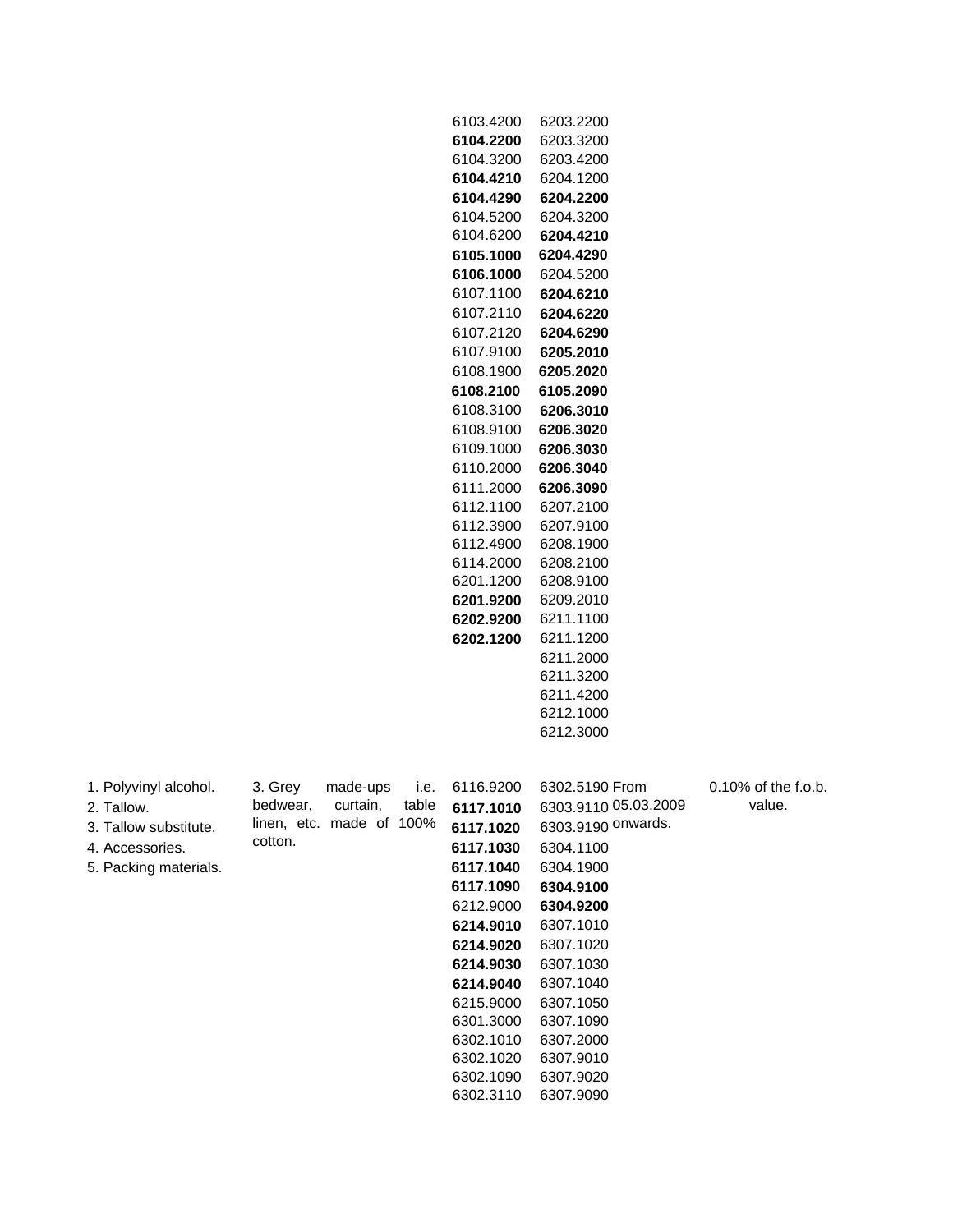|                                                                                                                                              |                                                                                        | 6302.3120<br>6302.3130<br>6302.3140<br>6302.3150<br>6302.3160<br>6302.3190<br>6302.5110<br>6302.5120                                                     |                                                                                                                                                          |                                  |
|----------------------------------------------------------------------------------------------------------------------------------------------|----------------------------------------------------------------------------------------|----------------------------------------------------------------------------------------------------------------------------------------------------------|----------------------------------------------------------------------------------------------------------------------------------------------------------|----------------------------------|
| 1. Enzyme.<br>2. Sodium per sulphate. of 100% cotton.                                                                                        | 4. Bleached fabrics, made                                                              | 5208.2100<br>5208.2200                                                                                                                                   | 5209.2900 From<br>5212.1200 05.03.2009<br>onwards.                                                                                                       | 0.33% of the f.o.b.<br>value.    |
| 3. Hydrogen per oxide.<br>4. Per oxide stabilizer.<br>5. Mercerizing assistant.                                                              |                                                                                        | 5208.2300<br>5208.2900<br>5209.2100                                                                                                                      | 5212.2200<br>6003.2000<br>6005.2100                                                                                                                      |                                  |
| 6. Acetic acid.<br>7. Fluorescent or optical<br>brightner.<br>8. Softener.<br>9. Polyvinyl alcohol.<br>10. Tallow.<br>11. Tallow substitute. |                                                                                        | 5209.2200                                                                                                                                                | 6006.2100                                                                                                                                                |                                  |
| 1. Enzyme.                                                                                                                                   | 5. Bleached<br>ready-made<br>2. Sodium per sulphate. garments, made of 100%<br>cotton. | 6101.2000<br>6102.2000                                                                                                                                   | 6201.9200 From<br>6202.1200 05.03.2009<br>onwards.                                                                                                       | $0.43\%$ of the f.o.b.<br>value. |
| 3. Hydrogen per oxide.<br>4. Per oxide stabilizer.<br>5. Mercerizing assistant.                                                              |                                                                                        | 6103.1000<br>6103.2200<br>6103.3200                                                                                                                      | 6202.9200<br>6203.1910<br>6203.1990                                                                                                                      |                                  |
| 6. Acetic acid.<br>7. Fluorescent or optical<br>brightner.                                                                                   |                                                                                        | 6103.4200<br>6104.2200                                                                                                                                   | 6203.2200<br>6203.3200                                                                                                                                   |                                  |
| 8. Softener.<br>9. Polyvinyl alcohol.<br>10. Tallow.<br>11. Tallow substitute.<br>12. Accessories.<br>13. Packing materials.                 |                                                                                        | 6104.3200<br>6104.4210<br>6104.4290<br>6104.5200<br>6104.6200<br>6105.1000<br>6106.1000<br>6107.1100<br>6107.2110<br>6107.2120<br>6107.9100<br>6108.1900 | 6203.4200<br>6204.1200<br>6204.2200<br>6204.3200<br>6204.4210<br>6204.4290<br>6204.5200<br>6204.6210<br>6204.6220<br>6204.6290<br>6205.2010<br>6205.2020 |                                  |
|                                                                                                                                              |                                                                                        | 6108.2100<br>6108.3100<br>6108.9100<br>6109.1000<br>6110.2000                                                                                            | 6105.2090<br>6206.3010<br>6206.3020<br>6206.3030<br>6206.3040                                                                                            |                                  |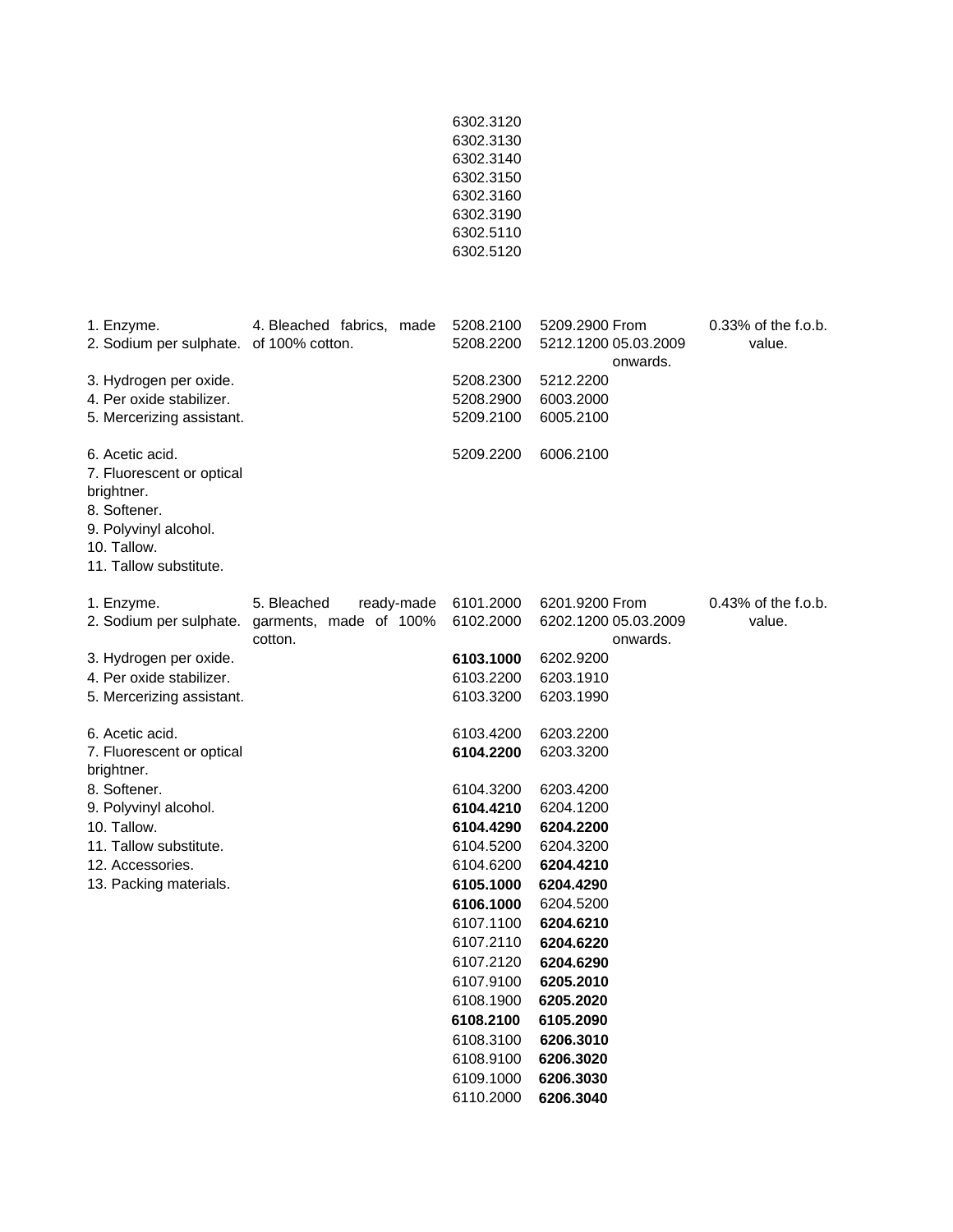|                                                                                                                                             |                                                                                                                                                 | 6111.2000<br>6112.1100<br>6112.3900<br>6112.4900<br>6114.2000<br>6201.1200<br>6201.9200<br>6202.9200<br>6202.1200                                                                                                                      | 6206.3090<br>6207.2100<br>6207.9100<br>6208.1900<br>6208.2100<br>6208.9100<br>6209.2010<br>6211.1100<br>6211.1200<br>6211.2000<br>6211.3200<br>6211.4200<br>6212.1000<br>6212.3000 |                                  |
|---------------------------------------------------------------------------------------------------------------------------------------------|-------------------------------------------------------------------------------------------------------------------------------------------------|----------------------------------------------------------------------------------------------------------------------------------------------------------------------------------------------------------------------------------------|------------------------------------------------------------------------------------------------------------------------------------------------------------------------------------|----------------------------------|
| 1. Enzyme.<br>2. Sodium per sulphate.                                                                                                       | 6. Bleached made-ups i.e.<br>bedwear,<br>curtain,<br>table<br>linen, etc. made of 100%                                                          | 6116.9200<br>6117.1010                                                                                                                                                                                                                 | 6302.5190 From<br>6303.9110 05.03.2009<br>onwards.                                                                                                                                 | $0.31\%$ of the f.o.b.<br>value. |
| 3. Hydrogen per oxide.<br>4. Per oxide stabilizer.<br>5. Mercerizing assistant.                                                             | cotton.                                                                                                                                         | 6117.1020<br>6117.1030<br>6117.1040                                                                                                                                                                                                    | 6303.9190<br>6304.1100<br>6304.1900                                                                                                                                                |                                  |
| 6. Acetic acid.<br>7. Fluorescent or optical<br>brightner.                                                                                  |                                                                                                                                                 | 6117.1090<br>6212.9000                                                                                                                                                                                                                 | 6304.9100<br>6304.9200                                                                                                                                                             |                                  |
| 8. Softener.<br>9. Polyvinyl alcohol.<br>10. Tallow.<br>11. Tallow substitute.<br>12. Accessories.<br>13. Packing materials.                |                                                                                                                                                 | 6214.9010<br>6214.9020<br>6214.9030<br>6214.9040<br>6215.9000<br>6301.3000<br>6302.1010<br>6302.1020<br>6302.1090<br>6302.3110<br>6302.3120<br>6302.3130<br>6302.3140<br>6302.3150<br>6302.3160<br>6302.3190<br>6302.5110<br>6302.5120 | 6307.1010<br>6307.1020<br>6307.1030<br>6307.1040<br>6307.1050<br>6307.1090<br>6307.2000<br>6307.9010<br>6307.9020<br>6307.9090                                                     |                                  |
| 1. Dyes.<br>2. Sequestering agent.<br>3. Antimigrant.<br>4. Detergent.<br>5. Acetic acid.<br>6. Dye fixing agent.<br>7. Silicone elastomer. | 7. Dyed<br>printed<br>or<br>or<br>partially dyed or printed or<br>printed<br>fabrics,<br>screen<br>tapestry fabrics,<br>made of<br>100% cotton. | 5208.3100<br>5208.3200<br>5208.3300<br>5208.3900<br>5208.4100<br>5208.4200<br>5208.4300                                                                                                                                                | 5209.5100 From<br>5209.5200 05.03.2009<br>5209.5900 onwards.<br>5212.1300<br>5212.1400<br>5212.1500<br>5212.2300                                                                   | $0.71\%$ of the f.o.b.<br>value. |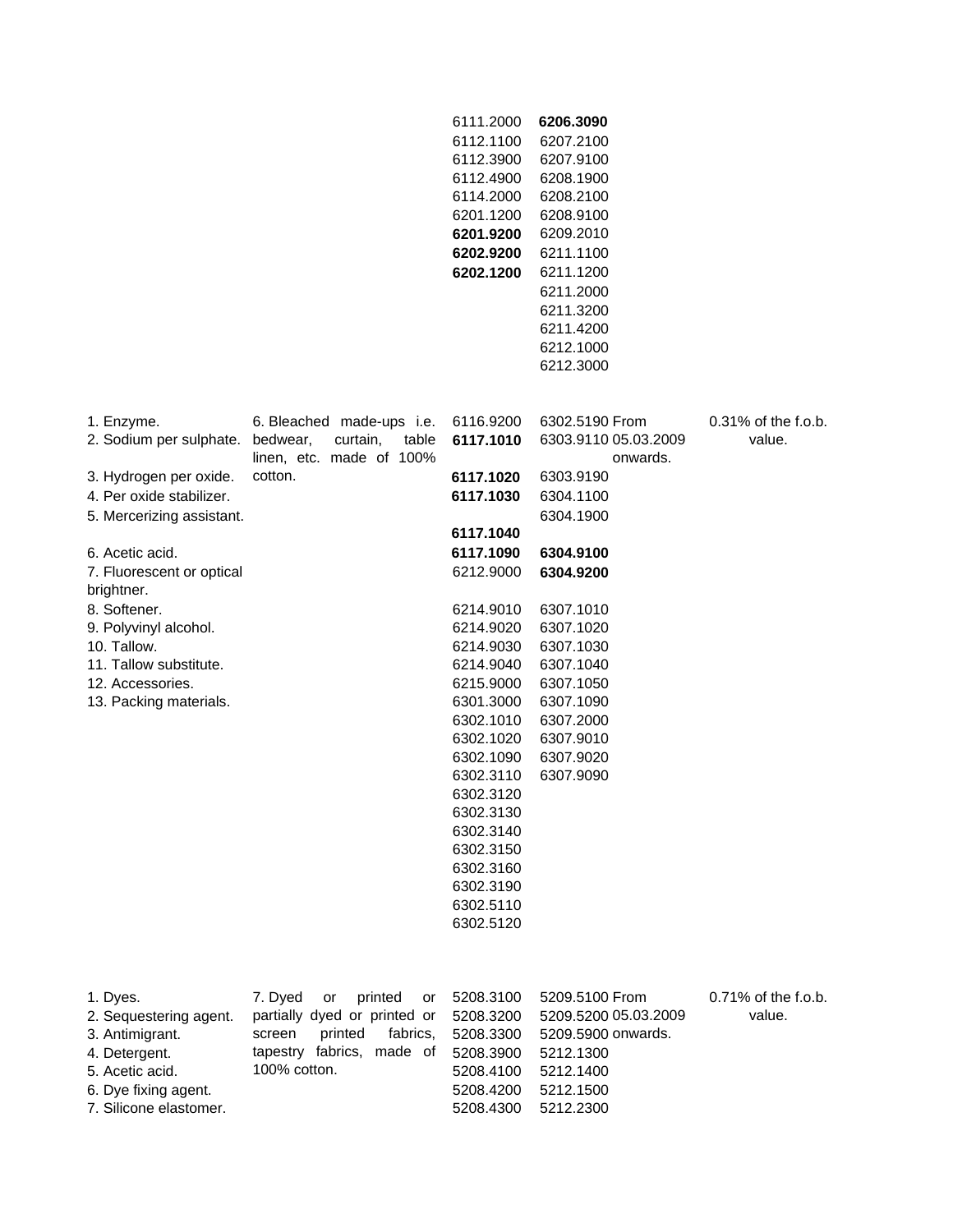| 8. Enzyme.<br>9. Sodium per sulphate.    |                           |               | 5208.4900<br>5208.5100 | 5212.2400<br>5212.2500 |                     |
|------------------------------------------|---------------------------|---------------|------------------------|------------------------|---------------------|
| 10. Hydrogen per oxide.                  |                           |               | 5208.5200              | 6003.2000              |                     |
| 11. Per oxide stabilizer.                |                           |               |                        | 6005.2200              |                     |
| 12. Mercerizing assistant.               |                           |               | 5208.5900              | 6005.2400              |                     |
| 13. Acetic acid.                         |                           |               | 5209.3100              | 6006.2200              |                     |
| 14. Fluorescent or<br>optical brightner. |                           |               | 5209.3200              | 6006.2300              |                     |
| 15. Softener.                            |                           |               | 5209.3900              | 6006.2400              |                     |
| 16. Polyvinyl alcohol.                   |                           |               |                        |                        |                     |
| 17. Tallow.                              |                           |               |                        |                        |                     |
| 18. Tallow substitute.                   |                           |               |                        |                        |                     |
| 1. Dyes.                                 | 8. Dyed<br>or             | printed<br>or | 6101.2000              | 6201.9200 From         | 0.90% of the f.o.b. |
| 2. Sequestering agent.                   | partially dyed or printed |               | 6102.2000              | 6202.1200 05.03.2009   | value.              |
| 3. Antimigrant.                          | ready-made                | garments      | 6103.1000              | 6202.9200 onwards.     |                     |
| 4. Detergent.<br>5. Acetic acid.         | made of 100% cotton.      |               | 6103.2200<br>6103.3200 | 6203.1910<br>6203.1990 |                     |
| 6. Dye fixing agent.                     |                           |               | 6103.4200              | 6203.2200              |                     |
| 7. Silicone elastomer.                   |                           |               | 6104.2200              | 6203.3200              |                     |
| 8. Enzyme.                               |                           |               | 6104.3200              | 6203.4200              |                     |
| 9. Sodium per sulphate.                  |                           |               | 6104.4210              | 6204.1200              |                     |
| 10. Hydrogen per oxide.                  |                           |               | 6104.4290              | 6204.2200              |                     |
| 11. Per oxide stabilizer.                |                           |               | 6104.5200              | 6204.3200              |                     |
| 12. Mercerizing assistant.               |                           |               | 6104.6200              | 6204.4210              |                     |
| 13. Acetic acid.                         |                           |               | 6105.1000              | 6204.4290              |                     |
| 14. Fluorescent or                       |                           |               | 6106.1000              | 6204.5200              |                     |
| optical brightner.                       |                           |               |                        |                        |                     |
| 15. Softener.                            |                           |               | 6107.1100              | 6204.6210              |                     |
| 16. Polyvinyl alcohol.<br>17. Tallow.    |                           |               | 6107.2110<br>6107.2120 | 6204.6220<br>6204.6290 |                     |
| 18. Tallow substitute.                   |                           |               | 6107.9100              | 6205.2010              |                     |
| 19. Accessories.                         |                           |               | 6108.1900              | 6205.2020              |                     |
| 20. Packing materials.                   |                           |               | 6108.2100              | 6105.2090              |                     |
|                                          |                           |               | 6108.3100              | 6206.3010              |                     |
|                                          |                           |               | 6108.9100              | 6206.3020              |                     |
|                                          |                           |               | 6109.1000              | 6206.3030              |                     |
|                                          |                           |               | 6110.2000              | 6206.3040              |                     |
|                                          |                           |               | 6111.2000              | 6206.3090              |                     |
|                                          |                           |               | 6112.1100<br>6112.3900 | 6207.2100<br>6207.9100 |                     |
|                                          |                           |               | 6112.4900              | 6208.1900              |                     |
|                                          |                           |               | 6114.2000              | 6208.2100              |                     |
|                                          |                           |               | 6201.1200              | 6208.9100              |                     |
|                                          |                           |               | 6201.9200              | 6209.2010              |                     |
|                                          |                           |               | 6202.9200              | 6211.1100              |                     |
|                                          |                           |               | 6202.1200              | 6211.1200              |                     |
|                                          |                           |               |                        | 6211.2000              |                     |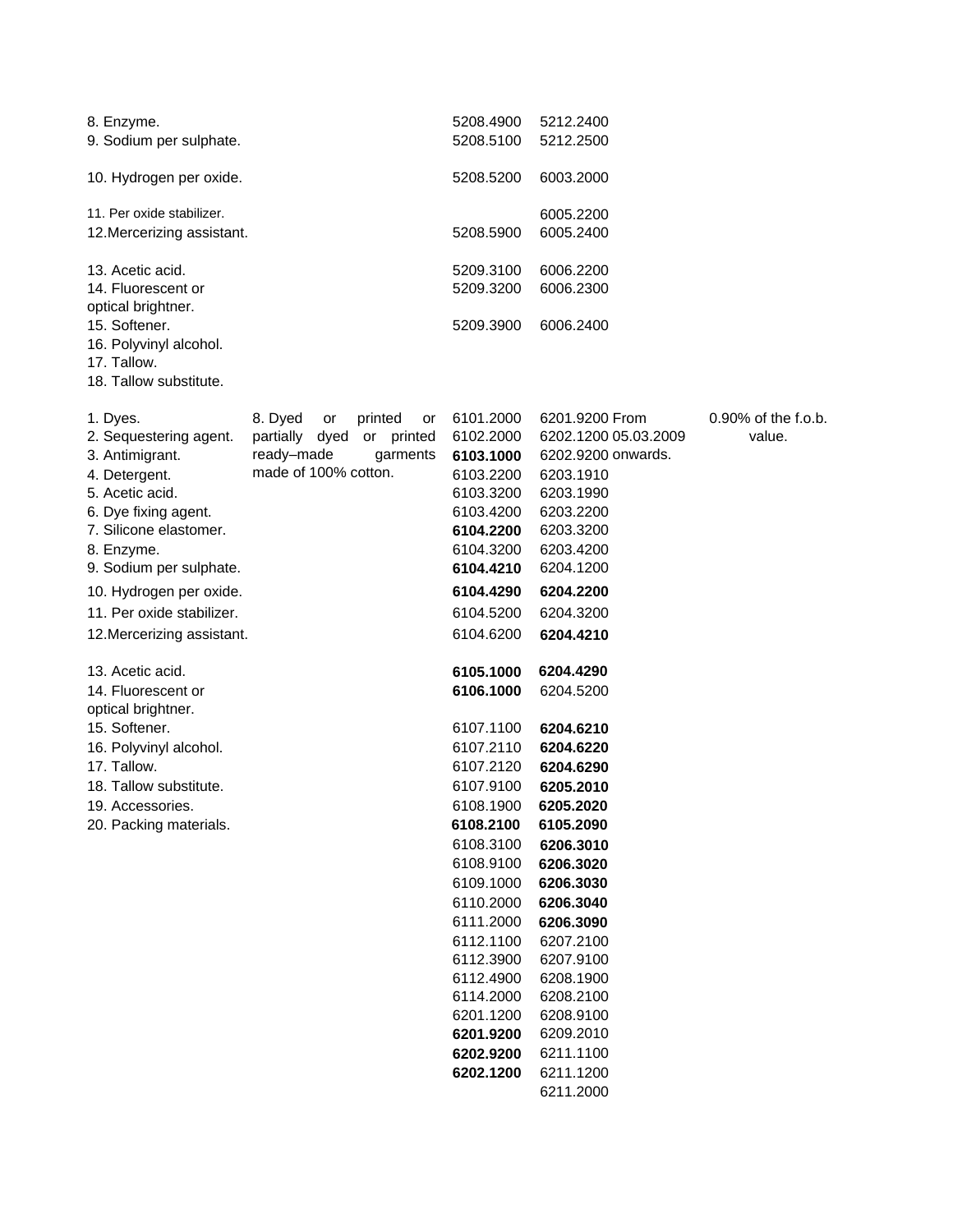|                                     |                                       |           | 6211.3200<br>6211.4200<br>6212.1000<br>6212.3000 |                        |
|-------------------------------------|---------------------------------------|-----------|--------------------------------------------------|------------------------|
| 1. Dyes.                            | 9. Dyed<br>printed<br>or<br><b>or</b> | 6116.9200 | 6302.5190 From                                   | $1.00\%$ of the f.o.b. |
| 2. Sequestering agent.              | partially dyed<br>or printed          | 6117.1010 | 6303.9110 05.03.2009                             | value.                 |
| 3. Antimigrant.                     | made-ups <i>i.e.</i><br>bedwear,      | 6117.1020 | 6303.9190 onwards.                               |                        |
| 4. Detergent.                       | curtain, table<br>linen,<br>etc.      | 6117.1030 | 6304.1100                                        |                        |
| 5. Acetic acid.                     | made of 100% cotton.                  | 6117.1040 | 6304.1900                                        |                        |
| 6. Dye fixing agent.                |                                       | 6117.1090 | 6304.9100                                        |                        |
| 7. Silicone elastomer.              |                                       | 6212.9000 | 6304.9200                                        |                        |
| 8. Enzyme.                          |                                       | 6214.9010 | 6307.1010                                        |                        |
| 9. Sodium per sulphate.             |                                       | 6214.9020 | 6307.1020                                        |                        |
| 10. Hydrogen per oxide.             |                                       | 6214.9030 | 6307.1030                                        |                        |
| 11. Per oxide stabilizer.           |                                       | 6214.9040 | 6307.1040                                        |                        |
| 12. Mercerizing assistant.          |                                       | 6215.9000 | 6307.1050                                        |                        |
| 13. Acetic acid.                    |                                       | 6301.3000 | 6307.1090                                        |                        |
| 14. Fluorescent or                  |                                       | 6302.1010 | 6307.2000                                        |                        |
| optical brightner.<br>15. Softener. |                                       | 6302.1020 | 6307.9010                                        |                        |
| 16. Polyvinyl alcohol.              |                                       | 6302.1090 | 6307.9020                                        |                        |
| 17. Tallow.                         |                                       | 6302.3110 | 6307.9090                                        |                        |
| 18. Tallow substitute.              |                                       | 6302.3120 |                                                  |                        |
| 19. Accessories.                    |                                       | 6302.3130 |                                                  |                        |
| 20. Packing materials.              |                                       | 6302.3140 |                                                  |                        |
|                                     |                                       | 6302.3150 |                                                  |                        |
|                                     |                                       | 6302.3160 |                                                  |                        |
|                                     |                                       | 6302.3190 |                                                  |                        |
|                                     |                                       | 6302.5110 |                                                  |                        |
|                                     |                                       | 6302.5120 |                                                  |                        |

**Explanation .---** For the purpose of the items in column (2) of the Schedule, -

(a) a fabric or made up shall be entitled for drawback of customs–duty for item numbers 7 and 9 if yarn dyed pattern or dyeing or printing or printing over–dyed portion of fabrics or made ups cumulatively exceeds twenty five per cent of the total surface area of fabrics, or made ups, as the case may be, and ranges up to thirty per cent thereof:

Provided that if yarn–dyed pattern or dyeing or printing or printing over–dyed portion

is more than thirty per cent of total surface area of fabrics or made ups, it shall be treated

as dyed or printed item numbers 7 or 9 in column (2) of the said Schedule; and

(b) the fabrics, garments and made–ups printed with white colour shall be treated as printed goods subject to clause (a) above.

## **SCHEDULE II**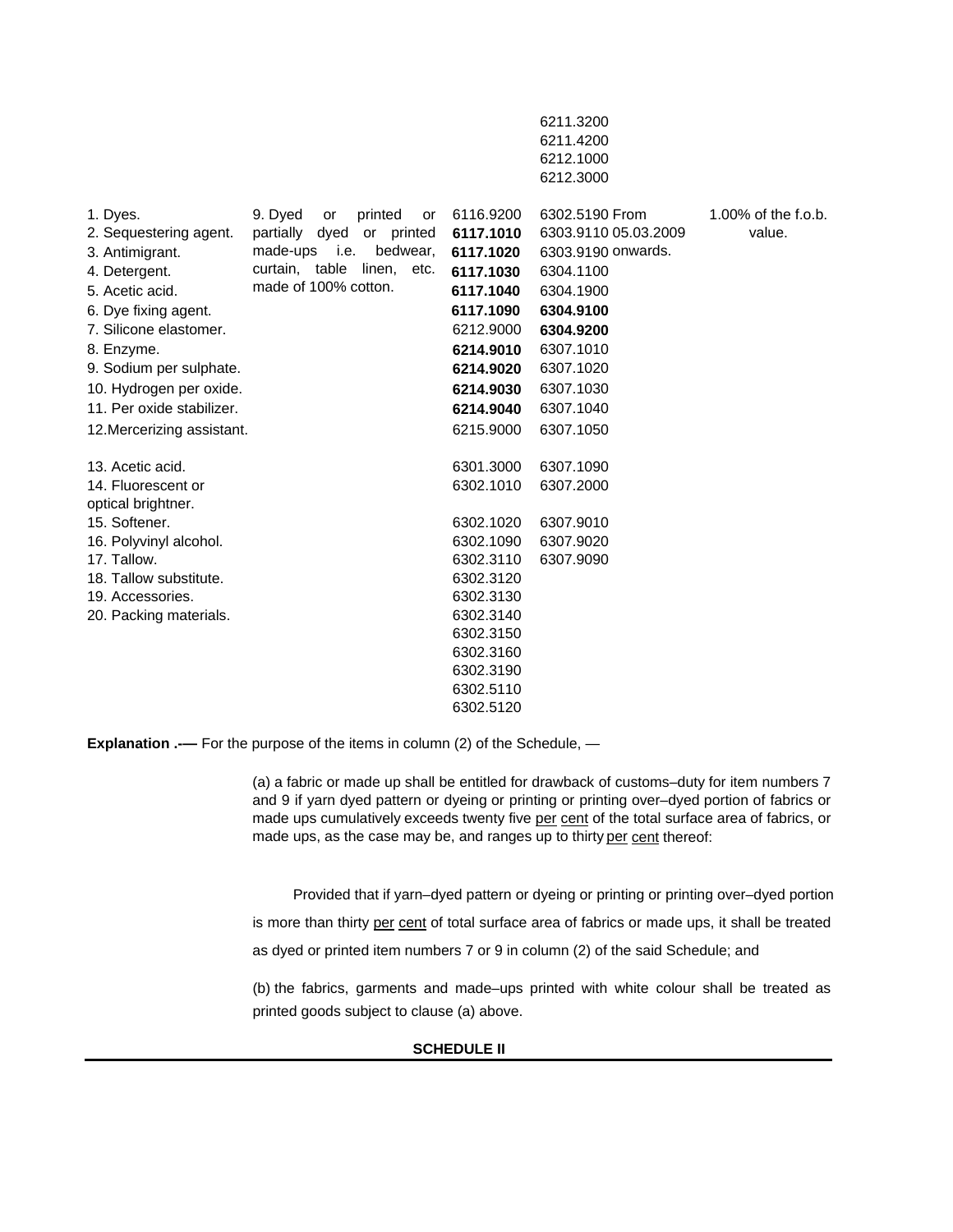| <b>Raw materials</b>             | Goods produced or                                            |                        |                      | <b>Extent of</b>      |
|----------------------------------|--------------------------------------------------------------|------------------------|----------------------|-----------------------|
| imported                         | manufactured                                                 | H.S. Code              | <b>Period</b>        | repayment of          |
| (1)                              | (2)                                                          | (3)                    | (4)                  | customs-duties<br>(5) |
| 1. Polyester staple fibre.       | Grey blended fabrics<br>1.                                   | 5210.1100              | 5513.1300 From       | Re.0.33 per           |
| 2. PV Alcohol.                   | of polyester staple<br>made                                  | 5210.1900              | 5514.1100 05.03.2009 | kilogram.             |
| 3. Tallow.                       | fibre<br>fibre<br>and<br>cotton                              | 5211.1100              | 5514.1200 onwards.   |                       |
| 4. Tallow substitute.            | (applicable to all blends).                                  | 5211.1200              | 6003.9000            |                       |
|                                  |                                                              | 5211.1900              | 6005.9000            |                       |
|                                  |                                                              | 5513.1100              | 6006.9000            |                       |
|                                  |                                                              | 5513.1200              |                      |                       |
|                                  |                                                              |                        |                      |                       |
| 1. Polyester staple fibre.       | 2.<br>Bleached<br>blended                                    | 5210.2100              | 5513.1300 From       | Rs.1.08 per           |
| 2. Enzyme.                       | fabrics made of polyester                                    |                        | 5514.1100 05.03.2009 | kilogram.             |
| 3. Sodium per sulphate.          | staple fibre and cotton fibre<br>(applicable to all blends). | 5210.2900              | 5514.1200 onwards.   |                       |
| 4. Hydrogen per oxide.           |                                                              | 5211.2000              | 6003.9000            |                       |
| 5. Mercerizing assistant.        |                                                              | 5513.1100              | 6005.9000            |                       |
| 6. F.B.A.                        |                                                              | 5513.1200              | 6006.9000            |                       |
| 7. Acetic acid.                  |                                                              |                        |                      |                       |
| 8. Softener.                     |                                                              |                        |                      |                       |
| 9. PV Alcohol.                   |                                                              |                        |                      |                       |
| 10. Tallow.                      |                                                              |                        |                      |                       |
| 11. Tallow substitute.           |                                                              |                        |                      |                       |
| 1. Polyester staple fibre.       | printed<br>3.<br>Dyed<br>or                                  | 5210.3100              | 5513.2300 From       | Rs.3.53 per           |
| 2. Sequestering agent.           | blended fabrics made of                                      | 5210.3200              | 5513.3100 05.03.2009 | kilogram.             |
| 3. Dye for cotton.               | polyester staple fibre and                                   | 5210.3900              | 5513.4100 onwards.   |                       |
| 4. Dye for polyester.            | cotton fibre (applicable to all                              | 5210.4100              | 5514.2100            |                       |
| 5. Anti-migrant.                 | blends).                                                     | 5210.4900              | 5514.2200            |                       |
| 6. Dye fixing agent.             |                                                              | 5210.5100              | 5514.2300            |                       |
| 7. Hydrosulphite                 |                                                              | 5210.5900              |                      |                       |
| (dithionite).<br>8. Acetic acid. |                                                              |                        | 5514.3010            |                       |
| 9. Silicone softener.            |                                                              | 5211.3100<br>5211.3200 | 5514.3090            |                       |
| 10. Enzyme.                      |                                                              | 5211.3900              | 5514.4100            |                       |
| 12. Sodium per                   |                                                              | 5211.4100              | 5514.4200            |                       |
| sulphate.                        |                                                              |                        |                      |                       |
| 13. Hydrogen per oxide.          |                                                              | 5211.4200              | 5514.4300            |                       |
| 14. Mercerizing assistant.       |                                                              | 5211.4900              | 6003.9000            |                       |
| 15. F.B.A.                       |                                                              | 5211.5100              | 6005.9000            |                       |
| 16. PV Alcohol.                  |                                                              | 5211.5200              | 6006.9000            |                       |
| 17. Tallow.                      |                                                              | 5211.5900              |                      |                       |
| 18. Tallow substitute.           |                                                              | 5513.2100              |                      |                       |
|                                  |                                                              |                        |                      |                       |

| 1. Polyester staple fibre. 4. |                           | Grev |  | blended 6101.9000 6201.9900 From | $0.26\%$ of the f.o.b. |
|-------------------------------|---------------------------|------|--|----------------------------------|------------------------|
|                               | garments, wearing apparel |      |  | 05.03.2009                       | value.                 |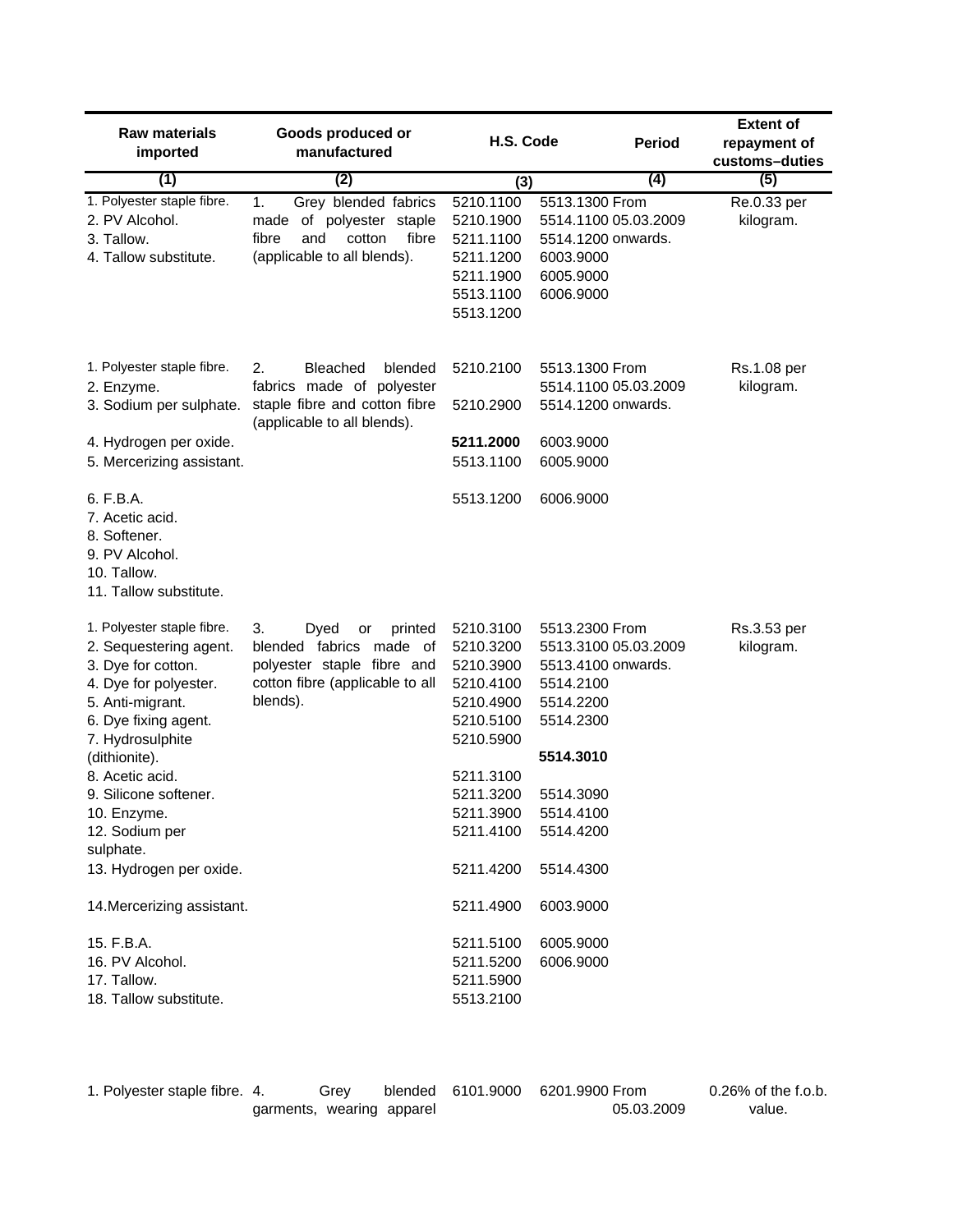| 2. PV Alcohol.             | blends<br>(all<br>of<br>polyester | 6102.9000 | 6202.1900 onwards.   |                     |
|----------------------------|-----------------------------------|-----------|----------------------|---------------------|
| 3. Tallow.                 | fibre<br>staple<br>cotton<br>and  | 6103.1000 | 6202.9900            |                     |
| 4. Tallow substitute.      | fibre).                           | 6103.2900 | 6203.2900            |                     |
| 5. Accessories.            |                                   | 6103.3900 | 6203.3900            |                     |
| 6. Packing materials.      |                                   | 6103.4900 | 6203.4900            |                     |
|                            |                                   | 6104.1900 | 6204.1900            |                     |
|                            |                                   | 6104.2900 | 6204.2900            |                     |
|                            |                                   | 6104.3900 | 6204.3900            |                     |
|                            |                                   | 6104.4900 | 6204.4900            |                     |
|                            |                                   | 6104.5900 | 6204.5900            |                     |
|                            |                                   | 6104.6900 | 6204.6910            |                     |
|                            |                                   | 6105.9000 | 6204.6920            |                     |
|                            |                                   | 6106.9000 | 6204.6990            |                     |
|                            |                                   | 6107.2900 | 6205.9090            |                     |
|                            |                                   | 6107.9900 | 6206.9010            |                     |
|                            |                                   | 6108.1900 | 6206.9020            |                     |
|                            |                                   | 6108.3900 | 6206.9030            |                     |
|                            |                                   | 6108.9900 |                      |                     |
|                            |                                   |           | 6206.9040            |                     |
|                            |                                   | 6109.9010 | 6206.9090            |                     |
|                            |                                   | 6109.9090 | 6207.2900            |                     |
|                            |                                   | 6110.9000 | 6207.9900            |                     |
|                            |                                   | 6111.9000 | 6208.1900            |                     |
|                            |                                   | 6112.1900 | 6208.2900            |                     |
|                            |                                   | 6112.3900 | 6208.9900            |                     |
|                            |                                   | 6112.4900 | 6209.9010            |                     |
|                            |                                   | 6114.9000 | 6209.9090            |                     |
|                            |                                   | 6201.1900 | 6211.1100            |                     |
|                            |                                   |           | 6211.1200            |                     |
|                            |                                   |           | 6211.2000            |                     |
|                            |                                   |           | 6211.3900            |                     |
|                            |                                   |           | 6211.4900            |                     |
|                            |                                   |           |                      |                     |
| 1. Polyester staple fibre. | 5.<br><b>Bleached</b><br>blended  | 6101.9000 | 6201.9900 From       | 0.35% of the f.o.b. |
| 2. Enzyme.                 | garments, wearing apparel         | 6102.9000 | 6202.1900 05.03.2009 | value.              |
| 3. Sodium per sulphate.    | blends<br>polyester<br>(all<br>of |           | 6202.9900 onwards.   |                     |
|                            | fibre<br>staple<br>cotton<br>and  | 6103.1000 |                      |                     |
| 4. Hydrogen per oxide.     | fibre).                           | 6103.2900 | 6203.2900            |                     |
| 5. Mercerizing assistant.  |                                   | 6103.3900 | 6203.3900            |                     |
| 6. F.B.A.                  |                                   | 6103.4900 | 6203.4900            |                     |
| 7. Acetic acid.            |                                   | 6104.1900 | 6204.1900            |                     |
| 8. Softener.               |                                   | 6104.2900 | 6204.2900            |                     |
| 9. PV Alcohol.             |                                   | 6104.3900 | 6204.3900            |                     |
| 10. Tallow.                |                                   | 6104.4900 | 6204.4900            |                     |
| 11. Tallow substitute.     |                                   | 6104.5900 | 6204.5900            |                     |
| 12. Accessories.           |                                   | 6104.6900 | 6204.6910            |                     |
| 13. Packing materials.     |                                   | 6105.9000 | 6204.6920            |                     |
|                            |                                   | 6106.9000 | 6204.6990            |                     |
|                            |                                   | 6107.2900 | 6205.9090            |                     |
|                            |                                   | 6107.9900 | 6206.9010            |                     |
|                            |                                   | 6108.1900 | 6206.9020            |                     |
|                            |                                   | 6108.3900 | 6206.9030            |                     |
|                            |                                   |           |                      |                     |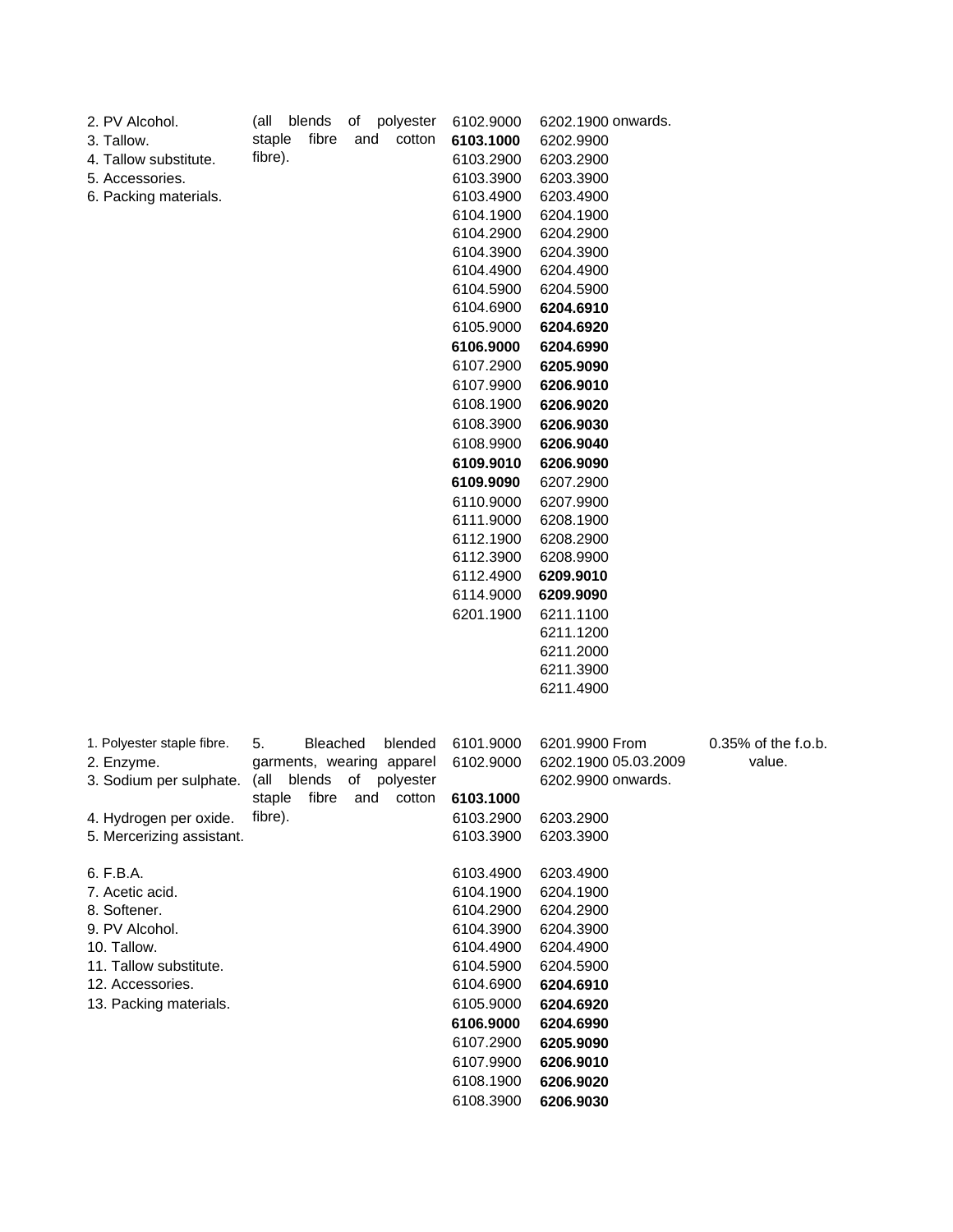| 6108.9900 | 6206.9040 |
|-----------|-----------|
| 6109.9010 | 6206.9090 |
| 6109.9090 | 6207.2900 |
| 6110 9000 | 6207.9900 |
| 6111 9000 | 6208.1900 |
| 6112 1900 | 6208.2900 |
| 6112.3900 | 6208.9900 |
|           |           |
| 6112.4900 | 6209.9010 |
| 6114 9000 | 6209.9090 |
| 6201 1900 | 6211 1100 |
|           | 6211.1200 |
|           | 6211 2000 |
|           | 6211.3900 |

| 1. Polyester staple fibre. | Dyed<br>6.<br>or<br>printed     | 6101.9000 | 6201.9900 From       | 0.67% of the f.o.b. |
|----------------------------|---------------------------------|-----------|----------------------|---------------------|
| 2. Sequestering agent.     | blended garments, wearing       | 6102.9000 | 6202.1900 05.03.2009 | value.              |
| 3. Dye for cotton.         | (all<br>blends<br>apparel<br>οf | 6103.1000 | 6202.9900 onwards.   |                     |
| 4. Dye for polyester.      | polyester staple fibre and      | 6103.2900 | 6203.2900            |                     |
| 5. Anti-migrant.           | cotton fibre).                  | 6103.3900 | 6203.3900            |                     |
| 6. Dye fixing agent.       |                                 | 6103.4900 | 6203.4900            |                     |
| 7. Hydrosulphite           |                                 | 6104.1900 | 6204.1900            |                     |
| (dithionite).              |                                 |           |                      |                     |
| 8. Acetic acid.            |                                 | 6104.2900 | 6204.2900            |                     |
| 9. Silicone softener.      |                                 | 6104.3900 | 6204.3900            |                     |
| 10. Enzyme.                |                                 | 6104.4900 | 6204.4900            |                     |
| 11. Sodium per             |                                 | 6104.5900 | 6204.5900            |                     |
| sulphate.                  |                                 |           |                      |                     |
| 12. Hydrogen per oxide.    |                                 | 6104.6900 | 6204.6910            |                     |
|                            |                                 |           |                      |                     |
| 13. Mercerizing assistant. |                                 | 6105.9000 | 6204.6920            |                     |
|                            |                                 |           |                      |                     |
| 14. F.B.A.                 |                                 | 6106.9000 | 6204.6990            |                     |
| 15. PV Alcohol.            |                                 | 6107.2900 | 6205.9090            |                     |
| 16. Tallow.                |                                 | 6107.9900 | 6206.9010            |                     |
| 17. Tallow substitute.     |                                 | 6108.1900 | 6206.9020            |                     |
| 18. Accessories.           |                                 | 6108.3900 | 6206.9030            |                     |
| 19. Packing materials.     |                                 | 6108.9900 | 6206.9040            |                     |
|                            |                                 | 6109.9010 | 6206.9090            |                     |
|                            |                                 | 6109.9090 | 6207.2900            |                     |
|                            |                                 | 6110.9000 | 6207.9900            |                     |
|                            |                                 | 6111.9000 | 6208.1900            |                     |
|                            |                                 | 6112.1900 | 6208.2900            |                     |
|                            |                                 | 6112.3900 | 6208.9900            |                     |
|                            |                                 | 6112.4900 | 6209.9010            |                     |
|                            |                                 | 6114.9000 | 6209.9090            |                     |
|                            |                                 | 6201.1900 | 6211.1100            |                     |
|                            |                                 |           | 6211.1200            |                     |
|                            |                                 |           | 6211.2000            |                     |
|                            |                                 |           | 6211.3900            |                     |
|                            |                                 |           | 6211.4900            |                     |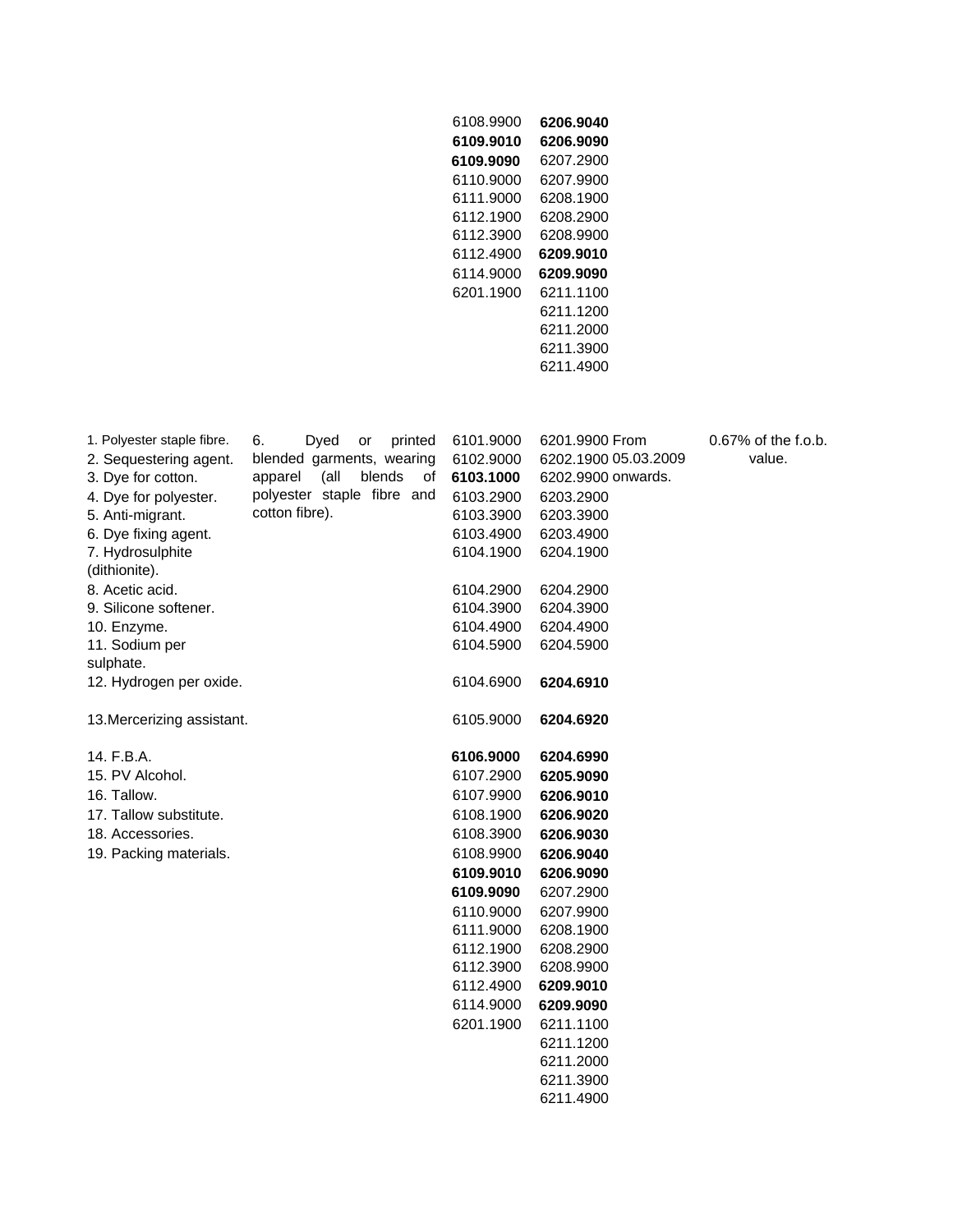| 1. Polyester staple fibre.<br>2. PV Alcohol.<br>3. Tallow.<br>4. Tallow substitute.<br>5. Packing materials.<br>6. Accessories. | Grey blended made<br>7.<br>ups i.e. bedwear, curtain,<br>table linen etc. (all blends of<br>polyester staple fibre and<br>cotton fibre). | 6116.9900<br>6302.1010<br>6302.1020<br>6302.1090<br>6302.3910<br>6302.3920<br>6302.3930<br>6302.3990<br>6302.5900<br>6303.1900<br>6303.9900 | 6304.9900 From<br>6307.1010 05.03.2009<br>6307.1020 onwards.<br>6307.1030<br>6307.1040<br>6307.1050<br>6307.1090<br>6307.2000<br>6307.9010<br>6307.9020<br>6307.9090 | $0.19\%$ of the f.o.b.<br>value. |
|---------------------------------------------------------------------------------------------------------------------------------|------------------------------------------------------------------------------------------------------------------------------------------|---------------------------------------------------------------------------------------------------------------------------------------------|----------------------------------------------------------------------------------------------------------------------------------------------------------------------|----------------------------------|
| 1. Polyester staple fibre.<br>2. Enzyme.                                                                                        | 8.<br><b>Bleached</b><br>blended<br>ups i.e. bedwear,<br>made                                                                            | 6116.9900<br>6302.1010                                                                                                                      | 6304.9900 From<br>6307.1010 05.03.2009                                                                                                                               | 0.36% of the f.o.b.<br>value.    |
| 3. Sodium per sulphate.                                                                                                         | curtain, table linen etc. (all<br>blends of polyester staple                                                                             | 6302.1020                                                                                                                                   | 6307.1020 onwards.                                                                                                                                                   |                                  |
| 4. Hydrogen per oxide.                                                                                                          | fibre and cotton fibre).                                                                                                                 | 6302.1090                                                                                                                                   | 6307.1030                                                                                                                                                            |                                  |
| 5. Mercerizing assistant.                                                                                                       |                                                                                                                                          | 6302.3910                                                                                                                                   | 6307.1040                                                                                                                                                            |                                  |
| 6. F.B.A.                                                                                                                       |                                                                                                                                          | 6302.3920                                                                                                                                   | 6307.1050                                                                                                                                                            |                                  |
| 7. Acetic acid.                                                                                                                 |                                                                                                                                          | 6302.3930                                                                                                                                   | 6307.1090                                                                                                                                                            |                                  |
| 8. Softener.                                                                                                                    |                                                                                                                                          | 6302.3990                                                                                                                                   | 6307.2000                                                                                                                                                            |                                  |
| 9. PV Alcohol.                                                                                                                  |                                                                                                                                          | 6302.5900                                                                                                                                   | 6307.9010                                                                                                                                                            |                                  |
| 10. Tallow.                                                                                                                     |                                                                                                                                          | 6303.1900                                                                                                                                   | 6307.9020                                                                                                                                                            |                                  |
| 11. Tallow substitute.<br>12. Packing materials.<br>13. Accessories.                                                            |                                                                                                                                          | 6303.9900                                                                                                                                   | 6307.9090                                                                                                                                                            |                                  |
| 1. Polyester staple fibre.                                                                                                      | 9.<br>Dyed<br>printed<br>or                                                                                                              | 6116.9900                                                                                                                                   | 6304.9900 From                                                                                                                                                       | 0.92% of the f.o.b.              |
| 2. Sequestering agent.                                                                                                          | blended made<br>ups<br>i.e.                                                                                                              | 6302.1010                                                                                                                                   | 6307.1010 05.03.2009                                                                                                                                                 | value.                           |
| 3. Dye for cotton.                                                                                                              | bedwear, curtain, table linen                                                                                                            | 6302.1020                                                                                                                                   | 6307.1020 onwards.                                                                                                                                                   |                                  |
| 4. Dye for polyester.                                                                                                           | etc. (all blends of polyester                                                                                                            | 6302.1090                                                                                                                                   | 6307.1030                                                                                                                                                            |                                  |
| 5. Anti-migrant.                                                                                                                | staple<br>fibre<br>and<br>cotton                                                                                                         | 6302.2900                                                                                                                                   | 6307.1040                                                                                                                                                            |                                  |
| 6. Dye fixing agent.                                                                                                            | fibre).                                                                                                                                  | 6302.3910                                                                                                                                   | 6307.1050                                                                                                                                                            |                                  |
| 7. Hydrosulphite<br>(dithionite).                                                                                               |                                                                                                                                          | 6302.3920                                                                                                                                   | 6307.1090                                                                                                                                                            |                                  |
| 8. Acetic acid.                                                                                                                 |                                                                                                                                          | 6302.3930                                                                                                                                   | 6307.2000                                                                                                                                                            |                                  |
| 9. Silicone softener.                                                                                                           |                                                                                                                                          | 6302.3990                                                                                                                                   | 6307.9010                                                                                                                                                            |                                  |
| 10. Enzyme.                                                                                                                     |                                                                                                                                          | 6302.5900                                                                                                                                   | 6307.9020                                                                                                                                                            |                                  |
| 11. Sodium per<br>sulphate.                                                                                                     |                                                                                                                                          | 6303.1900                                                                                                                                   | 6307.9090                                                                                                                                                            |                                  |
| 12. Hydrogen per oxide.<br>13. Mercerizing assistant.                                                                           |                                                                                                                                          | 6303.9900                                                                                                                                   |                                                                                                                                                                      |                                  |
| 14. F.B.A.                                                                                                                      |                                                                                                                                          |                                                                                                                                             |                                                                                                                                                                      |                                  |
| 15. PV Alcohol.                                                                                                                 |                                                                                                                                          |                                                                                                                                             |                                                                                                                                                                      |                                  |
| 16. Tallow.                                                                                                                     |                                                                                                                                          |                                                                                                                                             |                                                                                                                                                                      |                                  |
| 17. Tallow substitute.                                                                                                          |                                                                                                                                          |                                                                                                                                             |                                                                                                                                                                      |                                  |
| 18. Packing materials.                                                                                                          |                                                                                                                                          |                                                                                                                                             |                                                                                                                                                                      |                                  |
| 19. Accessories.                                                                                                                |                                                                                                                                          |                                                                                                                                             |                                                                                                                                                                      |                                  |
| 1. Polyester staple fibre.<br>2. Poly vinyl alcohol.                                                                            | 10. Grey fabrics made of<br>100% polyester staple fibre.                                                                                 | 5407.1000<br>5407.5100                                                                                                                      | 6003.3000 From<br>6005.3100 05.03.2009                                                                                                                               | Re.0.44 per<br>kilogram.         |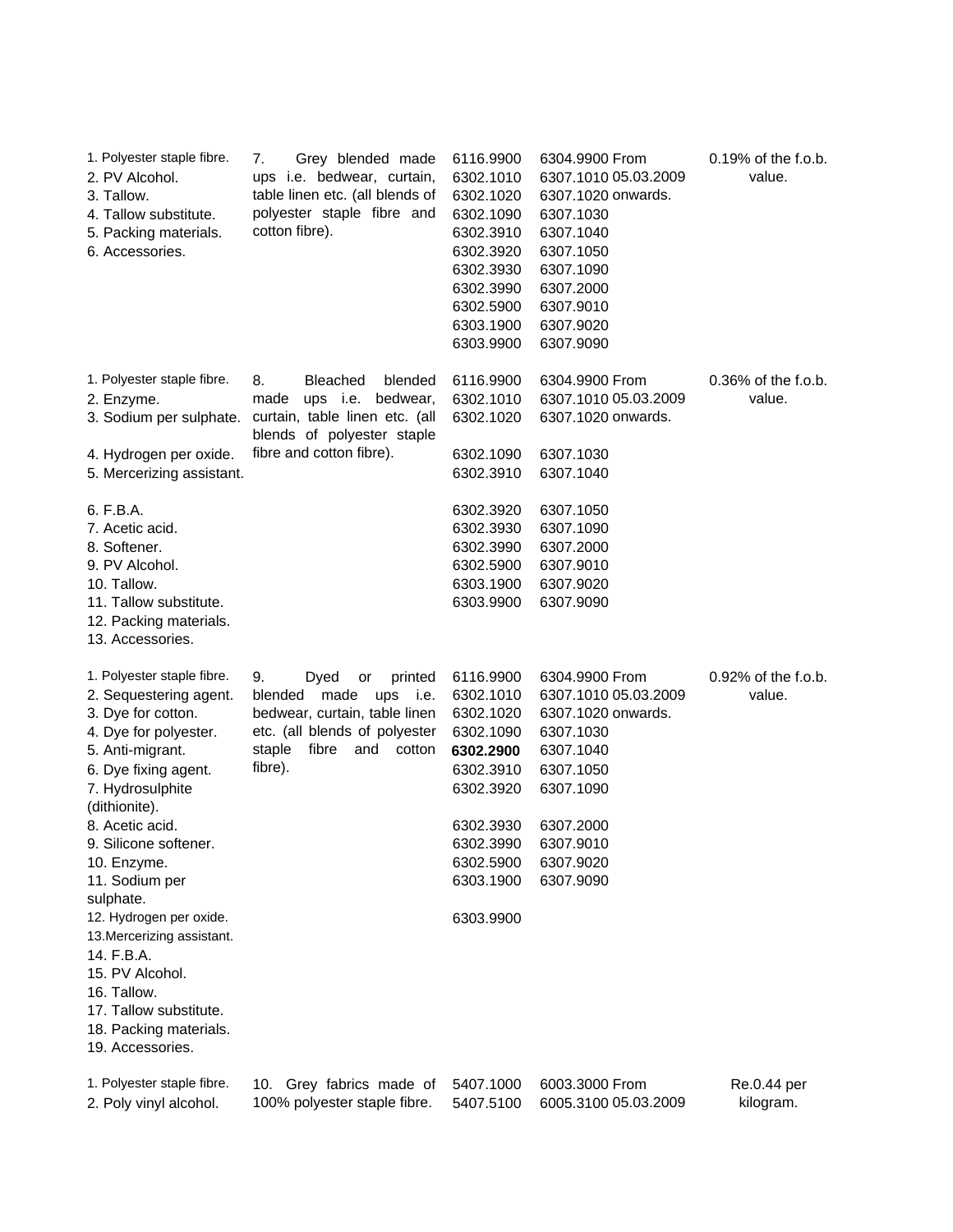| 3. Tallow.<br>4. Tallow substitute.                                                                                                                                                             |                                                                                                                | 5407.7100<br>5512.1100                                                                  | 6006.3100 onwards.                                                                                                            |                                  |
|-------------------------------------------------------------------------------------------------------------------------------------------------------------------------------------------------|----------------------------------------------------------------------------------------------------------------|-----------------------------------------------------------------------------------------|-------------------------------------------------------------------------------------------------------------------------------|----------------------------------|
| 1. Polyester staple fibre.<br>2. F.B.A.<br>3. Acetic acid.<br>4. Softener.<br>5. Poly vinyl alcohol.<br>6. Tallow.<br>7. Tallow substitute.                                                     | 11. Bleached fabrics made<br>of 100% polyester staple<br>fibre.                                                | 5407.1000<br>5407.5100<br>5407.7100<br>5512.1100                                        | 6003.3000 From<br>6005.3100 05.03.2009<br>6006.3100 onwards.                                                                  | Rs.1.01 per<br>kilogram.         |
| 1. Polyester staple fibre.<br>2. Dye for polyester.<br>3. Antimigrant.<br>4. Acetic acid.<br>5. Silicon softener.<br>6. F.B.A.<br>7. Poly vinyl alcohol.<br>8. Tallow.<br>9. Tallow substitute. | 12. Dyed or printed fabrics<br>made of 100% polyester<br>staple fibre.                                         | 5407.1000<br>5407.5200<br>5407.5300<br>5407.5400<br>5407.7200<br>5407.7300<br>5407.7400 | 5512.1900 From<br>6003.3000 05.03.2009<br>6005.3200 onwards.<br>6005.3300<br>6005.3400<br>6006.3200<br>6006.3300<br>6006.3400 | Rs.1.97 per<br>kilogram.         |
| 1. Polyester staple fiber.<br>2. Dye for polyester.<br>3. Antimigrant.<br>4. Acetic acid.<br>5. Silicon softener.<br>6. F.B.A.<br>7. Polyvinyl alcohol.                                         | 13. Grey or bleached or<br>dyed or printed napkins and<br>made<br>of 100%<br>aprons<br>polyester staple fiber. | 6302.4000                                                                               | 6302.5300 From<br>05.03.2009<br>onwards.                                                                                      | $0.24\%$ of the f.o.b.<br>value. |

8. Tallow substitute.

|                                                                                                                                                                                                | SUNEDULE III                                                                                               |                                                                                         |                                                                                                  |                                                    |  |  |  |
|------------------------------------------------------------------------------------------------------------------------------------------------------------------------------------------------|------------------------------------------------------------------------------------------------------------|-----------------------------------------------------------------------------------------|--------------------------------------------------------------------------------------------------|----------------------------------------------------|--|--|--|
| <b>Raw materials</b><br>imported                                                                                                                                                               | Goods produced or<br>manufactured                                                                          | H.S. Code                                                                               | <b>Period</b>                                                                                    | <b>Extent of</b><br>repayment of<br>customs-duties |  |  |  |
| (1)                                                                                                                                                                                            | (2)                                                                                                        | (3)                                                                                     | (4)                                                                                              | (5)                                                |  |  |  |
| 1. Polyester staple fibre. 1. Woven or                                                                                                                                                         | knitted man-<br>which<br>made<br>fabrics<br>are                                                            | 5512.1100                                                                               | 6003.3000 From<br>05.03.2009                                                                     | $0.35\%$ of the f.o.b.<br>value.                   |  |  |  |
| 2. Viscose staple fibre.<br>3. Enzyme.<br>4. Sodium per sulphate.<br>5. Hydrogen per oxide.<br>6. F.B.A.<br>7. Acetic acid.<br>8. Softener.<br>9. Polyvinyl alcohol.<br>10. Tallow substitute. | neither dyed nor printed.                                                                                  | 5512.2100<br>5512.9100<br>5512.9910<br>5512.9990<br>5515.1110<br>6002.4000<br>6002.9000 | 6003.4000 onwards.<br>6004.1000<br>6004.9000<br>6005.3100<br>6005.4100<br>6006.3100<br>6006.4100 |                                                    |  |  |  |
| 2. Viscose staple fibre.<br>3. Acrylic staple fibre.                                                                                                                                           | 1. Polyester staple fibre. 2. Woven or knitted man-<br>fabrics<br>which<br>made<br>are<br>dyed or printed. | 5512.1900<br>5512.2900<br>6002.4000                                                     | 6005.3400 From<br>05.03.2009<br>6005.4200 onwards.<br>6005.3300                                  | $0.52\%$ of the f.o.b.<br>value.                   |  |  |  |

# **SCHEDULE III**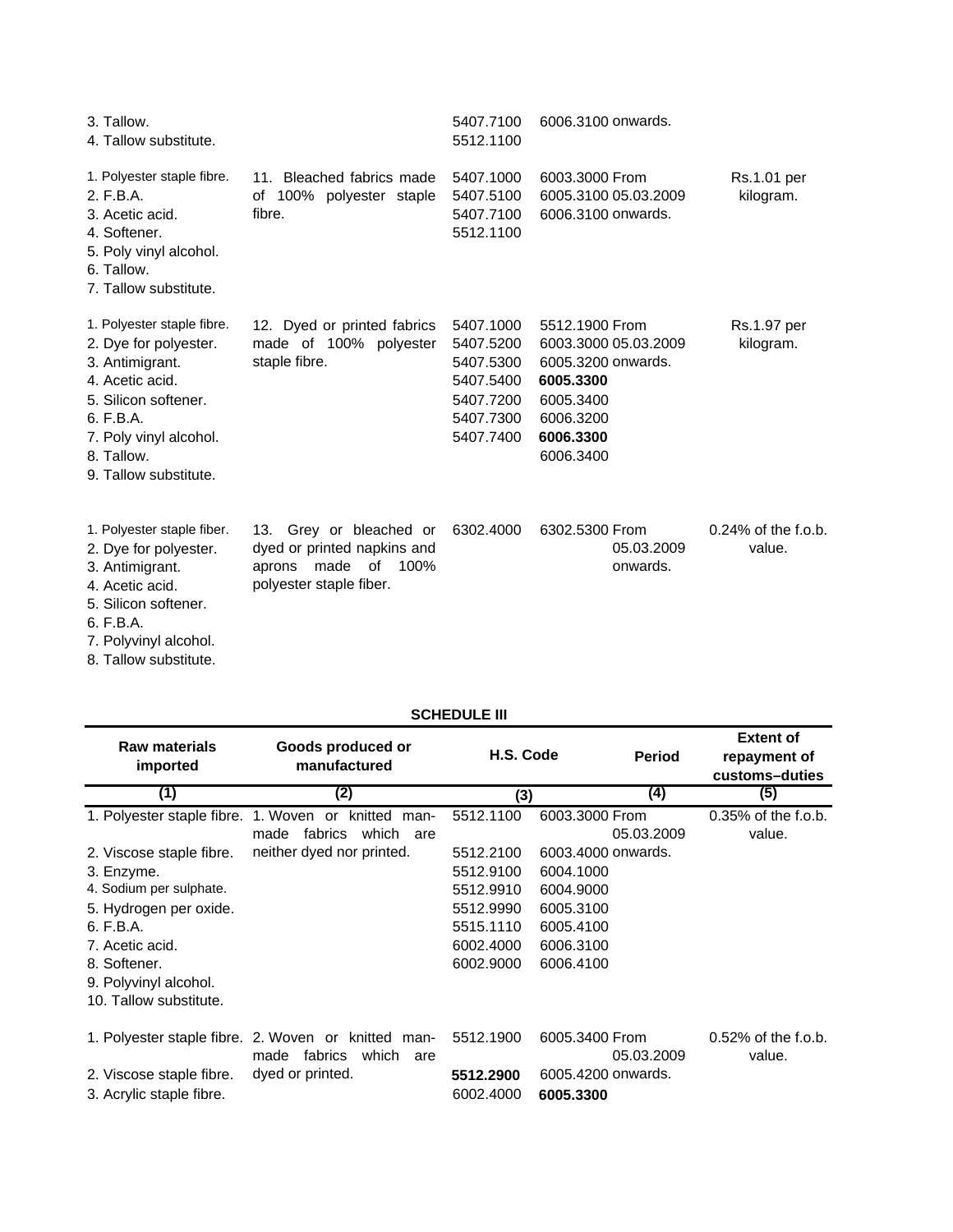| 4. Sequestering agent.  | 6002.9000 | 6005.4400 |
|-------------------------|-----------|-----------|
| 5. Dyed for polyester.  | 6003.3000 | 6006.3200 |
| 6. Dye for viscose.     | 6004.1000 | 6006.3400 |
| 7. Antimigrant.         | 6004.9000 | 6006.4200 |
| 8. Dye fixing agent.    | 6005.3200 | 6006.4400 |
| 9. Acetic acid.         |           | 6005.4300 |
| 10. Silicone softener.  |           | 6006.3300 |
| 11. Enzyme.             |           | 6006.4300 |
| 12. Sodium per          |           |           |
| sulphate.               |           |           |
| 13. Hydrogen per oxide. |           |           |
|                         |           |           |
|                         |           |           |

14.Mercerizing assistant.

15. F.B.A.

|                            | 1. Polyester staple fibre. 3. Woven or knitted man- | 6101.3000 | 6204.3300 From     | 0.58% of the f.o.b. |
|----------------------------|-----------------------------------------------------|-----------|--------------------|---------------------|
|                            | made ready-made garments                            |           | 05.03.2009         | value.              |
| 2. Viscose staple fibre.   | or made-ups whether or not                          | 6102.3000 | 6204.3900 onwards. |                     |
| 3. Acrylic staple fibre.   | dyed or printed.                                    |           | 6204.4300          |                     |
| 4. Sequestering agent.     |                                                     |           | 6204.4400          |                     |
| 5. Dyed for polyester.     |                                                     | 6103.2300 | 6204.5300          |                     |
| 6. Dye for viscose.        |                                                     | 6103.2900 | 6204.5900          |                     |
| 7. Antimigrant.            |                                                     | 6103.3300 | 6204.6310          |                     |
| 8. Dye fixing agent.       |                                                     | 6103.3900 | 6204.6320          |                     |
| 9. Acetic acid.            |                                                     | 6103.4300 | 6204.6390          |                     |
| 10. Silicone softener.     |                                                     | 6103.4900 | 6204.6910          |                     |
| 11. Enzyme.                |                                                     | 6104.1300 | 6204.6920          |                     |
| 12. Sodium per             |                                                     | 6104.1900 | 6204.6990          |                     |
| sulphate.                  |                                                     |           |                    |                     |
| 13. Hydrogen per oxide.    |                                                     | 6104.2300 | 6205.3000          |                     |
| 14. Mercerizing assistant. |                                                     | 6104.2900 | 6206.4010          |                     |
| 15. F.B.A.                 |                                                     | 6104.3300 | 6206.4020          |                     |
| 16. Accessories.           |                                                     | 6104.3900 | 6206.4030          |                     |
| 17. Polythene bags for     |                                                     | 6104.4300 | 6206.4090          |                     |
| packing.                   |                                                     |           |                    |                     |
|                            |                                                     | 6104.4400 | 6207.2200          |                     |
|                            |                                                     | 6104.5300 | 6207.2900          |                     |
|                            |                                                     | 6104.5900 | 6207.9900          |                     |
|                            |                                                     | 6104.6300 | 6208.1100          |                     |
|                            |                                                     | 6104.6900 | 6208.2200          |                     |
|                            |                                                     | 6105.2000 | 6208.9200          |                     |
|                            |                                                     | 6106.2000 | 6209.3000          |                     |
|                            |                                                     | 6107.2210 | 6209.9090          |                     |
|                            |                                                     | 6107.2220 | 6210.2000          |                     |
|                            |                                                     | 6107.9900 | 6211.1100          |                     |
|                            |                                                     | 6108.1100 | 6211.1200          |                     |
|                            |                                                     | 6108.3200 | 6211.2000          |                     |
|                            |                                                     | 6108.9200 | 6211.3300          |                     |
|                            |                                                     | 6109.9010 | 6211.4300          |                     |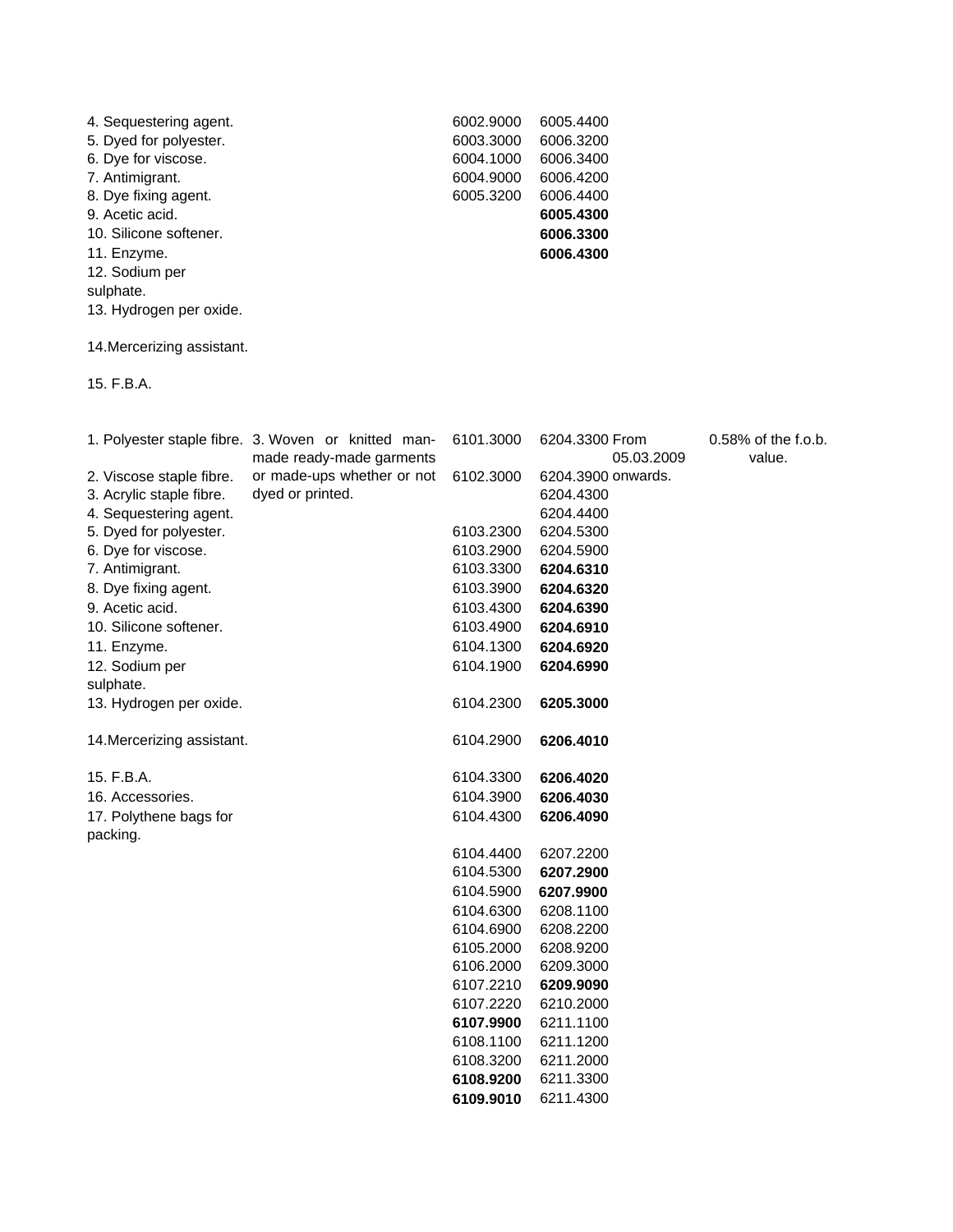| 6109.9090 | 6212.1000 |
|-----------|-----------|
| 6110.3000 | 6212.2000 |
| 6111.3000 | 6212.3000 |
| 6111.9000 | 6212.9000 |
| 6112.1200 | 6213.9000 |
| 6112.1900 | 6214.3000 |
| 6112.2000 | 6214.4000 |
| 6112.3100 | 6215.2000 |
| 6112.3900 | 6216.0010 |
| 6112.4100 | 6216.0020 |
| 6112.4900 | 6302.1010 |
| 6114.3000 | 6302.1020 |
| 6117.1010 | 6302.1090 |
| 6117.1020 | 6302.2200 |
| 6117.1030 | 6302.3200 |
| 6117.1040 | 6302.4000 |
| 6117.1090 | 6302.5300 |
| 6117.8000 | 6303.1200 |
| 6201.1300 | 6303.1900 |
| 6201.9300 | 6303.9210 |
| 6202.1300 | 6303.9290 |
| 6202.9300 | 6303.9900 |
| 6203.1200 | 6304.1100 |
| 6203.1990 | 6304.1900 |
| 6203.2300 | 6304.9100 |
| 6203.2900 | 6304.9300 |
| 6203.3300 | 6304.9900 |
| 6203.3900 | 6307.1010 |
| 6203.4300 | 6307.1020 |
| 6203.4900 | 6307.1030 |
| 6204.1300 | 6307.1040 |
| 6204.1900 | 6307.1050 |
| 6204.2300 | 6307.1090 |
| 6204.2900 | 6307.2000 |
| 6107.9900 | 6307.9010 |
| 6114.9000 | 6307.9020 |
|           | 6307.9090 |

| <b>Raw materials</b><br>imported | Goods produced or<br>manufactured | H.S. Code | <b>Period</b>        | <b>Extent of</b><br>repayment of<br>customs-duties |
|----------------------------------|-----------------------------------|-----------|----------------------|----------------------------------------------------|
| (1)                              | (2)                               | (3)       | (4)                  | (5)                                                |
| 1. Nylon.                        | Hosiery articles of all sorts.    | 6107.1100 | 6115.1010 From       | 0.59% of the f.o.b.                                |
| 2. Elastic.                      |                                   | 6107.1200 | 6115.1090 05.03.2009 | value.                                             |
| 3. Covered elastic.              |                                   | 6107.1900 | 6115.2100 Onwards.   |                                                    |
| 4. Wetting agent.                |                                   | 6108.2100 | 6115.2200            |                                                    |
| 5. Hydrogen per oxide.           |                                   | 6108.2200 | 6115.2900            |                                                    |
| 6. Stabilizer.                   |                                   | 6108.2900 | 6115.3010            |                                                    |
| 7. Acetic acid.                  |                                   | 6115.9500 | 6115.3090            |                                                    |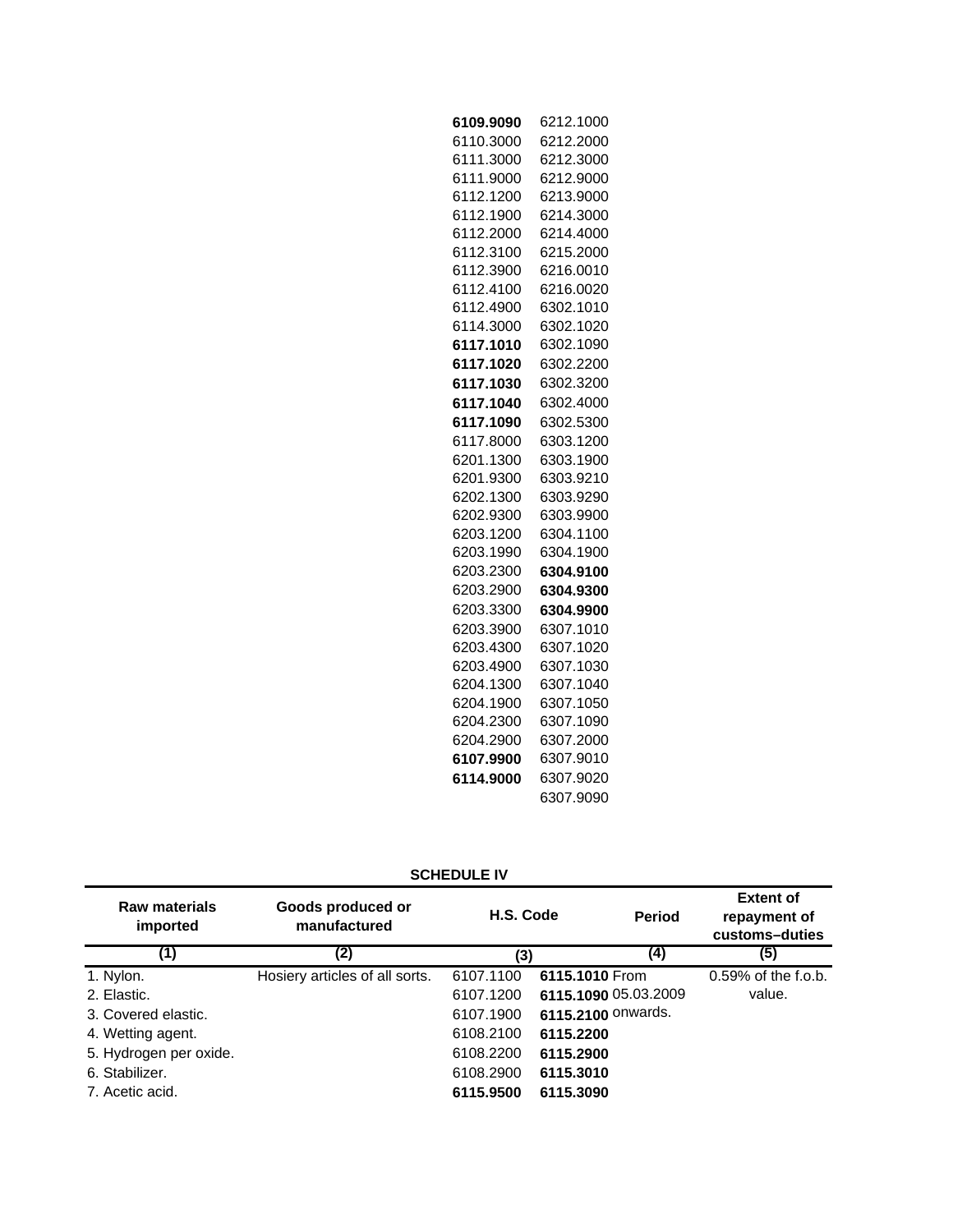| 8. Optical brighteners. | 6115.9600 | 6116.9200 |
|-------------------------|-----------|-----------|
| 9. Softener.            | 6115.9900 | 6116.9300 |
| 10. Dyes.               |           | 6116.9900 |
| 11 Dive fixing agent    |           |           |

- 11. Dye fixing agent.
- 12. Antimigrant. 13. Accessories.
- 14. Packing materials.

| <b>SCHEDULE V</b>                                                                                                                                                                                                                                                       |                                                                                                                                                                                                                                                                                                                                                                                        |                                                               |                                                                                                                  |               |                                                    |
|-------------------------------------------------------------------------------------------------------------------------------------------------------------------------------------------------------------------------------------------------------------------------|----------------------------------------------------------------------------------------------------------------------------------------------------------------------------------------------------------------------------------------------------------------------------------------------------------------------------------------------------------------------------------------|---------------------------------------------------------------|------------------------------------------------------------------------------------------------------------------|---------------|----------------------------------------------------|
| <b>Raw materials</b><br>imported                                                                                                                                                                                                                                        | Goods produced or<br>manufactured                                                                                                                                                                                                                                                                                                                                                      | H.S. Code                                                     |                                                                                                                  | <b>Period</b> | <b>Extent of</b><br>repayment of<br>customs-duties |
| (1)                                                                                                                                                                                                                                                                     | (2)                                                                                                                                                                                                                                                                                                                                                                                    | (3)                                                           |                                                                                                                  | (4)           | (5)                                                |
| 1. P.V. alcohol.<br>2. Desizing enzyme.<br>3. Solvent emulsion.<br>4. Hydrogen per oxide.<br>5. Per oxide stabilizer.<br>6. Acetic acid.<br>7. F.B.A.<br>8. Softener.<br>9. Packing materials.                                                                          | 1. Cotton towel bleached<br>(full white).                                                                                                                                                                                                                                                                                                                                              | 5802.1900<br>6001.2100<br>6108.9100<br>5802.2000<br>6001.2900 | 6207.9100 From<br>6302.6010 05.03.2009<br>6302.6090 onwards.<br>6302.6020<br>6302.9110<br>6302.9120<br>6302.9190 |               | $0.44\%$ of the f.o.b.<br>value.                   |
| 1. Reactive Dye.<br>2. Sequestering agent.<br>3. Dye fixing agent.<br>4. Acetic acid.<br>5. Softener.<br>6. P.V. alcohol.<br>7. Desizing enzyme.<br>8. Solvent emulsion.<br>9. Hydrogen per oxide.<br>10. Per oxide stabilizer.<br>11. F.B.A.<br>12. Packing materials. | 2. Cotton towel partly or fully<br>dyed or printed.                                                                                                                                                                                                                                                                                                                                    | 5802.1900<br>6001.2100<br>6108.9100<br>6302.6020<br>6302.9110 | 6207.9100 From<br>6302.6010 05.03.2009<br>6302.6090 onwards.<br>6302.9120<br>6302.9190                           |               | $1.08\%$ of the f.o.b.<br>value.                   |
| Note $-$                                                                                                                                                                                                                                                                | (a) Towels include terry towels, terry woven bath–mats, terry ahram towels, terry hand<br>towels, terry bar mops, bathrobe, terry face towels, terry shop towels, terry dish towels,<br>terry kitchen towels, terry gloves, terry pillows covers, terry cover lets, terry garments and<br>fabrics, terry over locked towels, terry institutional towels, and terry massage towels; and |                                                               |                                                                                                                  |               |                                                    |

(b) the word "terry" means pile fabric with the loops uncut.

| <b>SCHEDULE VI</b>               |                                   |           |               |                                                    |  |
|----------------------------------|-----------------------------------|-----------|---------------|----------------------------------------------------|--|
| <b>Raw materials</b><br>imported | Goods produced or<br>manufactured | H.S. Code | <b>Period</b> | <b>Extent of</b><br>repayment of<br>customs-duties |  |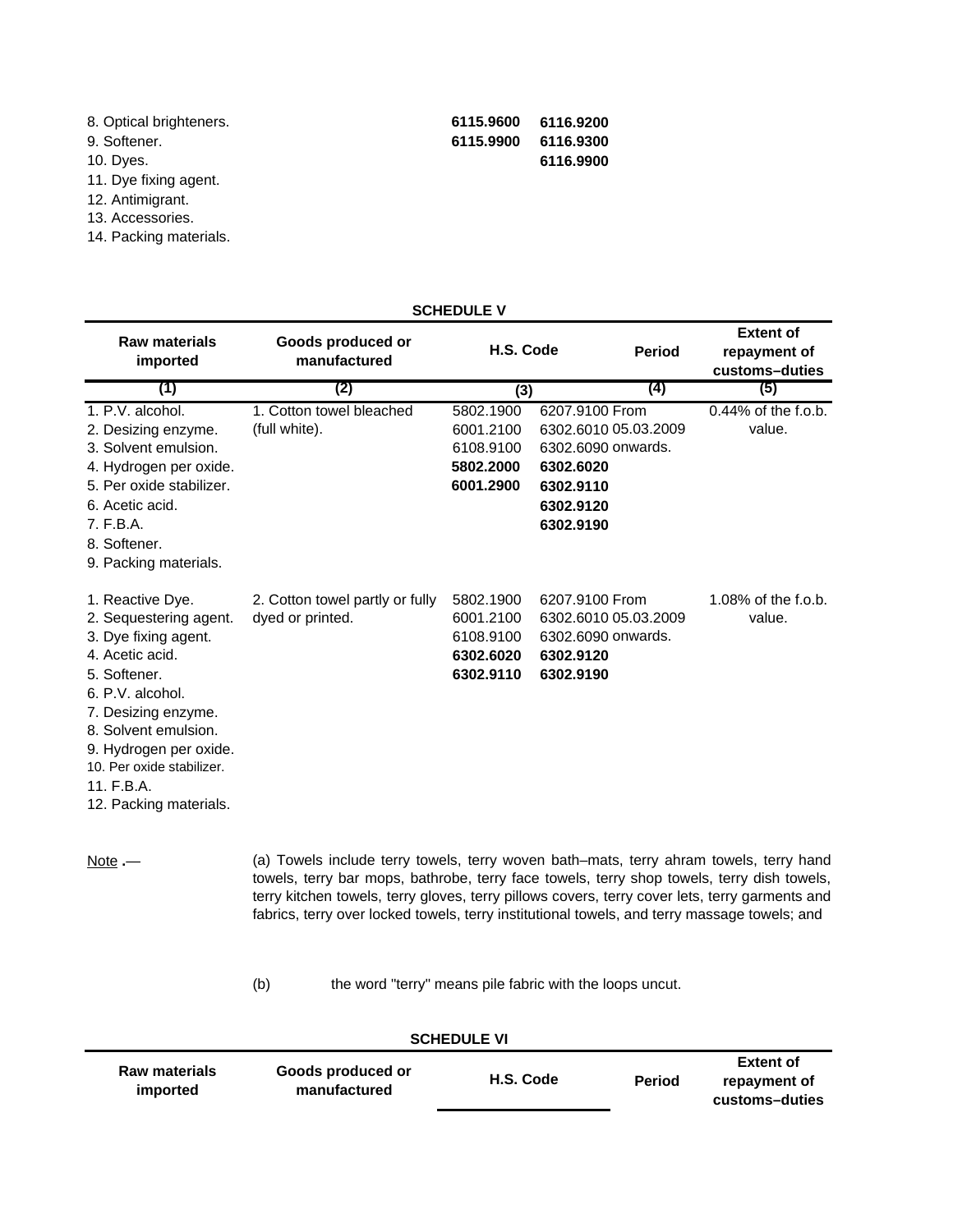| (1)                     | (2)                 |         | (3)       | (4)                  | (5)         |
|-------------------------|---------------------|---------|-----------|----------------------|-------------|
| Polyester staple fibre. | polyester<br>1.100% | staple  | 5402.2000 | 5509.2100 From       | Re.0.33 per |
|                         | fibre yarn.         |         | 5402.3300 | 5509.2200 05.03.2009 | kilogram.   |
|                         |                     |         | 5402.4600 | 5509.4100 onwards.   |             |
|                         |                     |         | 5402.5200 | 5509.4200            |             |
|                         |                     |         | 5402.6200 | 5511.1000            |             |
|                         |                     |         | 5406.0000 |                      |             |
|                         | 2. Polyester/cotton | blended | 5206.1100 | 5206.3200 From       | Re.0.15 per |
|                         | yarn (all blends).  |         | 5206.1200 | 5206.3300 05.03.2009 | kilogram.   |
|                         |                     |         | 5206.1300 | 5206.3400 onwards.   |             |
|                         |                     |         | 5206.1400 | 5206.3500            |             |
|                         |                     |         | 5206.1500 | 5206.4100            |             |
|                         |                     |         | 5206.2100 | 5206.4200            |             |
|                         |                     |         | 5206.2200 | 5206.4300            |             |
|                         |                     |         | 5206.2300 | 5206.4400            |             |
|                         |                     |         | 5206.2400 | 5206.4500            |             |
|                         |                     |         | 5206.2500 | 5207.9000            |             |
|                         |                     |         | 5206.3100 | 5509.5300            |             |

## **SCHEDULE VII**

| <b>Raw materials</b><br>imported | Goods produced or<br>manufactured                                                                        | H.S. Code              | <b>Period</b>                            | <b>Extent of</b><br>repayment of<br>customs-duties |  |
|----------------------------------|----------------------------------------------------------------------------------------------------------|------------------------|------------------------------------------|----------------------------------------------------|--|
| (1)<br>Viscose staple fibre.     | (2)                                                                                                      | (3)                    | (4)                                      | (5)                                                |  |
|                                  | 1. 100% viscose staple fibre<br>yarn.                                                                    | 5510.1100<br>5510.1200 | 5511.3000 From<br>05.03.2009<br>onwards. | Rs.6.66 per<br>kilogram.                           |  |
|                                  | 2. Viscose<br>fibre<br>staple<br>blended yarn (50% to 65%<br>viscose staple fibre 50% to<br>35 cotton).  | 5206.1100              | 5206.3400 From<br>05.03.2009<br>onwards. | Rs.3.82 per<br>kilogram.                           |  |
|                                  |                                                                                                          | 5206.1200              | 5206.3200                                |                                                    |  |
|                                  |                                                                                                          | 5206.1300              | 5206.3300                                |                                                    |  |
|                                  |                                                                                                          | 5206.1400              | 5206.3500                                |                                                    |  |
|                                  |                                                                                                          | 5206.1500              | 5206.4100                                |                                                    |  |
|                                  |                                                                                                          | 5206.2100              | 5206.4200                                |                                                    |  |
|                                  |                                                                                                          | 5206.2200              | 5206.4300                                |                                                    |  |
|                                  |                                                                                                          | 5206.2300              | 5206.4400                                |                                                    |  |
|                                  |                                                                                                          | 5206.2400              | 5206.4500                                |                                                    |  |
|                                  |                                                                                                          | 5206.2500              | 5207.9000                                |                                                    |  |
|                                  |                                                                                                          | 5206.3100              | 5511.3000                                |                                                    |  |
|                                  | 3. Viscose<br>fibre<br>staple<br>blended yarn (15% to 30%<br>viscose staple fibre 85% to<br>70% cotton). | 5205.1100              | 5205.4800 From<br>05.03.2009<br>onwards. | Rs.1.50 per<br>kilogram.                           |  |
|                                  |                                                                                                          | 5205.1200<br>5205.1300 | 5206.1100<br>5206.1200                   |                                                    |  |
|                                  |                                                                                                          | 5205.1400              | 5206.1300                                |                                                    |  |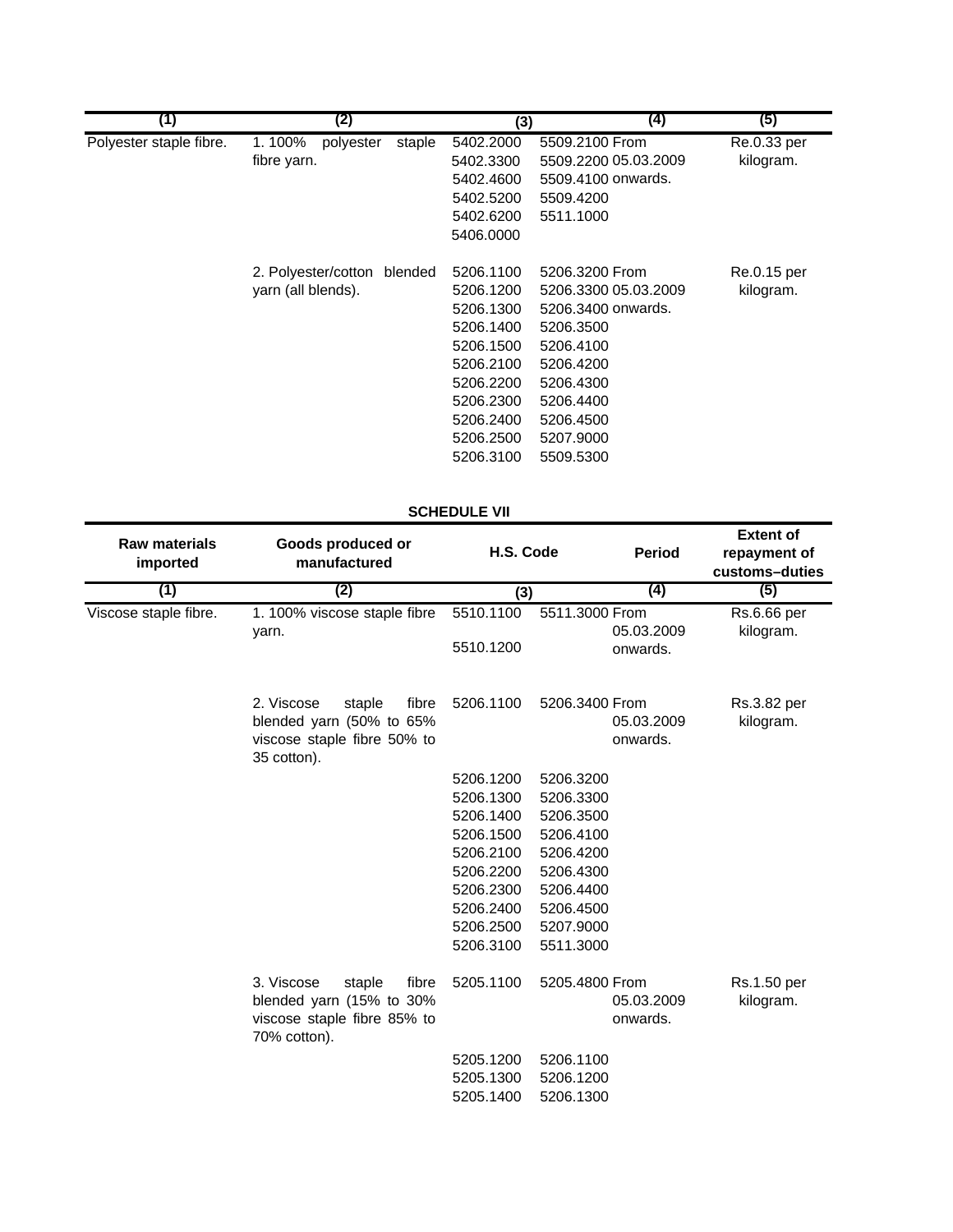| 5205.1500 | 5206.1400 |
|-----------|-----------|
| 5205.2100 | 5206.1500 |
| 5205.2200 | 5206.2100 |
| 5205.2300 | 5206.2200 |
| 5205.2400 | 5206.2300 |
| 5205.2600 | 5206.2400 |
| 5205.2700 | 5206.2500 |
| 5205.2800 | 5206.3100 |
| 5205.3100 | 5206.3200 |
| 5205.3200 | 5206.3300 |
| 5205.3300 | 5206.3400 |
| 5205.3400 | 5206.3500 |
| 5205.3500 | 5206.4100 |
| 5205.4100 | 5206.4200 |
| 5205.4200 | 5206.4300 |
| 5205.4300 | 5206.4400 |
| 5205.4400 | 5206.4500 |
| 5205.4600 | 5207.1000 |
| 5205.4700 | 5207.9000 |

## **SCHEDULE VIII**

| <b>Raw materials</b><br>imported | Goods produced or<br>manufactured                                                                        | H.S. Code              | <b>Period</b>                            | <b>Extent of</b><br>repayment of<br>customs-duties |
|----------------------------------|----------------------------------------------------------------------------------------------------------|------------------------|------------------------------------------|----------------------------------------------------|
| (1)                              | (2)                                                                                                      | (3)                    | (4)                                      | (5)                                                |
| Acrylic staple fibre.            | 1.100% acrylic staple fibre<br>yarn.                                                                     | 5509.3200<br>5509.31   | 5511.1000 From<br>05.03.2009<br>onwards. | Rs.5.82 per<br>kilogram.                           |
|                                  | 2. Acrylic<br>staple<br>fibre<br>blended yarn (50% to 65%<br>acrylic staple fibre 50% to<br>35% cotton). | 5509.6200              | 5511.2000 From<br>05.03.2009<br>onwards. | Rs.3.34 per<br>kilogram.                           |
|                                  | 3. Acrylic<br>fibre<br>staple<br>blended yarn (15% to 30%<br>acrylic staple fibre 85% to<br>70% cotton). | 5205.1100              | 5205.4800                                | Rs.1.31 per<br>kilogram.                           |
|                                  |                                                                                                          | 5205.1200              | 5206.1100                                |                                                    |
|                                  |                                                                                                          | 5205.1300              | 5206.1200                                |                                                    |
|                                  |                                                                                                          | 5205.1400              | 5206.1300                                |                                                    |
|                                  |                                                                                                          | 5205.1500              | 5206.1400                                |                                                    |
|                                  |                                                                                                          | 5205.2100              | 5206.1500                                |                                                    |
|                                  |                                                                                                          | 5205.2200              | 5206.2100                                |                                                    |
|                                  |                                                                                                          | 5205.2300              | 5206.2200                                |                                                    |
|                                  |                                                                                                          | 5205.2400              | 5206.2300                                |                                                    |
|                                  |                                                                                                          | 5205.2600<br>5205.2700 | 5206.2400<br>5206.2500                   |                                                    |
|                                  |                                                                                                          | 5205.2800              | 5206.3100                                |                                                    |
|                                  |                                                                                                          |                        |                                          |                                                    |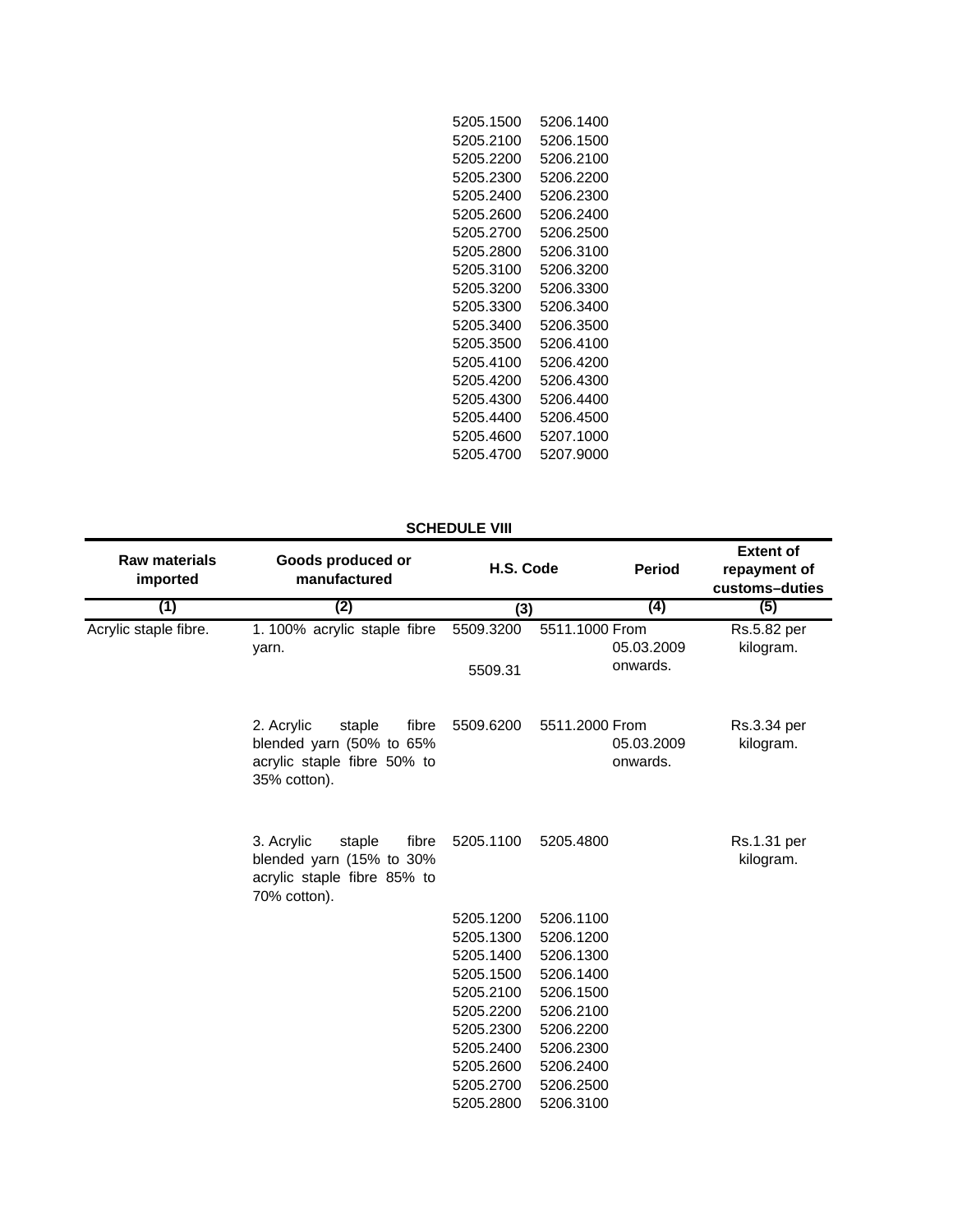| 5206.3200 |
|-----------|
| 5206.3300 |
| 5206.3400 |
| 5206.3500 |
| 5206.4100 |
| 5206 4200 |
| 5206.4300 |
| 5206.4400 |
| 5206.4500 |
| 5207.1000 |
| 5207.9000 |
|           |

# **SCHEDULE IX**

| <b>Raw materials</b><br>imported                                                                                                                                                                             | Goods produced or<br>manufactured                                                                                                                                                               | H.S. Code                                                                               | <b>Period</b>                                                                                       | <b>Extent of</b><br>repayment of<br>customs-duties |
|--------------------------------------------------------------------------------------------------------------------------------------------------------------------------------------------------------------|-------------------------------------------------------------------------------------------------------------------------------------------------------------------------------------------------|-----------------------------------------------------------------------------------------|-----------------------------------------------------------------------------------------------------|----------------------------------------------------|
| (1)                                                                                                                                                                                                          | (2)                                                                                                                                                                                             | (3)                                                                                     | (4)                                                                                                 | (5)                                                |
| 1. Viscose staple fibre.<br>2. Polyvinyl alcohol.<br>3. Tallow.<br>4. Tallow substitute.                                                                                                                     | blended<br>1. Grey<br>fabrics<br>made of viscose fibre and<br>cotton fibre (applicable to all<br>blends from 15% to 45%<br>viscose fibre and 85% to<br>55% cotton).                             | 5208.1100<br>5208.1200<br>5208.1300<br>5208.1900<br>5209.1100<br>5209.1200<br>5209.1900 | 5210.1100 From<br>5210.1900 05.03.2009<br>5211.1100 onwards.<br>5211.1200<br>5211.1900<br>6003.9000 | Rs.2.01 per<br>kilogram.                           |
|                                                                                                                                                                                                              | fabrics<br>2. Grey<br>blended<br>made of viscose fibre and<br>cotton fibre (applicable to all<br>blends from 50% to 80%<br>viscose fibre and 50% to<br>20% cotton).                             | 5516.4100                                                                               | From<br>05.03.2009<br>onwards.                                                                      | Rs.4.34 per<br>kilogram.                           |
| 1. Viscose staple fibre.<br>2. Enzyme.<br>3. Sodium per sulphate.<br>4. Hydrogen per oxide.<br>5. F.B.A.<br>6. Acetic acid.<br>7. Softener.<br>8. Polyvinyl alcohol.<br>9. Tallow.<br>10. Tallow substitute. | 3. Bleached blended fabrics<br>made of viscose fibre and<br>cotton fibre (applicable to all<br>blends from 15% to 45%<br>viscose fibre and 85% to<br>55% cotton).                               | 5208.2100<br>5208.2200<br>5208.2300<br>5208.2900<br>5209.2100<br>5209.2200              | 5209.2900 From<br>5210.2100 05.03.2009<br>onwards.<br>5210.2900<br>5211.2000                        | Rs.2.40 per<br>kilogram.                           |
|                                                                                                                                                                                                              | 4.<br>Bleached<br>blended<br>fabrics<br>made of<br>viscose<br>fibre<br>fibre<br>and<br>cotton<br>(applicable to all<br>blends<br>from 50% to 80% viscose<br>fibre and<br>50% to 20%<br>cotton). | 5516.4100                                                                               | From<br>05.03.2009<br>onwards.                                                                      | Rs.4.73 per<br>kilogram.                           |
| 1. Viscose staple fibre.                                                                                                                                                                                     | 5. Dyed or printed blended                                                                                                                                                                      | 5208.3100                                                                               | 5209.5200 From                                                                                      | Rs.4.47 per                                        |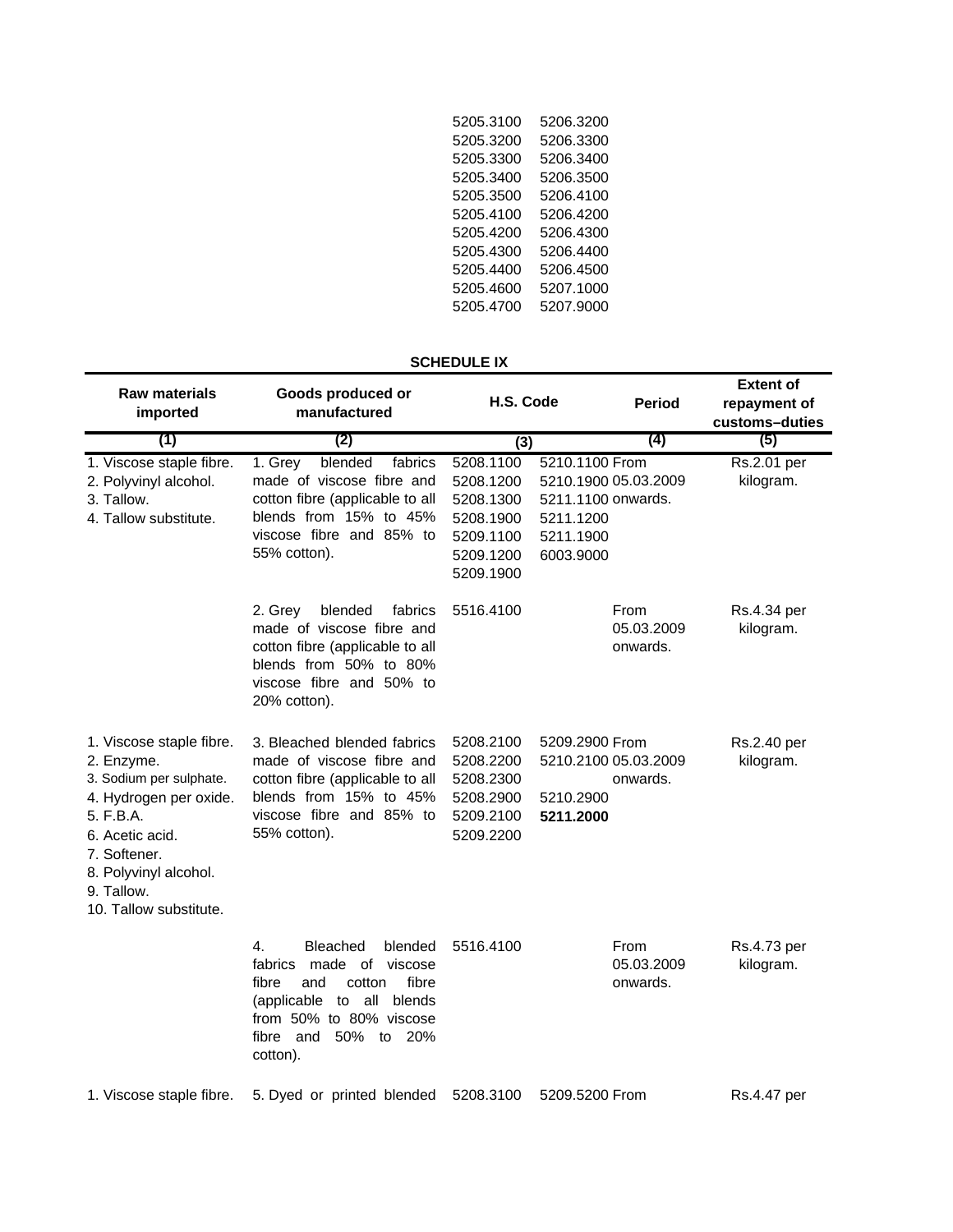| 2. Dye.                 | fabrics<br>made of viscose         | 5208.3200 | 5209.5900 05.03.2009 | kilogram.   |
|-------------------------|------------------------------------|-----------|----------------------|-------------|
| 3. Sequestering agent.  | fibre<br>fibre<br>and<br>cotton    | 5208.3300 | 5210.3100 onwards.   |             |
| 4. Antimigrant.         | (applicable to all blends          | 5208.3900 | 5210.3200            |             |
| 5. Dye fixing agent.    | from 15% to 45% viscose            | 5208.4100 | 5210.3900            |             |
| 6. Acetic acid.         | 85% to 55%<br>fibre and            | 5208.4200 | 5210.4100            |             |
| 7. Silicone softener.   | cotton).                           | 5208.4300 | 5210.4900            |             |
| 8. Enzyme.              |                                    | 5208.4900 | 5210.5100            |             |
| 9. Sodium per sulphate. |                                    | 5208.5100 | 5210.5900            |             |
| 10. Hydrogen per oxide. |                                    | 5208.5200 | 5211.3100            |             |
| 11. F.B.A.              |                                    | 5208.5900 | 5211.3200            |             |
| 12. Softener.           |                                    | 5209.3100 | 5211.3900            |             |
| 13. Polyvinyl alcohol.  |                                    | 5209.3200 | 5211.4100            |             |
| 14. Tallow.             |                                    | 5209.3900 | 5211.4200            |             |
| 15. Tallow substitute.  |                                    | 5209.4100 | 5211.4300            |             |
|                         |                                    | 5209.4200 | 5211.4900            |             |
|                         |                                    | 5209.4300 | 5211.5100            |             |
|                         |                                    | 5209.4900 | 5211.5200            |             |
|                         |                                    | 5209.5100 | 5211.5900            |             |
|                         | 6. Dyed or printed blended         | 5516.4200 | 5516.4400 From       | Rs.6.80 per |
|                         | fabrics made of viscose            | 5516.4300 | 05.03.2009           | kilogram.   |
|                         | fibre<br>fibre<br>cotton<br>and    |           | onwards.             |             |
|                         | (applicable<br>all<br>to<br>blends |           |                      |             |
|                         | from 50% to 80% viscose            |           |                      |             |
|                         | 50%<br>to 20%<br>fibre<br>and      |           |                      |             |

**SCHEDULE X**

cotton).

| <b>Raw materials</b><br>imported | Goods produced or<br>manufactured      | H.S. Code |                    | <b>Period</b>     | <b>Extent of</b><br>repayment of<br>customs-duties |
|----------------------------------|----------------------------------------|-----------|--------------------|-------------------|----------------------------------------------------|
| (1)                              | (2)                                    | (3)       |                    | $\left( 4\right)$ | (5)                                                |
| Polyester staple fibre.          | 1.100% polyester staple<br>fibre yarn. | 5402.2000 | 5509.2100 From     | 05.03.2009        | Re.0.33 per<br>kilogram.                           |
|                                  |                                        | 5402.3300 | 5509.2200 onwards. |                   |                                                    |
|                                  |                                        | 5402.4600 | 5509.4100          |                   |                                                    |
|                                  |                                        | 5402.5200 | 5509.4200          |                   |                                                    |
|                                  |                                        | 5402.6200 | 5511.1000          |                   |                                                    |
|                                  |                                        | 5406.0000 |                    |                   |                                                    |
| Viscose staple fibre.            | 2. 100% viscose staple fibre<br>yarn.  | 5510.1100 | 5511.3000 From     | 05.03.2009        | Rs.6.66 per<br>kilogram.                           |
|                                  |                                        | 5510.1200 |                    | onwards.          |                                                    |
| Acrylic staple fibre.            | 3. 100% acrylic staple fibre           | 5509.3100 | 5509.3200 From     | 05.03.2009        | Rs.5.82 per                                        |
|                                  | yarn.                                  | 5511.1000 |                    | onwards.          | kilogram.                                          |

**Explanation**.—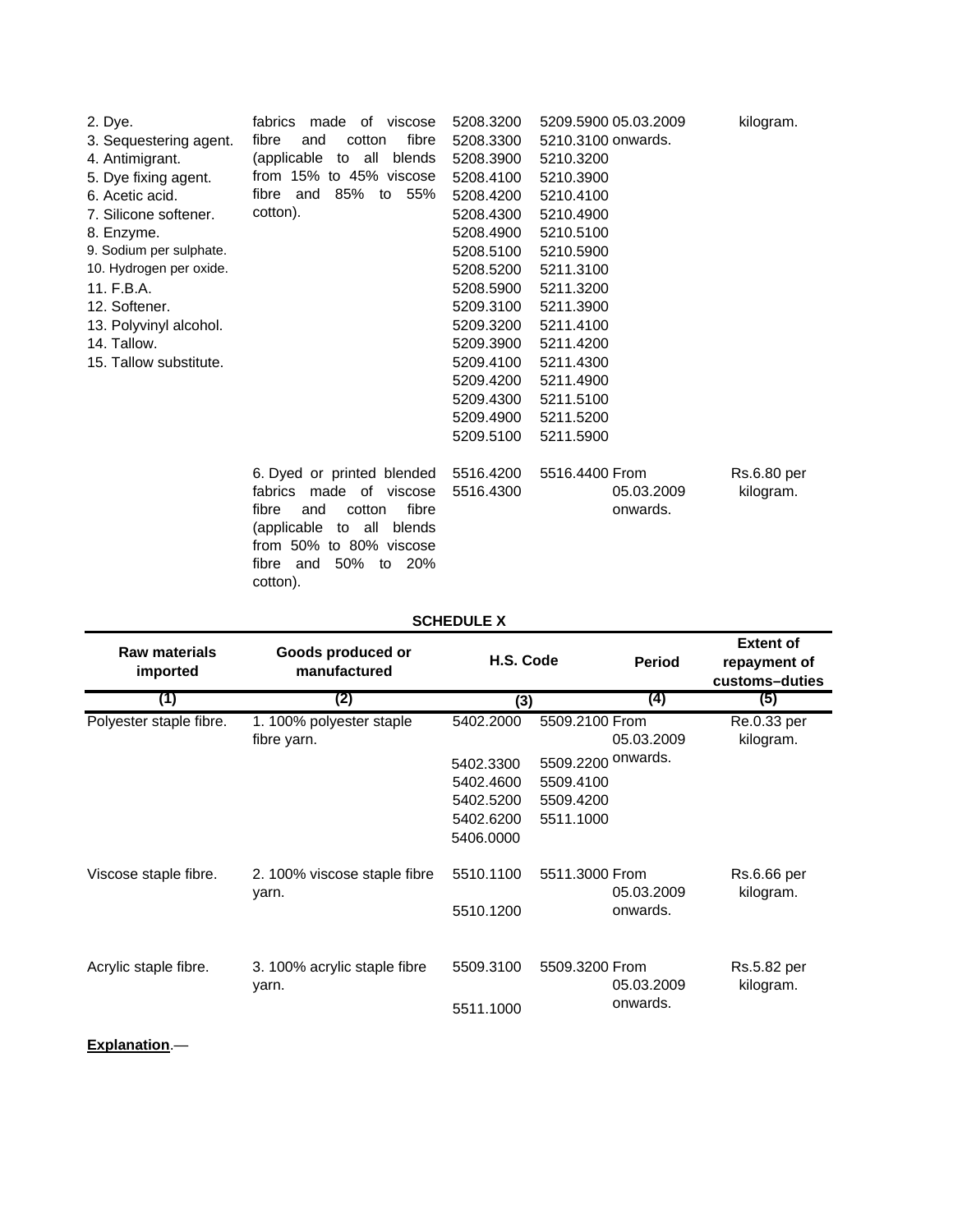(a) The blends reflected in items numbers 56, 57 and 58 made of man–made fibres indicated in the column (1) against items numbers 56, 57 and 58 in column (2) shall be allowed repayment on their pro rata consumption as per following illustration, namely:-

## **ACRYLIC, VISCOSE OR POLYESTER YARN**

| Acrylic   | 35% (of Rs.5.82) | $=$ | Rs.2.03      |
|-----------|------------------|-----|--------------|
| Viscose   | 25% (of Rs.6.66) | $=$ | Rs.1.66      |
| Polvester | 25% (of Re.0.33) | $=$ | Re.0.08      |
|           | Total            |     | Rs.3.77; and |

(b) in case any fibre of which repayment is not specified is blended in a particular yarn, repayment of only that fibre shall be allowed which is notified in the Schedule as per the following illustration, namely:–

## **POLYESTER OR FLEX YARN**

| Polyester | 80% (of Re.0.33)                 | Re.0.26 |
|-----------|----------------------------------|---------|
| Flex      | Nil<br>20% (                     | Nil     |
|           | Total                            | Re.0.26 |
|           | <b>VISCOSE OR POLYESTER YARN</b> |         |
| Viscose   | 80% (of Rs.6.66)                 | Rs.5.33 |
| Polyester | 20% (of Re.0.33)                 | Re.0.06 |
|           | Total                            | Rs.5.39 |

#### **Raw materials imported Goods produced or manufactured Period Extent of repayment of customs–duties (1) (2) (4) (5)** 1. Polyester film. 5605.0000 Metalized strip yarn or 2. Polymers (B–44, VMCH). 3. Solvents: (a) MEX; and (b) MIBK. 4. Colours. 5. Aluminium wire. 6. Vaporizer. **H.S. Code (3) SCHEDULE XI** metallic yarn or radiant yarn and metalized polyester film of 50 gauge. From 05.03.2009 onwards. Rs.2.00 per kilogram.

| <b>SCHEDULE XII</b>              |                                   |                             |               |                                                    |  |  |
|----------------------------------|-----------------------------------|-----------------------------|---------------|----------------------------------------------------|--|--|
| <b>Raw materials</b><br>imported | Goods produced or<br>manufactured | H.S. Code                   | <b>Period</b> | <b>Extent of</b><br>repayment of<br>customs-duties |  |  |
|                                  | (2)                               | (3)                         | (4)           | (5)                                                |  |  |
| 1. Viscose rayon yarn.           | Metallic or art silk laces        | 5804.2100<br>5804.2900 From |               | 1.45% of the f.o.b.                                |  |  |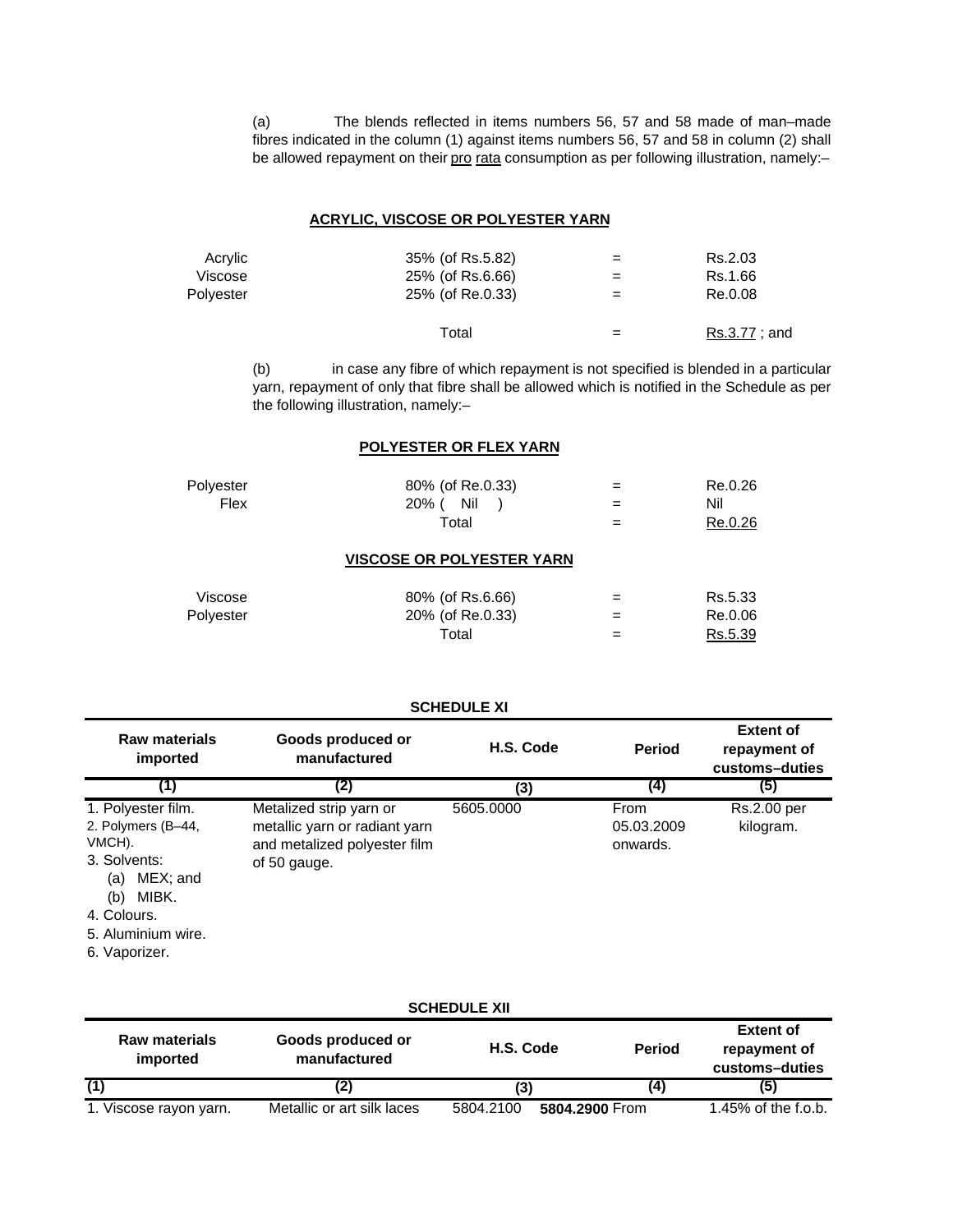#### 2. Metallic yarn. 5804.3000 5809.0000 (narrow fabrics). 05.03.2009 2. Metallic yarn.<br>3. Cotton yarn. onwards. value.

| <b>SCHEDULE XIII</b>                                                                                                        |                                    |           |                                          |                                                    |  |
|-----------------------------------------------------------------------------------------------------------------------------|------------------------------------|-----------|------------------------------------------|----------------------------------------------------|--|
| <b>Raw materials</b><br>imported                                                                                            | Goods produced or<br>manufactured  | H.S. Code | <b>Period</b>                            | <b>Extent of</b><br>repayment of<br>customs-duties |  |
| (1)                                                                                                                         | (2)                                | (3)       | (4)                                      | (5)                                                |  |
| 1. Polyester texturized<br>varn of 150/30den.<br>2. Bare rubber thread<br>extruded from natural<br>latex.<br>3. Rayon yarn. | 1. Nylon or rayon elastic<br>tape. | 5906.9100 | 5906.9900 From<br>05.03.2009<br>onwards. | 1.19% of the f.o.b.<br>value.                      |  |
| 1. Rubber thread.<br>2. Polyester texturized<br>yarn.                                                                       | 2. Elastic belts.                  | 5906.9100 | 5906.9900 From<br>05.03.2009<br>onwards. | $0.57\%$ of the f.o.b.<br>value.                   |  |

# **SCHEDULE XIV**

| <b>Raw materials</b><br>imported | Goods produced or<br>manufactured                                          | H.S. Code              | <b>Period</b>                       | <b>Extent of</b><br>repayment of<br>customs-duties |
|----------------------------------|----------------------------------------------------------------------------|------------------------|-------------------------------------|----------------------------------------------------|
| [1]                              | 2)                                                                         | (3)                    | (4)                                 | (5)                                                |
| 1. Raw jute fibre.               | Jute yarn of any count,                                                    | 5307.1000              | 5310.9010 From                      | Re.0.25 per                                        |
| 2. Batching oil.                 | hessian cloth, hessian bags,<br>sacking bags, jute bags and<br>twill bags. | 5307.2000<br>5310.1000 | 05.03.2009<br>6305.1000<br>onwards. | kilogram.                                          |

| <b>SCHEDULE XV</b>                                                                                                                                   |                                                                                                                                                                       |                                     |                                                              |               |                                                    |
|------------------------------------------------------------------------------------------------------------------------------------------------------|-----------------------------------------------------------------------------------------------------------------------------------------------------------------------|-------------------------------------|--------------------------------------------------------------|---------------|----------------------------------------------------|
| <b>Raw materials</b><br>imported                                                                                                                     | Goods produced or<br>manufactured                                                                                                                                     | H.S. Code                           |                                                              | <b>Period</b> | <b>Extent of</b><br>repayment of<br>customs-duties |
| (1)                                                                                                                                                  | (2)                                                                                                                                                                   | (3)                                 |                                                              | (4)           | (5)                                                |
| 1. Reactive dyes.<br>2. Disperse dye.<br>3. Polyester yarn.                                                                                          | Bleached white cotton<br>thread, sewing thread, grey<br>mercerized thread, dyed                                                                                       | 5204.1100<br>5204.1900<br>5204.2010 | 5204.2020 From<br>5204.2090 05.03.2009<br>5508.1000 onwards. |               | $0.58\%$ of the f.o.b.<br>value.                   |
| 4. Sequestering agent.<br>5. Dye fixing agent.<br>6. Acetic acid.<br>7. Hydrogen per oxide.<br>8. Per oxide stabilizer.<br>9. Mercerizing assistant. | cotton sewing and<br>embroidery thread,<br>processed yarn in hanks or<br>cones and 100% white or<br>dyed polyester sewing<br>thread all counts on spools<br>or cones. |                                     |                                                              |               |                                                    |
| 10. Silicone softener.<br>11. F.B.A.                                                                                                                 |                                                                                                                                                                       |                                     |                                                              |               |                                                    |

12. Polythene wrapping.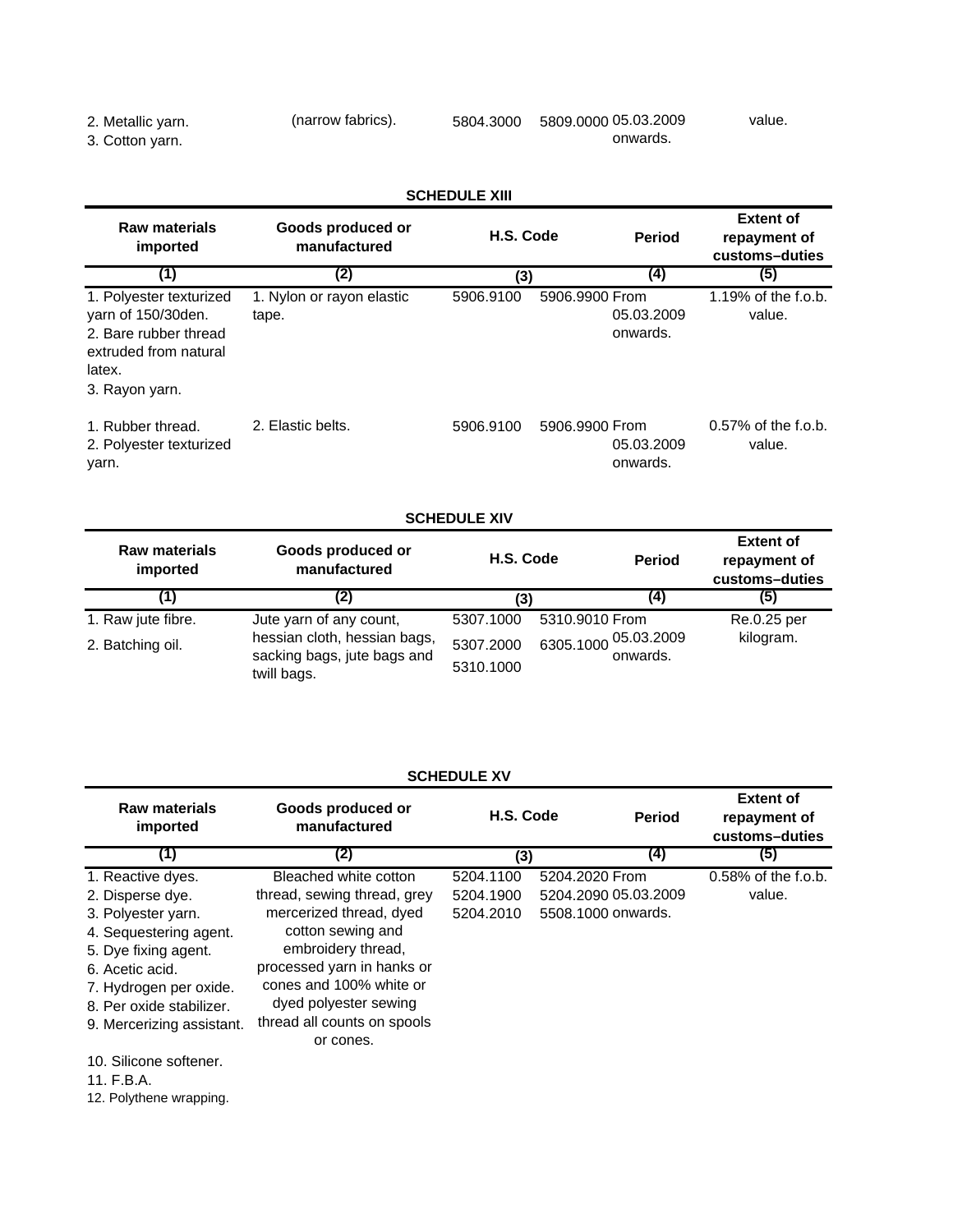| <b>Raw materials</b><br>imported | Goods produced or<br>manufactured | H.S. Code |                | <b>Period</b> | <b>Extent of</b><br>repayment of<br>customs-duties |
|----------------------------------|-----------------------------------|-----------|----------------|---------------|----------------------------------------------------|
| (1)                              | (2)                               | (3)       |                | (4)           | (5)                                                |
| 1. Reactive dye.                 | Cotton dyed flannel lined         | 6103.3900 | 6104.3900 From |               | 1.03% of the f.o.b.                                |
| 2. Sequestering agent.           | nylon jackets.                    |           |                | 05.03.2009    | value.                                             |
| 3. Antimigrant.                  |                                   |           |                | onwards.      |                                                    |
| 4. Dye fixing agent.             |                                   |           |                |               |                                                    |
| 5. Acetic acid.                  |                                   |           |                |               |                                                    |
| 6. Mercerizing assistant.        |                                   |           |                |               |                                                    |
| 7. Softener.                     |                                   |           |                |               |                                                    |
| 8. Accessories.                  |                                   |           |                |               |                                                    |
| 9. Lining material-fleece.       |                                   |           |                |               |                                                    |
| 10. Polythene bags for           |                                   |           |                |               |                                                    |
| packing.                         |                                   |           |                |               |                                                    |
| 11. Plastic hanger.              |                                   |           |                |               |                                                    |
| 12. Poly vinyl alcohol.          |                                   |           |                |               |                                                    |
| 13. Tallow.                      |                                   |           |                |               |                                                    |
| 14. Tallow substitute.           |                                   |           |                |               |                                                    |
| 15. Enzyme.                      |                                   |           |                |               |                                                    |
| 16. Sodium per sulphate.         |                                   |           |                |               |                                                    |
| 17. Hydrogen per oxide.          |                                   |           |                |               |                                                    |
| 18. Per oxide stabilizer.        |                                   |           |                |               |                                                    |
| 19. Fluorescent or               |                                   |           |                |               |                                                    |
| optical brightener.              |                                   |           |                |               |                                                    |

## **SCHEDULE XVII**

| <b>Raw materials</b><br>imported                                           | Goods produced or<br>manufactured                                                                                                                                                | H.S. Code | <b>Period</b>                  | <b>Extent of</b><br>repayment of<br>customs-duties |
|----------------------------------------------------------------------------|----------------------------------------------------------------------------------------------------------------------------------------------------------------------------------|-----------|--------------------------------|----------------------------------------------------|
| (1)                                                                        | (2)                                                                                                                                                                              | (3)       | (4)                            | (5)                                                |
| 1. Acrylic tops.<br>2. Dyes.<br>3. Polyester yarn.<br>4. Packing material. | 1. Blankets all sorts made<br>predominantly<br>of<br>acrylic<br>fibre.                                                                                                           | 6301.4000 | From<br>05.03.2009<br>onwards. | $1.34\%$ of the f.o.b.<br>value.                   |
| 1. Acrylic yarn.<br>2. Polyester yarn.<br>3. Dyes.<br>4. Packing material. | 2. Normal acrylic blankets<br>made from acrylic yarn,<br>polyester yarn and cotton<br>yarn (not less than 70%<br>acrylic).                                                       | 6301.9000 | From<br>05.03.2009<br>onwards. | 2.68% of the f.o.b.<br>value.                      |
| $Note. -$                                                                  | Repayment of customs-duties authorized by this Schedule for item 2 in column (2) shall<br>only be allowed against showing of documents of imported acrylic yarn by the exporter. |           |                                |                                                    |

## **SCHEDULE XVI**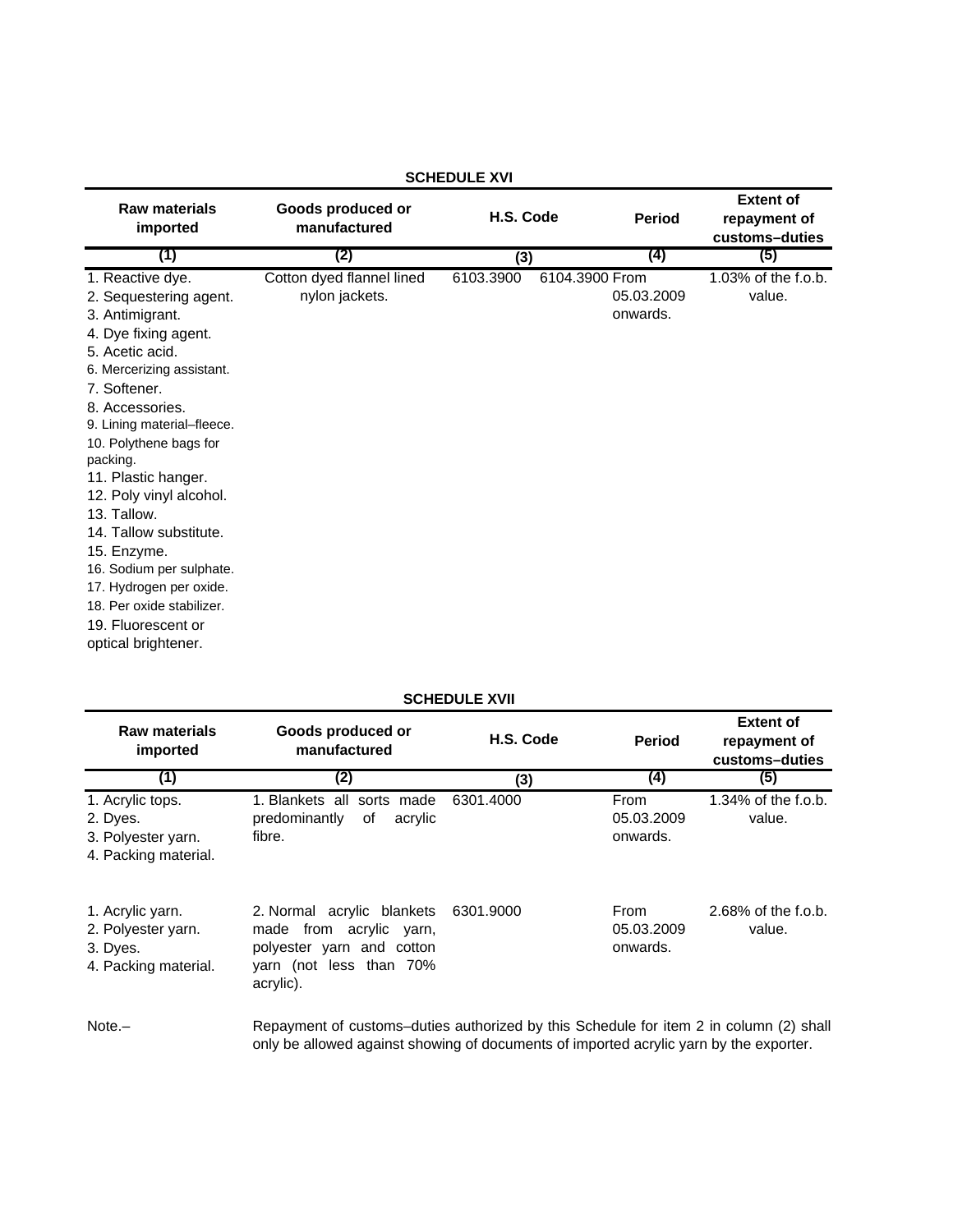|                                                                   |                                   | <b>SCHEDULE XVIII</b> |                                |                                                    |
|-------------------------------------------------------------------|-----------------------------------|-----------------------|--------------------------------|----------------------------------------------------|
| <b>Raw materials</b><br>imported                                  | Goods produced or<br>manufactured | H.S. Code             | <b>Period</b>                  | <b>Extent of</b><br>repayment of<br>customs-duties |
| (1)                                                               | (2)                               | (3)                   | (4)                            | (5)                                                |
| 1. Polyester wadding.<br>2. Dyed cotton cloth.<br>3. Zip (nylon). | Sleeping bag.                     | 9404.3000             | From<br>05.03.2009<br>onwards. | 1.00% of the f.o.b.<br>value.                      |
|                                                                   |                                   | <b>SCHEDULE XIX</b>   |                                |                                                    |
| <b>Raw materials</b><br>imported                                  | Goods produced or<br>manufactured | H.S. Code             | <b>Period</b>                  | <b>Extent of</b><br>repayment of<br>customs-duties |
| (1)                                                               | (2)                               | (3)                   | $\left( 4\right)$              | (5)                                                |
| 1. Acrylic fibre.                                                 | Peak caps.                        | 6505.9000             | From                           | $1.04\%$ of the f.o.b.                             |

05.03.2009 onwards.

value.

| .                   | . van vapor | ----- |
|---------------------|-------------|-------|
| 2. Polyester fibre. |             |       |
| 3. Jute fibre.      |             |       |
| 4. PVC.             |             |       |

- 5. Polyethylene lining.
- 6. Rexine.
- 7. Polyethylene.
- 8. High carbon steel.

9. Eyelets.

10. Brass button.

# **SCHEDULE XX**

|                | <b>Raw materials</b><br>imported                  | Goods produced or<br>manufactured                                                                                                                                                         | H.S. Code                           |                                     | <b>Period</b>                  | <b>Extent of</b><br>repayment of<br>customs-duties |
|----------------|---------------------------------------------------|-------------------------------------------------------------------------------------------------------------------------------------------------------------------------------------------|-------------------------------------|-------------------------------------|--------------------------------|----------------------------------------------------|
|                | (1)                                               | (2)                                                                                                                                                                                       | (3)                                 |                                     | (4)                            | (5)                                                |
| 1.             | Sulphur dye.                                      | 1. Bleached or un-bleached,                                                                                                                                                               | 5209.1100                           | 5209.5100 From                      |                                | 0.54% of the f.o.b.                                |
| 2.             | Sodium sulphide.                                  | dyed or un-dyed cotton                                                                                                                                                                    | 5209.2100                           | 6305.2000 05.03.2009                |                                | value.                                             |
| 3.             | Acetic acid.                                      | waterproof or impregnated<br>canvas, tarpaulin, tents,                                                                                                                                    | 5209.3100                           | 6306.1210                           | onwards.                       |                                                    |
| 4.             | Paraffin wax.                                     | complete or in CKD                                                                                                                                                                        | 5209.4100                           | 6306.2910                           |                                |                                                    |
| 5.             | Stearic acid.                                     | condition with or without<br>bamboos, kit bags and<br>aprons.                                                                                                                             |                                     |                                     |                                |                                                    |
| 1.             | Sulphur dye.                                      | 2. Bleached or un-bleached<br>or dyed or un-dyed non-                                                                                                                                     | 5209.1100                           | 5209.5100 From                      | 05.03.2009                     | $0.23\%$ of the f.o.b.<br>value.                   |
| 2.<br>3.       | Sodium sulphide.<br>Acetic acid.                  | waterproof or non-<br>impregnated canvas,<br>tarpaulin, tents, complete or<br>in CKD condition with or<br>without bamboos, kit bags<br>and aprons (with or without<br>inner dyed lining). | 5209.2100<br>5209.3100<br>5209.4100 | 6305.2000<br>6306.1210<br>6306.2910 | onwards.                       |                                                    |
| 1.<br>2.<br>3. | Polyester fibre.<br>Dispres dye.<br>Reactive dye. | 3. Dyed waterproof or<br>impregnated canvas cloth<br>made of blended yarn                                                                                                                 | 5211.3100                           |                                     | From<br>05.03.2009<br>onwards. | $1.14\%$ of the f.o.b.<br>value.                   |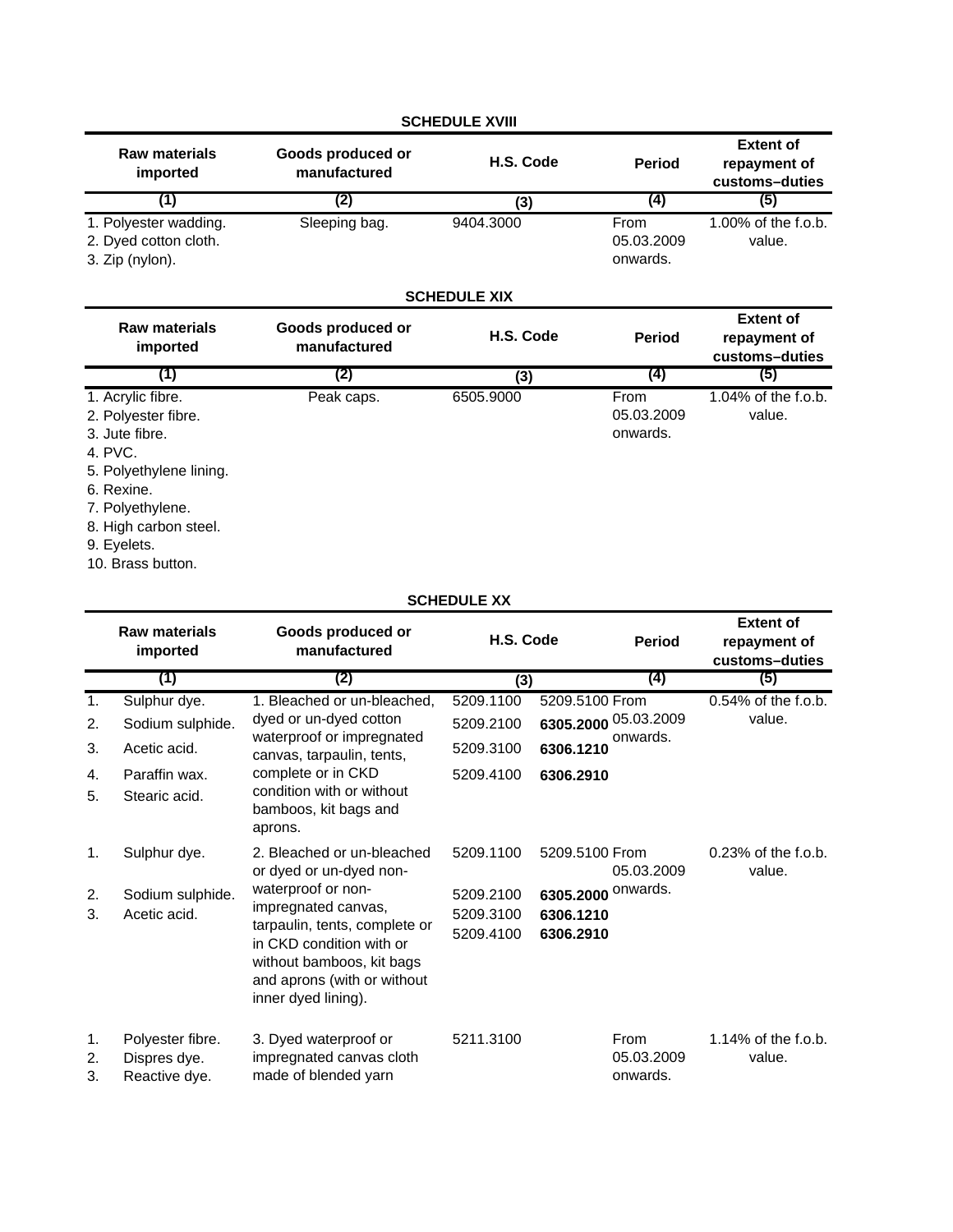| Sequestering<br>4.<br>agent.<br>5.<br>Antimigrant.<br>Dye fixing agent.<br>6.<br>Dithonite.<br>7.<br>8.<br>Acetic acid.<br>9.<br>Paraffin wax.<br>10. Enzyme.<br>11. Sodium per sulphate.<br>12. Hydrogen per oxide.<br>13. Mercerizing assistant.<br>14. F.B.A.<br>15. Softener.<br>16. Polyvinyl alcohol.<br>17. Tallow substitute.                                                                              | containing 50% cotton and<br>50% polyester.                                                                                                                                                                                                                                |                                                               |                                                                                     |                                  |
|--------------------------------------------------------------------------------------------------------------------------------------------------------------------------------------------------------------------------------------------------------------------------------------------------------------------------------------------------------------------------------------------------------------------|----------------------------------------------------------------------------------------------------------------------------------------------------------------------------------------------------------------------------------------------------------------------------|---------------------------------------------------------------|-------------------------------------------------------------------------------------|----------------------------------|
| 1. Polyester fibre.<br>2. Dispres dye.<br>3. Reactive dye.<br>4. Sequestering agent.<br>5. Antimigrant.<br>6. Dye fixing agent.<br>7. Dithonite.<br>8. Acetic acid.<br>9. Stearic acid.<br>10. Paraffin wax.<br>11. Enzyme.<br>12. Sodium per sulphate.<br>13. Hydrogen per oxide.<br>14. Mercerizing assistant.<br>15. F.B.A.<br>16. Softener.<br>17. Polyvinyl alcohol.<br>18. Tallow.<br>19. Tallow substitute. | 4. Dyed or printed<br>waterproof or impregnated<br>canvas, tarpaulin, tents,<br>complete or in CKD<br>condition or waterproof or<br>impregnated dyed bags<br>made of blended yarn<br>(applicable to all blends of<br>polyester and cotton) or<br>100% polyester.           | 5211.3100<br>5211.5100<br>5407.5200<br>5407.5400<br>5407.6100 | 6306.1210 From<br>6306.1910 05.03.2009<br>6306.2200 onwards.<br>6306.2990           | 1.11% of the f.o.b.<br>value.    |
| 1. Polyester fibre.<br>2. Acetic acid.<br>3. Paraffin wax.<br>4. Stearic acid.<br>5. Polyvinyl alcohol.<br>6. Tallow.<br>7. Tallow substitute.                                                                                                                                                                                                                                                                     | 5. Un-bleached or un-dyed<br>waterproof or impregnated<br>canvas, tarpaulin, tents,<br>complete or in CKD<br>condition or waterproof or<br>impregnated un-dyed bags<br>made of blended yarn<br>(applicable to all blends of<br>polyester and cotton) or<br>100% polyester. | 5211.1100<br>6305.3900<br>6305.9000                           | 6306.1210 From<br>5512.1100 6306.1910 05.03.2009<br>6306.2200 onwards.<br>6306.2990 | $0.47\%$ of the f.o.b.<br>value. |
| 1. Fire retardant<br>chemical (mystox-FWR). dyed impregnated<br>2. Sulphur dye.<br>3. Acetic acid.<br>4. Paraffin wax.                                                                                                                                                                                                                                                                                             | 6.100% cotton bleached or<br>waterproof fire retardant<br>(FWR) canvas cloth,<br>tarpaulin and tents.                                                                                                                                                                      | 5209.2100<br>5209.3100                                        | 6306.1210 From<br>05.03.2009<br>onwards.<br>6306.2910                               | $0.28\%$ of the f.o.b.<br>value. |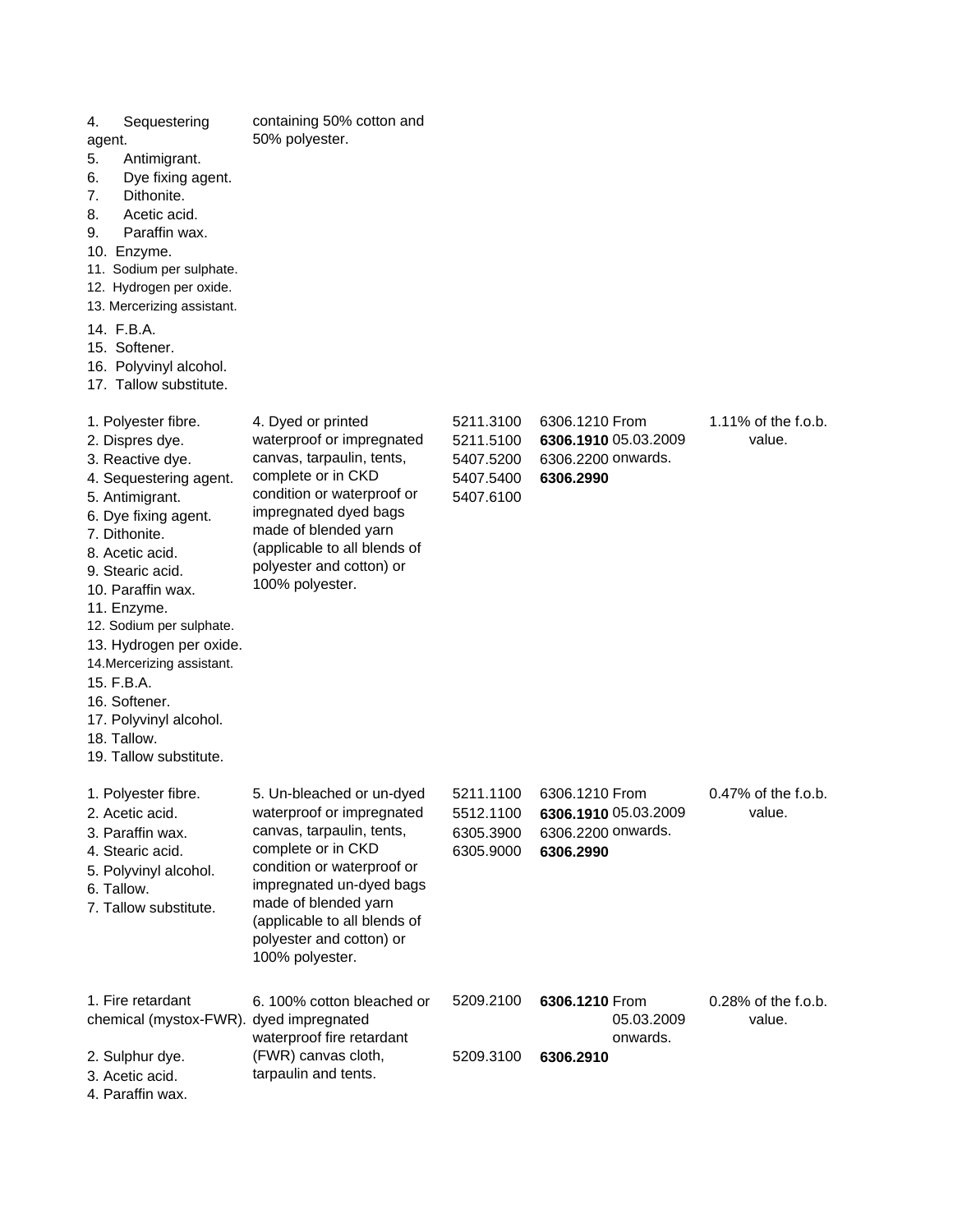# 5. Stearic acid.

| 1. HDPE + LDPE +      | 7. Fabrics (in rolls), sheets  | 5407.7100 | 6306.1290 From     | 3.26% of the f.o.b. |
|-----------------------|--------------------------------|-----------|--------------------|---------------------|
| LLDPE.                | (in pieces), tents, tarpaulins |           | 05.03.2009         | value.              |
| 2. Master batch.      | and allied products made       | 5407.7200 | 6306.2200 onwards. |                     |
| 3. Ultra violet.      | from polyethylene (PE).        | 5407.7400 | 6306.2990          |                     |
| 4. Fire retardant.    |                                | 6306.1210 |                    |                     |
| 5. Calcium carbonate. |                                |           |                    |                     |

|                                                                                                                                                                                                                                            | ורש בבטשבו וטט                                                              |                                          |                                |                                                    |  |  |
|--------------------------------------------------------------------------------------------------------------------------------------------------------------------------------------------------------------------------------------------|-----------------------------------------------------------------------------|------------------------------------------|--------------------------------|----------------------------------------------------|--|--|
| <b>Raw materials</b><br>imported                                                                                                                                                                                                           | Goods produced or<br>manufactured                                           | H.S. Code                                | <b>Period</b>                  | <b>Extent of</b><br>repayment of<br>customs-duties |  |  |
| (1)                                                                                                                                                                                                                                        | (2)                                                                         | (3)                                      | (4)                            | (5)                                                |  |  |
| 1. Acid and metal<br>complex acid dyes.<br>2. Acetic acid.<br>3. Potassium<br>bichromate.                                                                                                                                                  | woollen<br>1. Hand<br>knotted<br>carpets,<br>rugs<br>and<br>new<br>runners. | 5701.1010<br>5701.1090 From<br>5701.1020 | 05.03.2009<br>onwards.         | $0.43\%$ of the f.o.b.<br>value.                   |  |  |
| 1. Jute yarn.<br>2. Rubber latex.<br>3. Acid and metal<br>complex acid dyes.<br>4. Moth proofing agent.<br>5. Hydrogen per oxide.<br>6. Per oxide stabilizer.<br>7. Acetic acid.<br>8. Potassium<br>bichromate.<br>9. Hydros (dithonited). | 2. Machine made woollen<br>new carpets.                                     | 5702.4110                                | From<br>05.03.2009<br>onwards. | $0.34\%$ of the f.o.b.<br>value.                   |  |  |
| 1. Silk noil yarn.<br>2. Acid and metal<br>complex acid dyes.<br>3. Acetic acid.<br>4. Potassium<br>bichromate.                                                                                                                            | 3. Hand<br>silk<br>knotted<br>including wool carpets of all<br>blends.      | 5701.9000                                | From<br>05.03.2009<br>onwards. | $0.50\%$ of the f.o.b.<br>value.                   |  |  |

Explanation.– The repayment of customs-duties authorized by item No.3 of this schedule shall be admissible to those goods, which contain at least 10% of silk noil yarn.

| <b>SCHEDULE XXII</b>      |                                   |           |                      |                                                    |  |
|---------------------------|-----------------------------------|-----------|----------------------|----------------------------------------------------|--|
| Raw materials<br>imported | Goods produced or<br>manufactured | H.S. Code | <b>Period</b>        | <b>Extent of</b><br>repayment of<br>customs-duties |  |
| (1)                       | (2)                               | (3)       | (4)                  | (5)                                                |  |
| 1. Artificial wax.        | Wax coated cotton or              | 5205.1100 | 5206.2200 From       | $0.02\%$ of the f.o.b.                             |  |
| 2. Polypropylene or       | polyester-cotton yarn.            | 5205.1200 | 5206.2300 05.03.2009 | value.                                             |  |
| polyethylene for packing. |                                   |           | onwards.             |                                                    |  |
|                           |                                   | 5205.1300 | 5206.2400            |                                                    |  |

# **SCHEDULE XXI**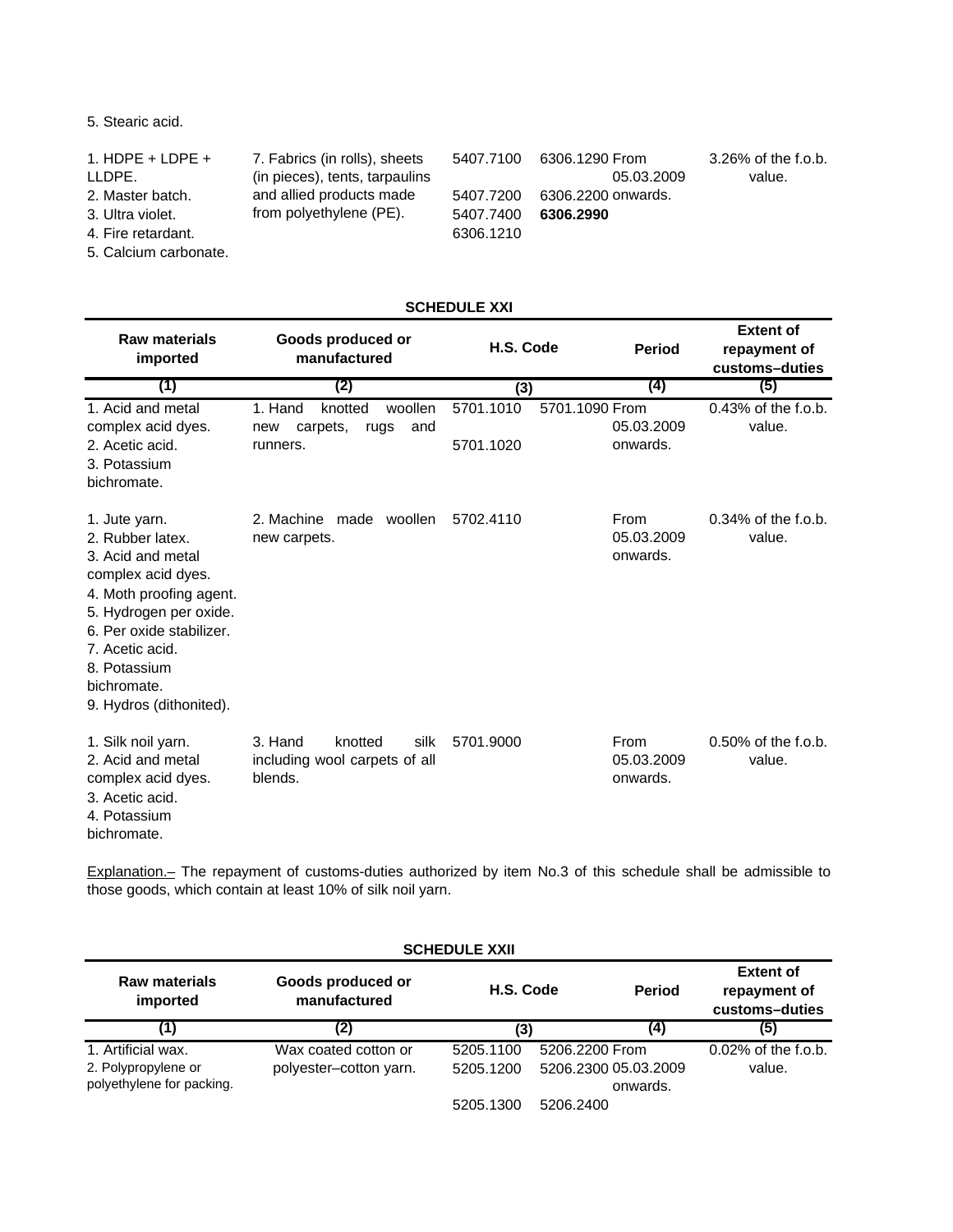| 5205.1400 | 5206.2500 |
|-----------|-----------|
| 5205.1500 | 5206.3100 |
| 5205.2100 | 5206.3200 |
| 5205.2200 | 5206.3300 |
| 5205.2300 | 5206.3400 |
| 5205.2400 | 5206.3500 |
| 5205.2600 | 5206.4100 |
| 5205.2700 | 5206.4200 |
| 5205.2800 | 5206.4300 |
| 5205.3100 | 5206.4400 |
| 5205.3200 | 5206.4500 |
| 5205.3300 | 5207.1000 |
| 5205.3400 | 5207.9000 |
| 5205.3500 | 5509.2100 |
| 5205.4100 | 5509.2200 |
| 5205.4200 | 5509.4100 |
| 5205.4300 | 5509.4200 |
| 5205.4400 | 5509.5100 |
| 5205.4600 | 5509.5200 |
| 5205.4700 | 5509.5300 |
| 5205.4800 | 5509.5900 |
| 5206.1100 | 5509.6200 |
| 5206.1200 | 5509.6900 |
| 5206.1300 | 5509.9200 |
| 5206.1400 | 5509.9900 |
| 5206.1500 | 5510.3000 |
| 5206.2100 | 5511.2000 |
|           |           |

## **SCHEDULE XXIII**

| <b>Raw materials</b><br>imported                                                                                     | Goods produced or<br>manufactured                                                                                                             | H.S. Code                                                                                                                                                                          | <b>Period</b>                                                                                                                                                           | <b>Extent of</b><br>repayment of<br>customs-duties |
|----------------------------------------------------------------------------------------------------------------------|-----------------------------------------------------------------------------------------------------------------------------------------------|------------------------------------------------------------------------------------------------------------------------------------------------------------------------------------|-------------------------------------------------------------------------------------------------------------------------------------------------------------------------|----------------------------------------------------|
| (1)                                                                                                                  | (2)                                                                                                                                           | (3)                                                                                                                                                                                | (4)                                                                                                                                                                     | (5)                                                |
| 1. Lycra or spandex<br>2. Poly vinyl alcohol.<br>3. Tallow.<br>4. Tallow substitute.                                 | Grey stretch fabrics<br>1.<br>made from cotton yarn and<br>blended<br>(polyester/<br>yarn<br>with<br>lycra<br>cotton)<br>or<br>spandex.       | 5208.1100<br>5208.1200<br>5208.1300<br>5208.1900<br>5209.1100<br>5209.1200<br>5209.1900<br>5211.1200<br>5212.1100<br>5212.2100<br>6003.2000<br>6005.2100<br>6006.2100<br>5210.1100 | From<br>5210.1900 05.03.2009<br>5211.1100 onwards.<br>5211.1900<br>5513.1100<br>5513.1200<br>5513.1300<br>5514.1100<br>5514.1200<br>6003.9000<br>6005.9000<br>6006.9000 | $0.26\%$ of the f.o.b.<br>value.                   |
| 1. Lycra or spandex<br>2. Polyester staple fiber.<br>3. Enzyme.<br>4. Sodium per sulphate.<br>5. Hydrogen per oxide. | 2.<br>Bleached<br>stretch<br>fabrics<br>made from<br>cotton<br>and<br>blended<br>varn<br>varn<br>(polyester/cotton) with lycra<br>or spandex. | 5208.2100<br>5208.2200<br>5208.2300<br>5208.2900<br>5209.2100                                                                                                                      | 5210.2900 From<br>5211.2000 05.03.2009<br>onwards.<br>5513.1100                                                                                                         | $0.17\%$ of the f.o.b.<br>value.                   |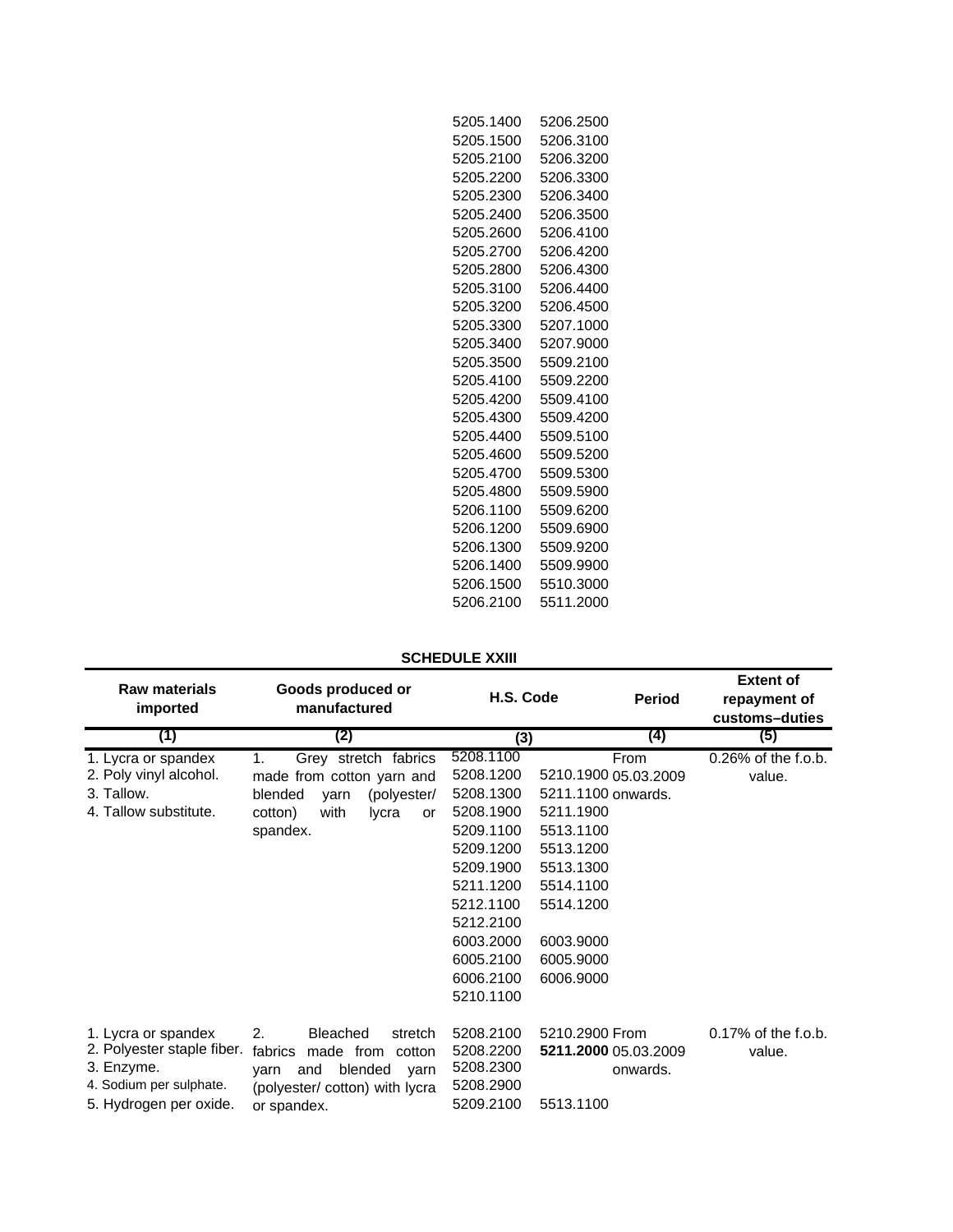|                            | 5209.2200                                                                                                                                 | 5513.1200                                                                                                                                                                                                                                                                                  |                                                                                                                                                                                                                                                                                                        |
|----------------------------|-------------------------------------------------------------------------------------------------------------------------------------------|--------------------------------------------------------------------------------------------------------------------------------------------------------------------------------------------------------------------------------------------------------------------------------------------|--------------------------------------------------------------------------------------------------------------------------------------------------------------------------------------------------------------------------------------------------------------------------------------------------------|
|                            |                                                                                                                                           |                                                                                                                                                                                                                                                                                            |                                                                                                                                                                                                                                                                                                        |
|                            |                                                                                                                                           |                                                                                                                                                                                                                                                                                            |                                                                                                                                                                                                                                                                                                        |
|                            |                                                                                                                                           |                                                                                                                                                                                                                                                                                            |                                                                                                                                                                                                                                                                                                        |
|                            |                                                                                                                                           |                                                                                                                                                                                                                                                                                            |                                                                                                                                                                                                                                                                                                        |
|                            |                                                                                                                                           |                                                                                                                                                                                                                                                                                            |                                                                                                                                                                                                                                                                                                        |
|                            | 6005.2100                                                                                                                                 | 6003.9000                                                                                                                                                                                                                                                                                  |                                                                                                                                                                                                                                                                                                        |
|                            | 6006.2100                                                                                                                                 | 6005.9000                                                                                                                                                                                                                                                                                  |                                                                                                                                                                                                                                                                                                        |
|                            | 5210.2100                                                                                                                                 | 6006.9000                                                                                                                                                                                                                                                                                  |                                                                                                                                                                                                                                                                                                        |
|                            |                                                                                                                                           |                                                                                                                                                                                                                                                                                            | $0.58\%$ of the f.o.b.                                                                                                                                                                                                                                                                                 |
| 2. Polyester staple fiber. |                                                                                                                                           |                                                                                                                                                                                                                                                                                            | value.                                                                                                                                                                                                                                                                                                 |
|                            |                                                                                                                                           |                                                                                                                                                                                                                                                                                            |                                                                                                                                                                                                                                                                                                        |
|                            |                                                                                                                                           |                                                                                                                                                                                                                                                                                            |                                                                                                                                                                                                                                                                                                        |
|                            | 5208.4100                                                                                                                                 |                                                                                                                                                                                                                                                                                            |                                                                                                                                                                                                                                                                                                        |
|                            |                                                                                                                                           |                                                                                                                                                                                                                                                                                            |                                                                                                                                                                                                                                                                                                        |
|                            | 5208.4200                                                                                                                                 | 5211.4100                                                                                                                                                                                                                                                                                  |                                                                                                                                                                                                                                                                                                        |
|                            | 5208.4300                                                                                                                                 | 5211.4200                                                                                                                                                                                                                                                                                  |                                                                                                                                                                                                                                                                                                        |
|                            | 5208.4900                                                                                                                                 | 5211.4900                                                                                                                                                                                                                                                                                  |                                                                                                                                                                                                                                                                                                        |
|                            | 5208.5100                                                                                                                                 | 5211.5100                                                                                                                                                                                                                                                                                  |                                                                                                                                                                                                                                                                                                        |
|                            | 5208.5200                                                                                                                                 | 5211.5200                                                                                                                                                                                                                                                                                  |                                                                                                                                                                                                                                                                                                        |
|                            | 5208.5900                                                                                                                                 | 5211.5900                                                                                                                                                                                                                                                                                  |                                                                                                                                                                                                                                                                                                        |
|                            | 5209.3100                                                                                                                                 | 5513.2100                                                                                                                                                                                                                                                                                  |                                                                                                                                                                                                                                                                                                        |
|                            | 5209.3200                                                                                                                                 | 5513.2300                                                                                                                                                                                                                                                                                  |                                                                                                                                                                                                                                                                                                        |
|                            | 5209.3900                                                                                                                                 | 5513.3100                                                                                                                                                                                                                                                                                  |                                                                                                                                                                                                                                                                                                        |
|                            |                                                                                                                                           |                                                                                                                                                                                                                                                                                            |                                                                                                                                                                                                                                                                                                        |
|                            |                                                                                                                                           |                                                                                                                                                                                                                                                                                            |                                                                                                                                                                                                                                                                                                        |
|                            |                                                                                                                                           |                                                                                                                                                                                                                                                                                            |                                                                                                                                                                                                                                                                                                        |
|                            |                                                                                                                                           |                                                                                                                                                                                                                                                                                            |                                                                                                                                                                                                                                                                                                        |
|                            |                                                                                                                                           |                                                                                                                                                                                                                                                                                            |                                                                                                                                                                                                                                                                                                        |
|                            |                                                                                                                                           |                                                                                                                                                                                                                                                                                            |                                                                                                                                                                                                                                                                                                        |
|                            |                                                                                                                                           |                                                                                                                                                                                                                                                                                            |                                                                                                                                                                                                                                                                                                        |
|                            |                                                                                                                                           |                                                                                                                                                                                                                                                                                            |                                                                                                                                                                                                                                                                                                        |
|                            |                                                                                                                                           |                                                                                                                                                                                                                                                                                            |                                                                                                                                                                                                                                                                                                        |
|                            |                                                                                                                                           |                                                                                                                                                                                                                                                                                            |                                                                                                                                                                                                                                                                                                        |
|                            |                                                                                                                                           |                                                                                                                                                                                                                                                                                            |                                                                                                                                                                                                                                                                                                        |
|                            |                                                                                                                                           |                                                                                                                                                                                                                                                                                            |                                                                                                                                                                                                                                                                                                        |
|                            |                                                                                                                                           |                                                                                                                                                                                                                                                                                            |                                                                                                                                                                                                                                                                                                        |
|                            | 6006.2300                                                                                                                                 |                                                                                                                                                                                                                                                                                            |                                                                                                                                                                                                                                                                                                        |
|                            | 6006.2400                                                                                                                                 |                                                                                                                                                                                                                                                                                            |                                                                                                                                                                                                                                                                                                        |
|                            | 5210.3100                                                                                                                                 |                                                                                                                                                                                                                                                                                            |                                                                                                                                                                                                                                                                                                        |
|                            | 5210.3200                                                                                                                                 |                                                                                                                                                                                                                                                                                            |                                                                                                                                                                                                                                                                                                        |
|                            | 5210.3900                                                                                                                                 |                                                                                                                                                                                                                                                                                            |                                                                                                                                                                                                                                                                                                        |
|                            | 5210.4100                                                                                                                                 |                                                                                                                                                                                                                                                                                            |                                                                                                                                                                                                                                                                                                        |
|                            | 3.<br>printed<br>Dyed<br>or<br>stretch fabrics made from<br>cotton yarn and blended<br>yarn (polyester/ cotton) with<br>lycra or spandex. | 5209.2900<br>5212.1200<br>5212.2200<br>6003.2000<br>5208.3100<br>5208.3200<br>5208.3300<br>5208.3900<br>5208.4100<br>5209.5100<br>5209.5200<br>5209.5900<br>5212.1300<br>5212.1400<br>5212.1500<br>5212.2300<br>5212.2400<br>5212.2500<br>6003.2000<br>6005.2200<br>6005.2400<br>6006.2200 | 5513.1300<br>5514.1100<br>5514.1200<br>5210.4900 From<br>5210.5100 05.03.2009<br>5210.5900 onwards.<br>5211.3100<br>5211.3200<br>5211.3900<br>5513.4100<br>5514.2100<br>5514.2200<br>5514.2300<br>5514.3010<br>5514.3090<br>5514.4100<br>5514.4200<br>5514.4300<br>6003.9000<br>6005.9000<br>6006.9000 |

## **SCHEDULE XXIV**

| <b>Raw materials</b><br>imported | Goods produced or<br>manufactured | H.S. Code | <b>Period</b> | <b>Extent of</b><br>repayment of<br>customs-duties |
|----------------------------------|-----------------------------------|-----------|---------------|----------------------------------------------------|
|                                  |                                   | (3)       |               | (5)                                                |
| 1. Adhesive.                     | Three or two or single            | 5903.9000 | From          | 1.57% of the f.o.b.                                |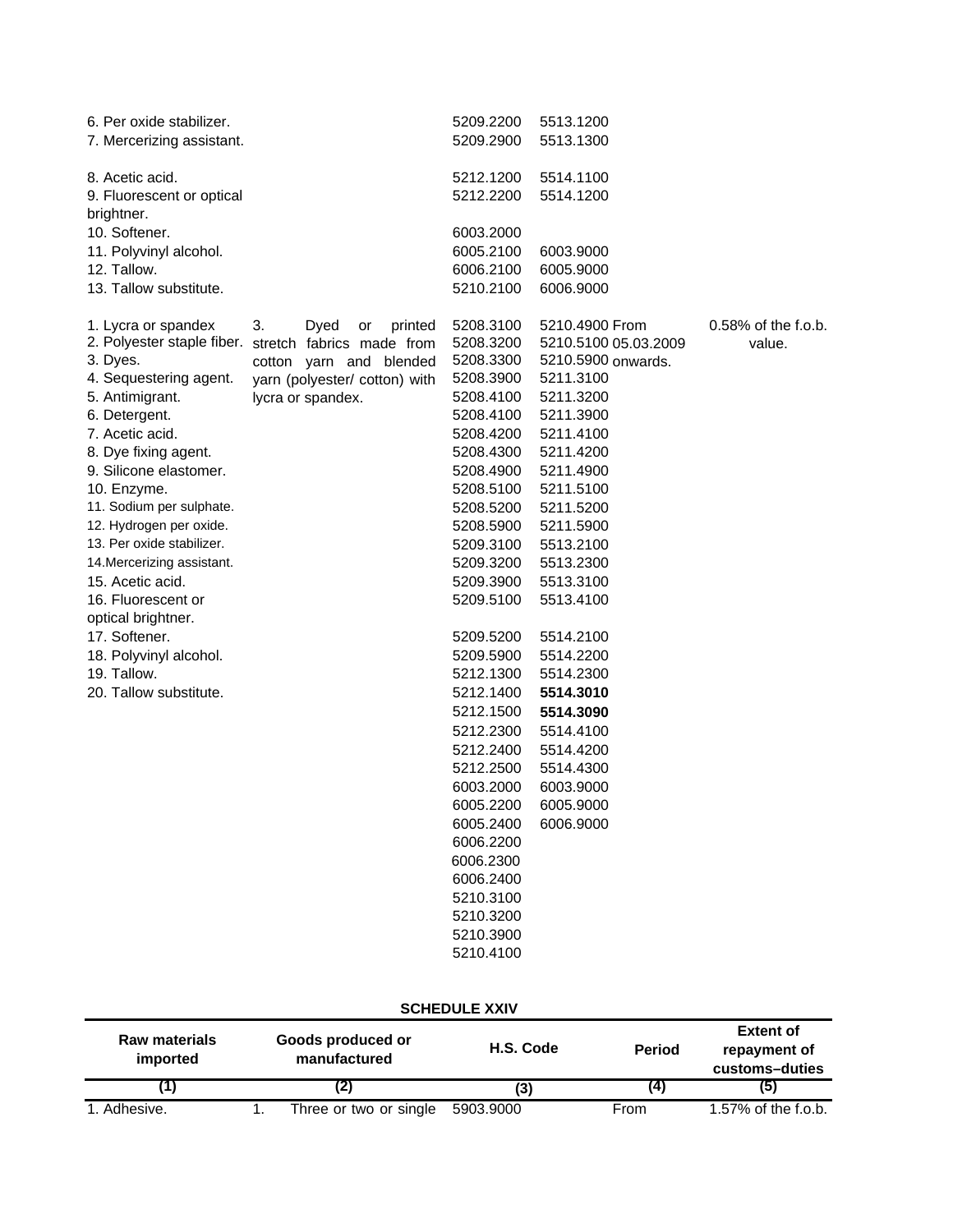| 2. Rayon flock.<br>$3. TIO-2.$<br>4. Synthetic thickener.<br>5. Polyester staple fibre.<br>6. Sequestering agent.<br>7. Dye for cotton.<br>8. Dye for polyester.<br>9. Anti-migrant.<br>10. Dye fixing agent.<br>11. Hydrosulphite<br>(dithionite).<br>12. Acetic acid.<br>13. Silicone softener.<br>14. Enzyme.<br>15. Sodium per sulphate.<br>16. Hydrogen per oxide.<br>17. Mercerizing assistant.<br>18. F.B.A.<br>19. Acetic acid.<br>20. Softener.<br>21. Poly vinyl alcohol.<br>22. Tallow.<br>23. Tallow substitute.            | pass back coated grey or<br>bleached or dyed or printed<br>blended fabrics made of<br>polyester staple fibre and<br>cotton fibre (applicable to all<br>blends).                                                         |                                     | 05.03.2009<br>onwards.                                                                 | value.                        |
|-----------------------------------------------------------------------------------------------------------------------------------------------------------------------------------------------------------------------------------------------------------------------------------------------------------------------------------------------------------------------------------------------------------------------------------------------------------------------------------------------------------------------------------------|-------------------------------------------------------------------------------------------------------------------------------------------------------------------------------------------------------------------------|-------------------------------------|----------------------------------------------------------------------------------------|-------------------------------|
| 1. Fire retardant adhesive.<br>2. Rayon flock.<br>3. Tubicoat fix HT.<br>4. Polyester staple fibre.<br>5. Sequestering agent.<br>6. Dye for cotton.<br>7. Dye for polyester.<br>8. Anti-migrant.<br>9. Dye fixing agent.<br>10. Hydrosulphite<br>(dithionite).<br>11. Acetic acid.<br>12. Silicone softener.<br>13. Enzyme.<br>14. Sodium per sulphate.<br>15. Hydrogen per oxide.<br>16. Mercerizing assistant.<br>17. F.B.A.<br>18. Acetic acid.<br>19. Softener.<br>20. Poly vinyl alcohol.<br>21. Tallow.<br>22. Tallow substitute. | 2.<br>Three or two or single<br>back<br>coated<br>fire<br>pass<br>retardant grey or bleached<br>or dyed or printed blended<br>fabrics made of polyester<br>staple fibre and cotton fibre<br>(applicable to all blends). | 5903.9000                           | From<br>05.03.2009<br>onwards.                                                         | 2.53% of the f.o.b.<br>value. |
| 1. Adhesive.<br>2. Nylon flock.<br>$3. TIO-2.$<br>4. Synthetic thickener.<br>5. Polyester staple fibre.                                                                                                                                                                                                                                                                                                                                                                                                                                 | З.<br>Flock printed grey or<br>bleached or dyed or printed<br>blended fabrics made of<br>polyester staple fibre and<br>cotton fibre (applicable to all                                                                  | 5210.1100<br>5210.1900<br>5210.2100 | 5211.5900 From<br>5513.1100 05.03.2009<br>5513.1200 onwards.<br>5513.1300<br>5513.2100 | Rs.4.37 per<br>kilogram.      |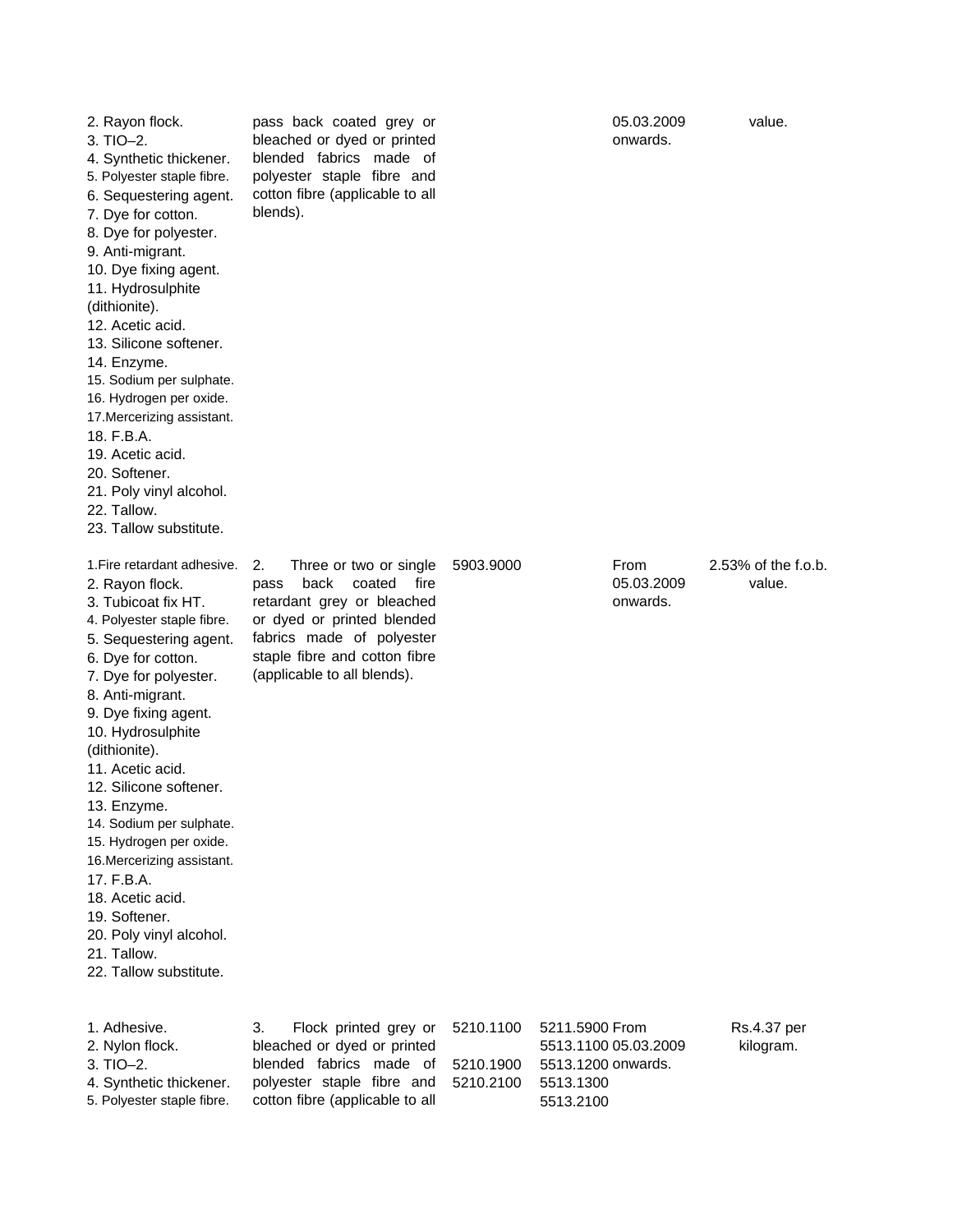| 6. Sequestering agent.<br>7. Dye for cotton.<br>8. Dye for polyester.<br>9. Anti-migrant.<br>10. Dye fixing agent.<br>11. Hydrosulphite<br>(dithionite).<br>12. Acetic acid.<br>13. Silicone softener.<br>14. Enzyme.<br>15. Sodium per sulphate.<br>16. Hydrogen per oxide.<br>17. Mercerizing assistant.<br>18. F.B.A.<br>19. Acetic acid.                                                                                                                              | blends).                                                                                                                                                                                              | 5210.2900<br>5210.3100<br>5210.3200<br>5210.3900<br>5210.5100<br>5210.5900<br>5211.1100<br>5211.1200<br>5211.1900<br>5211.2000<br>5211.3100<br>5211.3200                                                                               | 5513.2300<br>5513.4100<br>5513.4900<br>5514.1100<br>5514.1200<br>5514.1900<br>5514.2100<br>5514.2200<br>5514.2300<br>5514.4100<br>5514.4200<br>5514.4300                                                                                                                                  |                          |
|---------------------------------------------------------------------------------------------------------------------------------------------------------------------------------------------------------------------------------------------------------------------------------------------------------------------------------------------------------------------------------------------------------------------------------------------------------------------------|-------------------------------------------------------------------------------------------------------------------------------------------------------------------------------------------------------|----------------------------------------------------------------------------------------------------------------------------------------------------------------------------------------------------------------------------------------|-------------------------------------------------------------------------------------------------------------------------------------------------------------------------------------------------------------------------------------------------------------------------------------------|--------------------------|
| 20. Softener.<br>21. Poly vinyl alcohol.<br>22. Tallow.<br>23. Tallow substitute.                                                                                                                                                                                                                                                                                                                                                                                         |                                                                                                                                                                                                       | 5211.3900<br>5211.5100<br>5211.5200                                                                                                                                                                                                    | 6003.9000<br>6005.9000<br>6006.9000                                                                                                                                                                                                                                                       |                          |
| 1. Adhesive.<br>2. Wax.<br>3. Polyester staple fibre.<br>4. Sequestering agent.<br>5. Dye for cotton.<br>6. Dye for polyester.<br>7. Anti-migrant.<br>8. Dye fixing agent.<br>9. Hydrosulphite<br>(dithionite).<br>10. Acetic acid.<br>11. Silicone softener.<br>12. Enzyme.<br>13. Sodium per sulphate.<br>14. Hydrogen per oxide.<br>15. Mercerizing assistant.<br>16. F.B.A.<br>17. Acetic acid.<br>18. Softener.<br>19. Poly vinyl alcohol.<br>20. Tallow substitute. | 4.<br>General recipe<br>for<br>proofing<br>water<br>grey<br>or<br>bleached or dyed or printed<br>blended fabrics made of<br>polyester staple fibre and<br>cotton fibre (applicable to all<br>blends). | 5210.1100<br>5210.1900<br>5210.2100<br>5210.2900<br>5210.3100<br>5210.3200<br>5210.3900<br>5210.5100<br>5210.5900<br>5211.1100<br>5211.1200<br>5211.1900<br>5211.2000<br>5211.3100<br>5211.3200<br>5211.3900<br>5211.5100<br>5211.5200 | 5211.5900 From<br>5513.1100 05.03.2009<br>5513.1200 onwards.<br>5513.1300<br>5513.2100<br>5513.2300<br>5513.4100<br>5513.4900<br>5514.1100<br>5514.1200<br>5514.1900<br>5514.2100<br>5514.2200<br>5514.2300<br>5514.4100<br>5514.4200<br>5514.4300<br>6003.9000<br>6005.9000<br>6006.9000 | Rs.3.68 per<br>kilogram. |
| 1. Adhesive.<br>2. Nylon flock.<br>3. TIO-2.<br>4. Synthetic thickener.<br>5. Polyester staple fibre.<br>6. Sequestering agent.<br>7. Dye for cotton.                                                                                                                                                                                                                                                                                                                     | 5.<br>Valuer<br>grey<br>or<br>bleached or dyed or printed<br>blended fabrics made of<br>polyester staple fibre and<br>cotton fibre (applicable to all<br>blends).                                     | 5210.1100<br>5210.1900<br>5210.2100<br>5210.2900<br>5210.3100                                                                                                                                                                          | 5211.5900 From<br>5513.1100 05.03.2009<br>5513.1200 onwards.<br>5513.1300<br>5513.2100<br>5513.2300                                                                                                                                                                                       | Rs.8.41 per<br>kilogram. |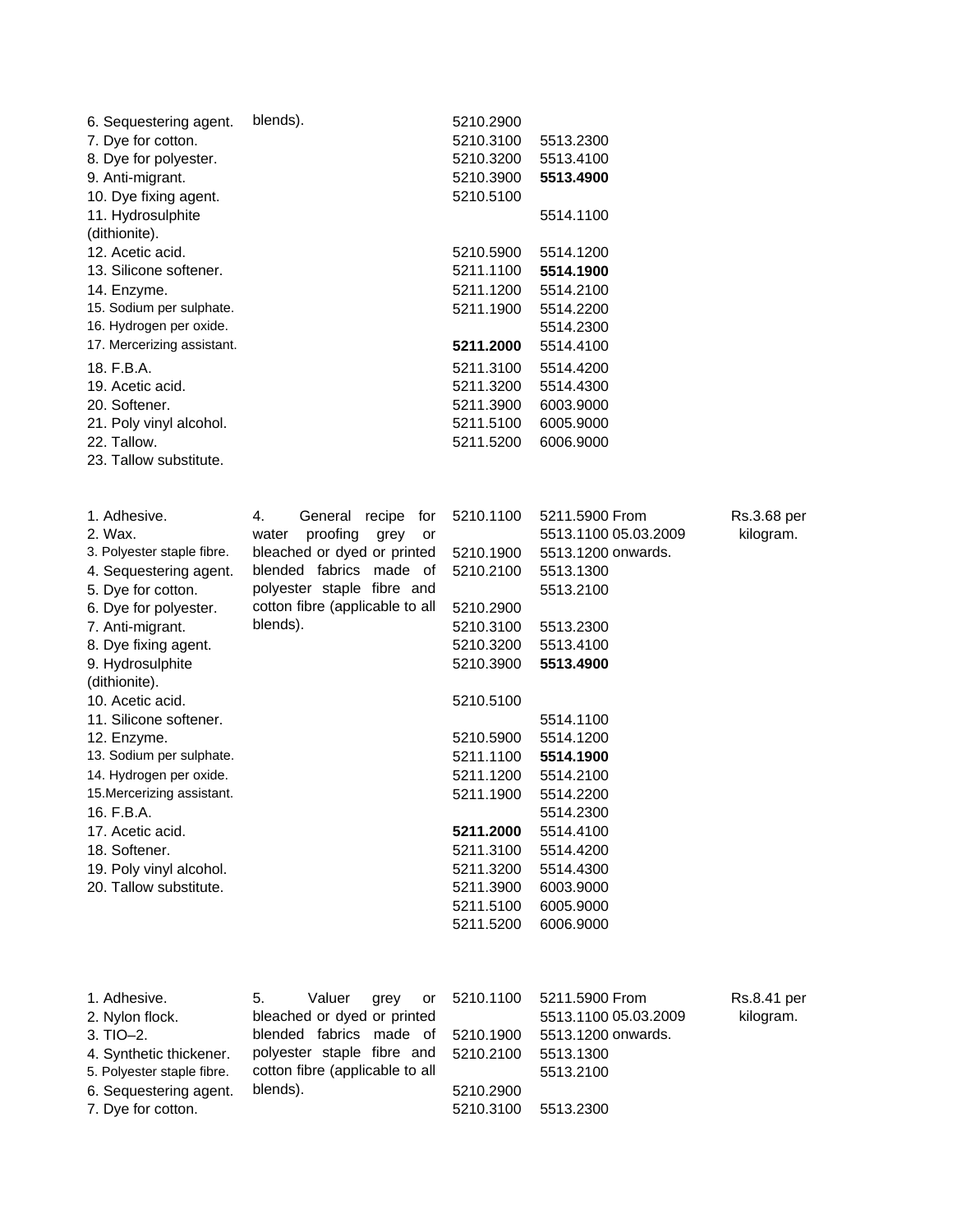| 8. Dye for polyester.      | 5210.3200 | 5513.4100 |
|----------------------------|-----------|-----------|
| 9. Anti-migrant.           | 5210.3900 | 5513.4900 |
| 10. Dye fixing agent.      | 5210.5100 |           |
| 11. Hydrosulphite          |           | 5514.1100 |
| (dithionite).              |           |           |
| 12. Acetic acid.           | 5210.5900 | 5514.1200 |
| 13. Silicone softener.     | 5211.1100 | 5514.1900 |
| 14. Enzyme.                | 5211.1200 | 5514.2100 |
| 15. Sodium per sulphate.   | 5211.1900 | 5514.2200 |
| 16. Hydrogen per oxide.    |           | 5514.2300 |
| 17. Mercerizing assistant. | 5211.2000 | 5514.4100 |
| 18. F.B.A.                 | 5211.3100 | 5514.4200 |
| 19. Acetic acid.           | 5211.3200 | 5514.4300 |
| 20. Softener.              | 5211.3900 | 6003.9000 |
| 21. Poly vinyl alcohol.    | 5211.5100 | 6005.9000 |
| 22. Tallow substitute.     | 5211.5200 | 6006.9000 |
|                            |           |           |

| 1. Adhesive.               | Three or two or single<br>6.    | 6307.9090 | 6303.9900 |
|----------------------------|---------------------------------|-----------|-----------|
| 2. Rayon flock.            | pass back-coated grey or        |           |           |
| $3. TIO-2.$                | bleached or dyed or printed     |           |           |
| 4. Synthetic thickener.    | blended made-ups made of        |           |           |
| 5. Polyester staple fibre. | polyester staple fibre and      |           |           |
| 6. Sequestering agent.     | cotton fibre (applicable to all |           |           |
| 7. Dye for cotton.         | blends).                        |           |           |
| 8. Dye for polyester.      |                                 |           |           |
| 9. Anti-migrant.           |                                 |           |           |
| 10. Dye fixing agent.      |                                 |           |           |
| 11. Hydrosulphite          |                                 |           |           |

| 090- | 6303.9900 From |  |
|------|----------------|--|
|      | 05.03.2009     |  |
|      | onwards.       |  |

1.69% of the f.o.b. value.

24. Polythene bags for packing.

(dithionite). 12. Acetic acid. 13. Silicone softener.

14. Enzyme.

18. F.B.A. 19. Acetic acid. 20. Softener.

22. Tallow.

15. Sodium per sulphate. 16. Hydrogen per oxide. 17.Mercerizing assistant.

21. Poly vinyl alcohol.

23. Tallow substitute.

25. Accessories.

| <u> 991169966 AMT</u>            |                                   |           |                |                                                    |
|----------------------------------|-----------------------------------|-----------|----------------|----------------------------------------------------|
| <b>Raw materials</b><br>imported | Goods produced or<br>manufactured | H.S. Code | <b>Period</b>  | <b>Extent of</b><br>repayment of<br>customs-duties |
|                                  |                                   | (3)       | (4             | (5)                                                |
| Modal (viscose) staple           | 1. Modal fibre yarn (made         | 5510.1100 | 5511.3000 From | Rs.9.28 per                                        |
| fibre.                           | from 100% modal fibre).           |           | 05.03.2009     | kilogram.                                          |

# **SCHEDULE XXV**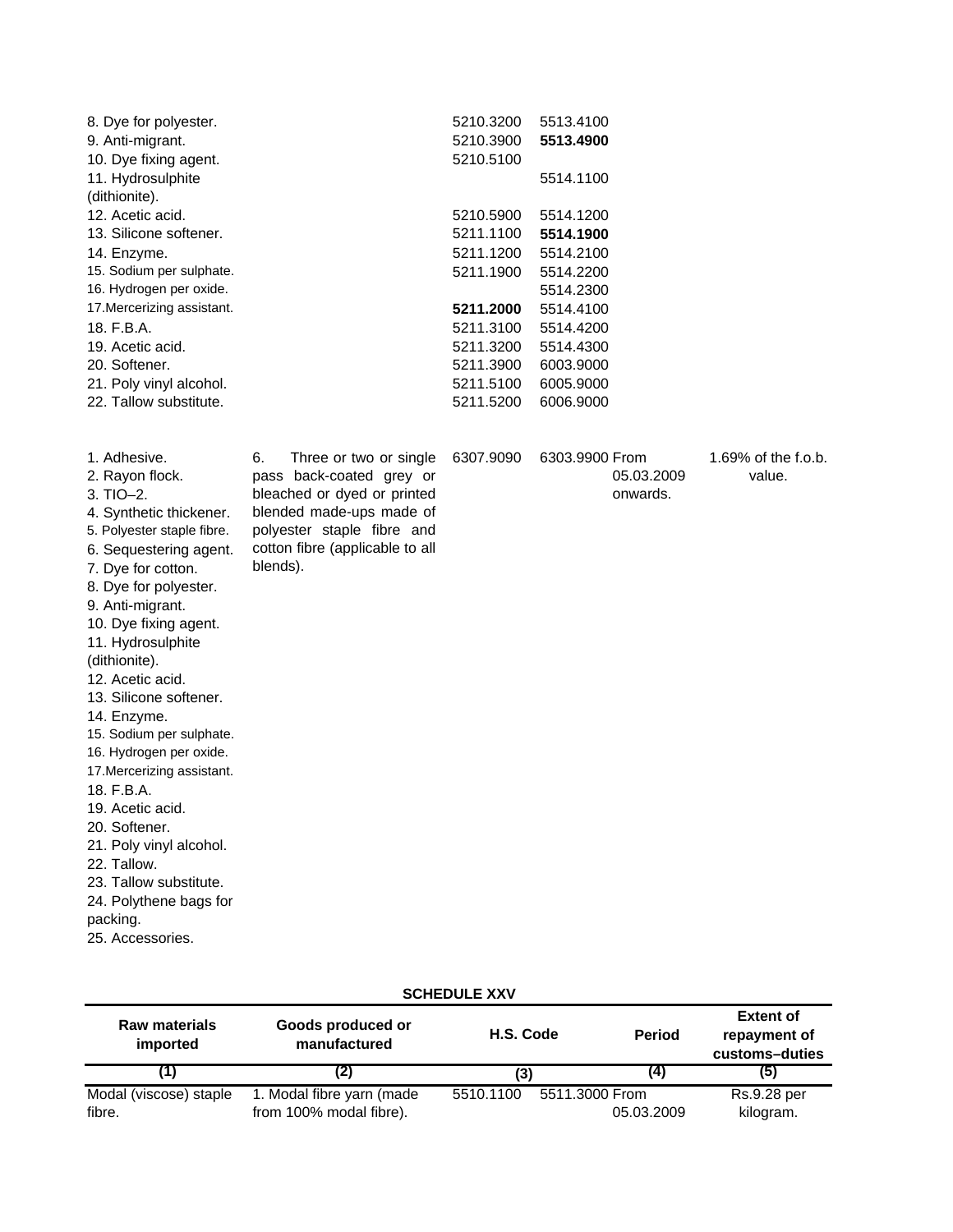|                                                                           | 5510.1200                                                                                                                                                                                                                                                        | onwards.                                                                                                                                                                                                                                                                                  |                          |
|---------------------------------------------------------------------------|------------------------------------------------------------------------------------------------------------------------------------------------------------------------------------------------------------------------------------------------------------------|-------------------------------------------------------------------------------------------------------------------------------------------------------------------------------------------------------------------------------------------------------------------------------------------|--------------------------|
| 2. Modal fibre yarn (made<br>from 65% to 50% modal<br>35% to 50% cotton). | 5206.1100<br>5206.1200<br>5206.1300<br>5206.1400<br>5206.1500<br>5206.2100<br>5206.2200<br>5206.2300<br>5206.2400<br>5206.2500<br>5206.3100                                                                                                                      | 5206.3200 From<br>5206.3300 05.03.2009<br>5206.3400 onwards.<br>5206.3500<br>5206.4100<br>5206.4200<br>5206.4300<br>5206.4400<br>5206.4500<br>5207.9000<br>5511.3000                                                                                                                      | Rs.5.33 per<br>kilogram. |
| 3. Modal fibre yarn (made<br>from 15% to 30% modal<br>85% to 70% cotton). | 5205.1100<br>5205.1200<br>5205.1300<br>5205.1400<br>5205.1500<br>5205.2100<br>5205.2200<br>5205.2300<br>5205.2400<br>5205.2600<br>5205.2700<br>5205.2800<br>5205.3100<br>5205.3200<br>5205.3300<br>5205.3400<br>5205.3500<br>5205.4100<br>5205.4200<br>5205.4300 | 5205.4800 From<br>5206.1100 05.03.2009<br>5206.1200 onwards.<br>5206.1300<br>5206.1400<br>5206.1500<br>5206.2100<br>5206.2200<br>5206.2300<br>5206.2400<br>5206.2500<br>5206.3100<br>5206.3200<br>5206.3300<br>5206.3400<br>5206.3500<br>5206.4100<br>5206.4200<br>5206.4300<br>5206.4400 | Rs.2.09 per<br>kilogram. |
|                                                                           | 5205.4400<br>5205.4600<br>5205.4700                                                                                                                                                                                                                              | 5206.4500<br>5207.1000<br>5207.9000                                                                                                                                                                                                                                                       |                          |

# **SCHEDULE XXVI**

| <b>Raw materials</b><br>imported                                                                                                                                                                       | Goods produced or<br>manufactured                                                                                               | H.S. Code                                        | <b>Period</b>                                                             | <b>Extent of</b><br>repayment of<br>customs-duties |
|--------------------------------------------------------------------------------------------------------------------------------------------------------------------------------------------------------|---------------------------------------------------------------------------------------------------------------------------------|--------------------------------------------------|---------------------------------------------------------------------------|----------------------------------------------------|
| (1)                                                                                                                                                                                                    | (2)                                                                                                                             | (3)                                              | (4)                                                                       | (5)                                                |
| 1. Enzyme.<br>2. Sodium per sulphate.<br>3. Hydrogen per oxide.<br>4. Per oxide stabilizer.<br>5. Mercerizing assistant.<br>6. Acetic acid.<br>7. Fluorescent or optical<br>brightner.<br>8. Softener. | 1.100%<br>cotton<br>grey<br>or<br>bleached<br>made-ups<br>filled<br>with polyester staple fibre or<br>hollow and polypropylene. | 5811.0000<br>6304.9200<br>6304.1100<br>6304.1900 | 6304.9100 From<br>6304.9200 05.03.2009<br>9404.3000 onwards.<br>9404.9000 | $0.64\%$ of the f.o.b.<br>value.                   |

9. Polyvinyl alcohol.

10. Tallow.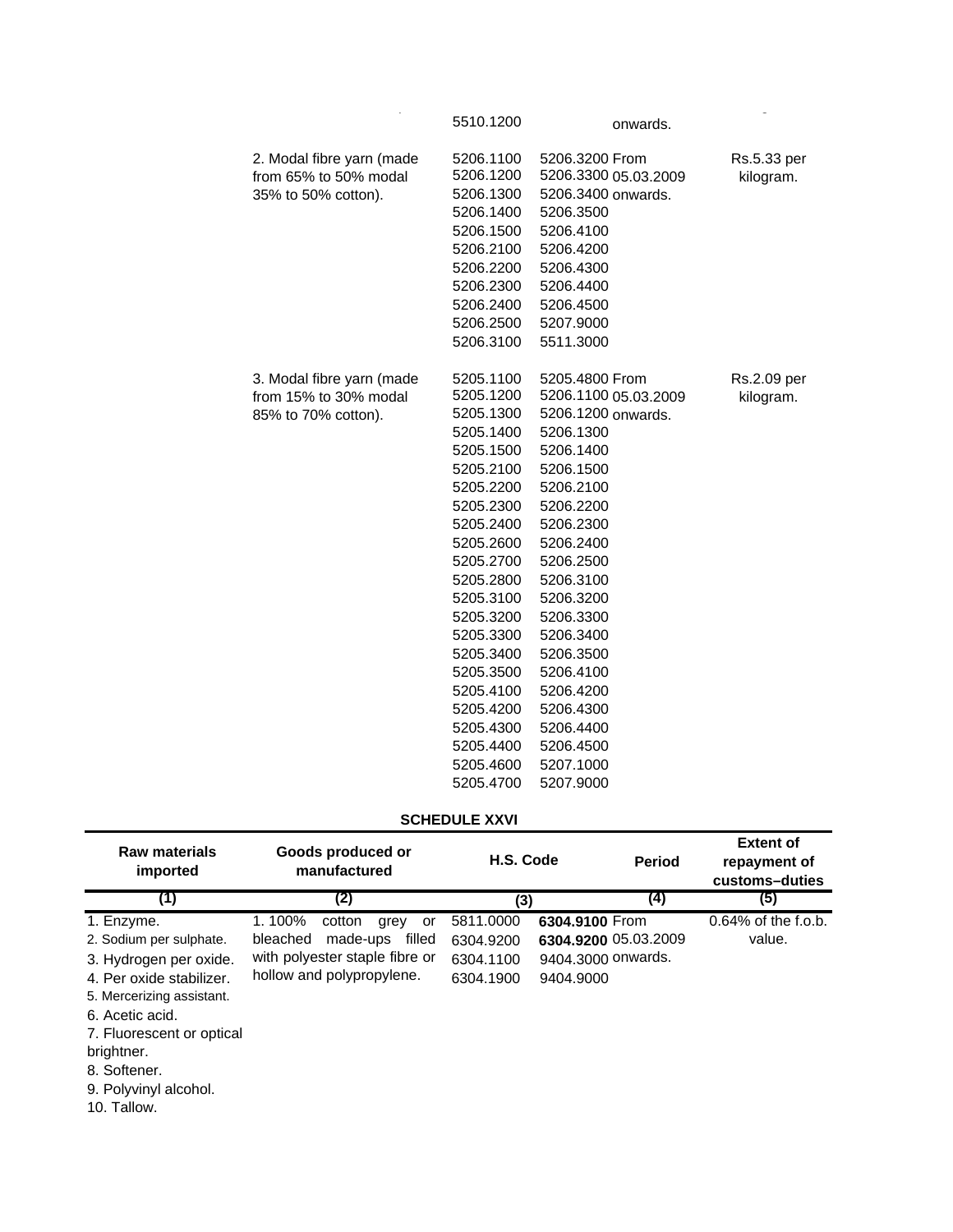11. Tallow substitute. 12. Accessories. 13. Hollow fiber filling. 14. Resin binder hard and soft chemical for padding. 15. Packing materials. 1. Dyes. **5811.000 12 100%** cotton dyed or 5811.0000 6304.9100 2. Sequestering agent. printed made-ups filled with 6304.9200 6304.9200 3. Antimigrant. 6304.1100 9404.3000 polyester staple fibre or 4. Detergent. **hollow and polypropylene.** 6304.1900 9404.9000 5. Acetic acid. 6. Dye fixing agent. 7. Silicone elastomer. 8. Enzyme. 9. Sodium per sulphate. 10.Hydrogen per oxide. 11.Per oxide stabilizer. 12.Mercerizing assistant. 13.Acetic acid. 14.Fluorescent or optical brightner. 15. Softener. 16. Polyvinyl alcohol. 17. Tallow. 18. Tallow substitute. 19. Accessories. 20. Hollow fiber filling. 21. Resin binder hard and soft chemical for padding. 22. Polythene bags for packing. 1. Polyester staple fibre. 3. Grey or bleached blended 5811.0000 6304.9100 2. Enzyme. 6304.9300 **6304.9200** made-ups (all blends of 3. Sodium per sulphate. polyester staple fibre and 6304.1100 9404.3000 4. Hydrogen per oxide. cotton fibre) filled with 6304.1900 9404.9000 5. Mercerizing assistant. 6. F.B.A. 7. Acetic acid. 8. Softener. 9. Accessories. 10. Hollow fiber filling. 11. Resin binder hard and soft chemical for padding. 12. Packing materials. 1. Polyester staple fibre. 4. Dyed or printed blended 5811.0000 6304.9100 2. Sequestering agent. made-ups (all blends of 6304.9300 6304.9200 3. Dye for cotton. 
bolyester staple fibre and 6304.1100 9404.3000 4. Dye for polyester. cotton fibre) filled with 6304.1900 9404.9000 1.13% of the f.o.b. value. 6304.9100 From 6304.9200 05.03.2009 9404.3000 onwards. polyester staple fibre or hollow and polypropylene. 6304.9100 From 6304.9200 05.03.2009 9404.3000 onwards. cotton fibre) 6304.9100 From 6304.9200 05.03.2009 9404.3000 onwards. 0.65% of the f.o.b. value. 1.27% of the f.o.b. value.

l t l'antico de la fibre del partir.<br>L'antico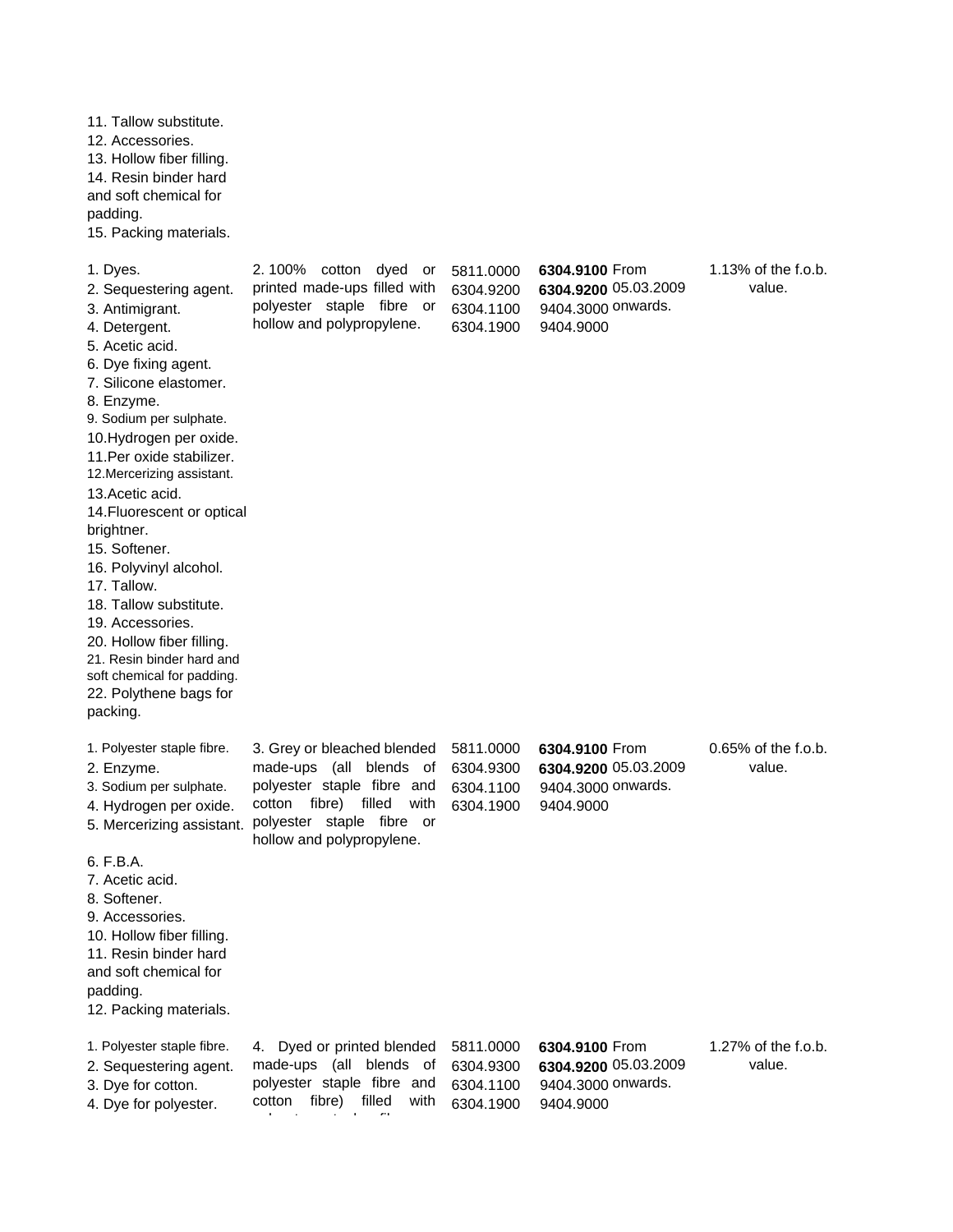| 5. Anti-migrant.          | polyester staple fibre or |  |  |
|---------------------------|---------------------------|--|--|
| 6. Dye fixing agent.      | hollow and polypropylene. |  |  |
| 7. Hydrosulphite          |                           |  |  |
| (dithionite).             |                           |  |  |
| 8. Acetic acid.           |                           |  |  |
| 9. Silicone softener.     |                           |  |  |
| 10. Accessories.          |                           |  |  |
| 11. Hollow fiber filling. |                           |  |  |
| 12. Resin binder hard     |                           |  |  |
| and soft chemical for     |                           |  |  |
| padding.                  |                           |  |  |
| 13. Packing materials.    |                           |  |  |

## **SCHEDULE XXVII**

| <b>Raw materials</b><br>imported<br>(1)                                                                     | Goods produced or<br>manufactured<br>(2)                 | H.S. Code              | <b>Period</b><br>(4)                       | <b>Extent of</b><br>repayment of<br>customs-duties<br>(5) |
|-------------------------------------------------------------------------------------------------------------|----------------------------------------------------------|------------------------|--------------------------------------------|-----------------------------------------------------------|
|                                                                                                             |                                                          | $\overline{(3)}$       |                                            |                                                           |
| 1. Viscose staple fibre.                                                                                    | 1. Dyed or printed blended                               | 6101.9000              | 6106.9000 From                             | $1.34\%$ of the f.o.b.<br>value.                          |
| 2. Lycra/elastic.<br>3. Reactive dye.                                                                       | knitted garments made of<br>cotton, rayon or viscose and | 6102.9000<br>6103.1000 | 6107.1900 05.03.2009<br>6107.9900 onwards. |                                                           |
| 4. Sequestering agent.                                                                                      | lycra (47.5% cotton, 47.5%                               | 6103.2900              | 6108.1900                                  |                                                           |
| 5. Antimigrant.                                                                                             | rayon or viscose and 5%                                  | 6103.3900              | 6108.2900                                  |                                                           |
| 6. Dye fixing agent.                                                                                        | lycra spandex).                                          | 6103.4900              | 6108.9900                                  |                                                           |
| 7. Acetic acid.                                                                                             |                                                          | 6104.1900              | 6109.9010                                  |                                                           |
| 8. Silicone softener.                                                                                       |                                                          | 6104.2900              | 6109.9090                                  |                                                           |
| 9. Enzyme.                                                                                                  |                                                          | 6104.3900              | 6110.9000                                  |                                                           |
| 10. Sodium per sulphate.                                                                                    |                                                          | 6104.4900              | 6111.9000                                  |                                                           |
| 11. Hydrogen per oxide.                                                                                     |                                                          | 6104.5900              | 6112.1900                                  |                                                           |
| 12. Per oxide stabilizer.                                                                                   |                                                          | 6104.6900              | 6112.2000                                  |                                                           |
| 13. Mercerizing assistant.                                                                                  |                                                          | 6105.9000              | 6112.4900                                  |                                                           |
| 14. Fluorescent or                                                                                          |                                                          |                        | 6114.9000                                  |                                                           |
| optical brightener.<br>15. Poly vinyl alcohol.<br>16. Tallow.<br>17. Tallow substitute.<br>18. Accessories. |                                                          |                        |                                            |                                                           |
| 1. Viscose staple fibre.                                                                                    | 2. Bleached blended knitted                              | 6101.9000              | 6107.1900 From                             | 0.81% of the f.o.b.                                       |
| 2. Lycra/elastic.                                                                                           | garments made of cotton,                                 | 6102.9000              | 6107.9900 05.03.2009                       | value.                                                    |
| 3. Enzyme.                                                                                                  | rayon or viscose and lycra                               | 6103.1000              | 6107.9900 onwards.                         |                                                           |
| 4. Sodium per sulphate.                                                                                     | (47.5% cotton, 47.5% rayon<br>or viscose and 5% lycra    | 6103.2900              | 6108.1900                                  |                                                           |
| 5. Hydrogen per oxide.                                                                                      | spandex).                                                | 6103.3900              | 6108.2900                                  |                                                           |
| 6. Per oxide stabilizer.                                                                                    |                                                          | 6103.4900              | 6108.9900                                  |                                                           |
| 7. Mercerizing assistant.                                                                                   |                                                          | 6104.1900              | 6109.9010                                  |                                                           |
| 8. Fluorescent or optical<br>brightener.                                                                    |                                                          | 6104.2900              | 6109.9090                                  |                                                           |
| 9. Poly vinyl alcohol.                                                                                      |                                                          | 6104.3900              | 6110.9000                                  |                                                           |
| 10. Tallow.                                                                                                 |                                                          | 6104.4900              | 6111.9000                                  |                                                           |
| 11. Tallow substitute.                                                                                      |                                                          | 6104.5900              | 6112.1900                                  |                                                           |
| 12. Accessories.                                                                                            |                                                          | 6104.6900              | 6112.2000                                  |                                                           |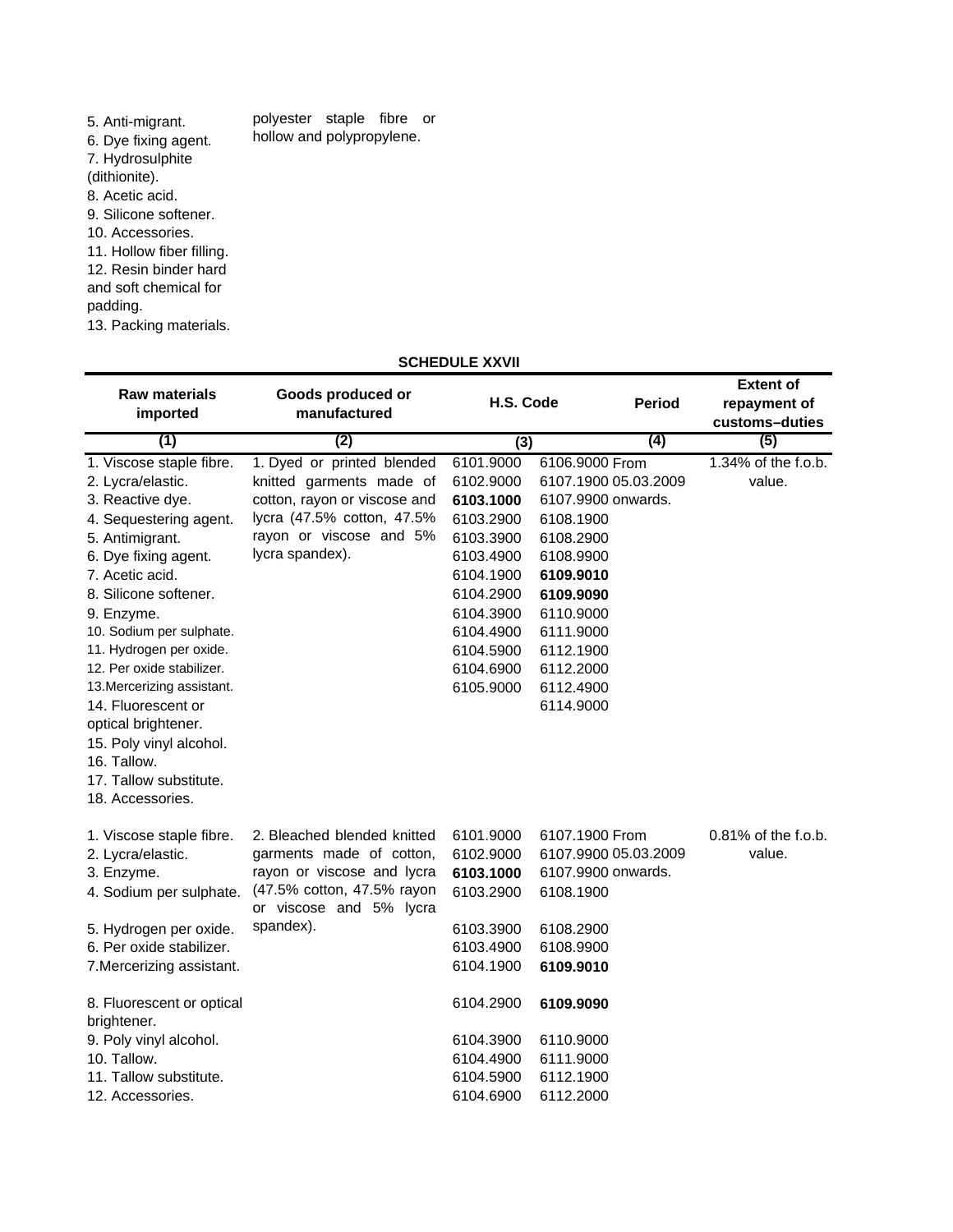| 6105.9000 | 6112.4900 |
|-----------|-----------|
| 6106.9000 | 6114.9000 |

| JUNEDULE AAVIII                                                                                                                                                                                                                                                                                                                                           |                                                                                           |                             |                                |                                                    |
|-----------------------------------------------------------------------------------------------------------------------------------------------------------------------------------------------------------------------------------------------------------------------------------------------------------------------------------------------------------|-------------------------------------------------------------------------------------------|-----------------------------|--------------------------------|----------------------------------------------------|
| <b>Raw materials</b><br>imported                                                                                                                                                                                                                                                                                                                          | Goods produced or<br>manufactured                                                         | H.S. Code                   | <b>Period</b>                  | <b>Extent of</b><br>repayment of<br>customs-duties |
| (1)                                                                                                                                                                                                                                                                                                                                                       | (2)                                                                                       | (3)                         | (4)                            | (5)                                                |
| 1. Enzyme.<br>2. Sodium per sulphate.<br>3. Hydrogen per oxide.<br>4. Per oxide stabilizer.<br>5. Mercerizing assistant.<br>6. Acetic acid.<br>7. Fluorescent or optical<br>brightner.<br>8. Softener.<br>9. Polyvinyl alcohol.<br>10. Tallow.<br>11. Tallow substitute.<br>12. LDPE or HDPE.<br>13. Packing materials.                                   | 1.100%<br>cotton<br>bleached<br>fusible<br>interlining<br>woven<br>with LDPE or HDPE.     | 5901.9010                   | From<br>05.03.2009<br>onwards. | Re.0.99 per<br>kilogram.                           |
| 1. Polyester staple fiber.<br>2. Fluorescent or optical<br>brightner.<br>3. Softener.<br>4. LDPE or HDPE.<br>5. Packing materials.                                                                                                                                                                                                                        | 2.100%<br>polyester fusible<br>interlining woven with LDPE<br>or HDPE.                    | 5901.9010                   | From<br>05.03.2009<br>onwards. | Re.0.86 per<br>kilogram.                           |
| 1. Polyester staple fiber.<br>2. Fluorescent or optical<br>brightner.<br>3. Softener.<br>4. LDPE or HDPE.<br>5. Polythene for packing.<br>6. Polyvinyl alcohol.<br>7. Tallow.<br>8. Tallow substitute.<br>9. Enzyme.<br>10.Sodium per sulphate.<br>11. Hydrogen per oxide.<br>12. Per oxide stabilizer.<br>13. Mercerizing assistant.<br>14. Acetic acid. | 3.50%<br>50%<br>polyester<br>fusible<br>cotton<br>interlining<br>woven with LDPE or HDPE. | 5901.9010                   | From<br>05.03.2009<br>onwards. | Re.0.67 per<br>kilogram.                           |
| 1. Polyester staple fiber.<br>2. LDPE or HDPE.<br>3. Packing materials.                                                                                                                                                                                                                                                                                   | 4.100%<br>polyester fusible<br>interlining non-woven with<br>LDPE or HDPE.                | 5603.1200 From<br>5901.9090 | 05.03.2009<br>onwards.         | Re.0.66 per<br>kilogram.                           |

## **SCHEDULE XXVIII**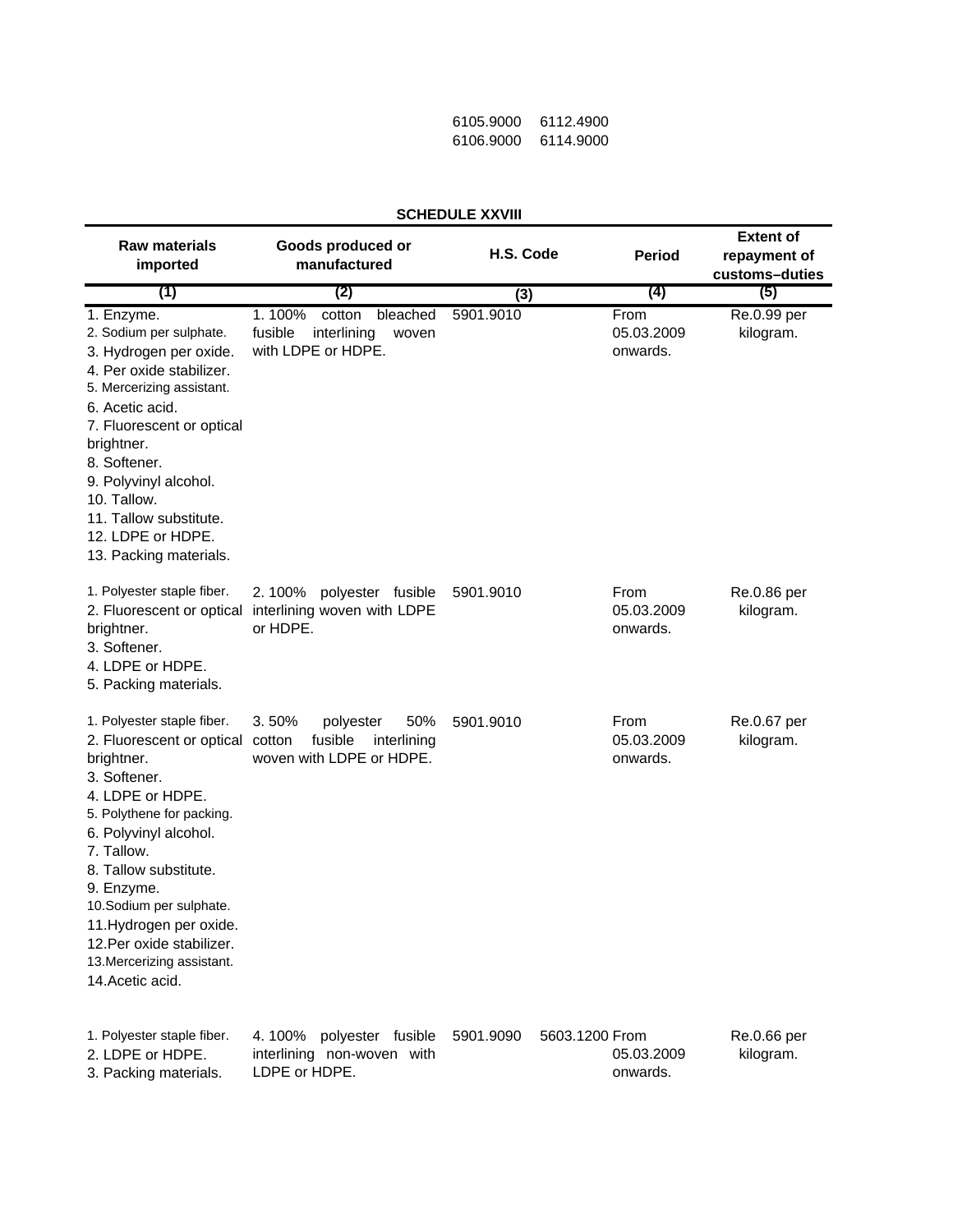| 1. Polyester staple fiber.<br>2. Packing materials.                  | 5.100%<br>polyester<br>non-<br>interlining<br>fusible<br>non-<br>woven.           | 5603.1200 From<br>5901.9090 | 05.03.2009<br>onwards. | Re.0.06 per<br>kilogram. |
|----------------------------------------------------------------------|-----------------------------------------------------------------------------------|-----------------------------|------------------------|--------------------------|
| 1. Polypropylene fiber.<br>2. LDPE or HDPE.<br>3. Packing materials. | $6.100\%$<br>polypropylene<br>fusible interlining non-woven<br>with LDPE or HDPE. | 5603.1200 From<br>5901.9090 | 05.03.2009<br>onwards. | Rs.3.37 per<br>kilogram. |
| 1. Polypropylene fiber.<br>2. Packing materials.                     | 7.100% polypropylene non-<br>fusible<br>interlining<br>non-<br>woven.             | 5603.1200 From<br>5901.9090 | 05.03.2009<br>onwards. | Rs.6.11 per<br>kilogram. |

## **SCHEDULE XXIX**

| <b>Raw materials</b><br>imported                       | Goods produced or<br>manufactured                                                                                             | H.S. Code           |                | <b>Period</b>          | <b>Extent of</b><br>repayment of<br>customs-duties |
|--------------------------------------------------------|-------------------------------------------------------------------------------------------------------------------------------|---------------------|----------------|------------------------|----------------------------------------------------|
| (1)                                                    | (2)                                                                                                                           | (3)                 |                | (4)                    | (5)                                                |
| 1. Polyester staple fibre.<br>2. Viscose staple fibre. | 1. Polyester-viscose staple<br>blended<br>fibre<br>yarn<br>(containing 80% polyester<br>and 20% viscose).                     | 5509.5100           | 5511.2000 From | 05.03.2009<br>onwards. | Rs.1.33 per<br>kilogram.                           |
|                                                        | 2. Polyester-viscose staple<br>blended<br>fibre<br>varn<br>(containing 50% to<br>65%<br>polyester and 50% to 35%<br>viscose). | 5509.5100           | 5511.2000 From | 05.03.2009<br>onwards. | Rs.2.83 per<br>kilogram.                           |
|                                                        | 3. Polyester-viscose staple<br>fibre<br>blended<br>yarn<br>(containing 20% to 30%<br>polyester and 70% to 80%<br>viscose).    | 5510.9000           | 5511.3000 From | 05.03.2009<br>onwards. | Rs.4.99 per<br>kilogram.                           |
|                                                        | 4. Polyester-viscose staple<br>blended<br>fibre<br>yarn<br>(containing 35% to 70%<br>polyester and 30% to 65%<br>viscose).    | 5509.5100           | 5511.2000 From | 05.03.2009<br>onwards. | Rs.3.16 per<br>kilogram.                           |
|                                                        |                                                                                                                               | 5510.9000           | 5511.3000      |                        |                                                    |
|                                                        |                                                                                                                               | <b>SCHEDULE XXX</b> |                |                        |                                                    |
| <b>Raw materials</b><br>imported                       | Goods produced or<br>manufactured                                                                                             | H.S. Code           |                | <b>Period</b>          | <b>Extent of</b><br>repayment of<br>customs-duties |
| (1)                                                    | (2)                                                                                                                           | (3)                 |                | (4)                    | (5)                                                |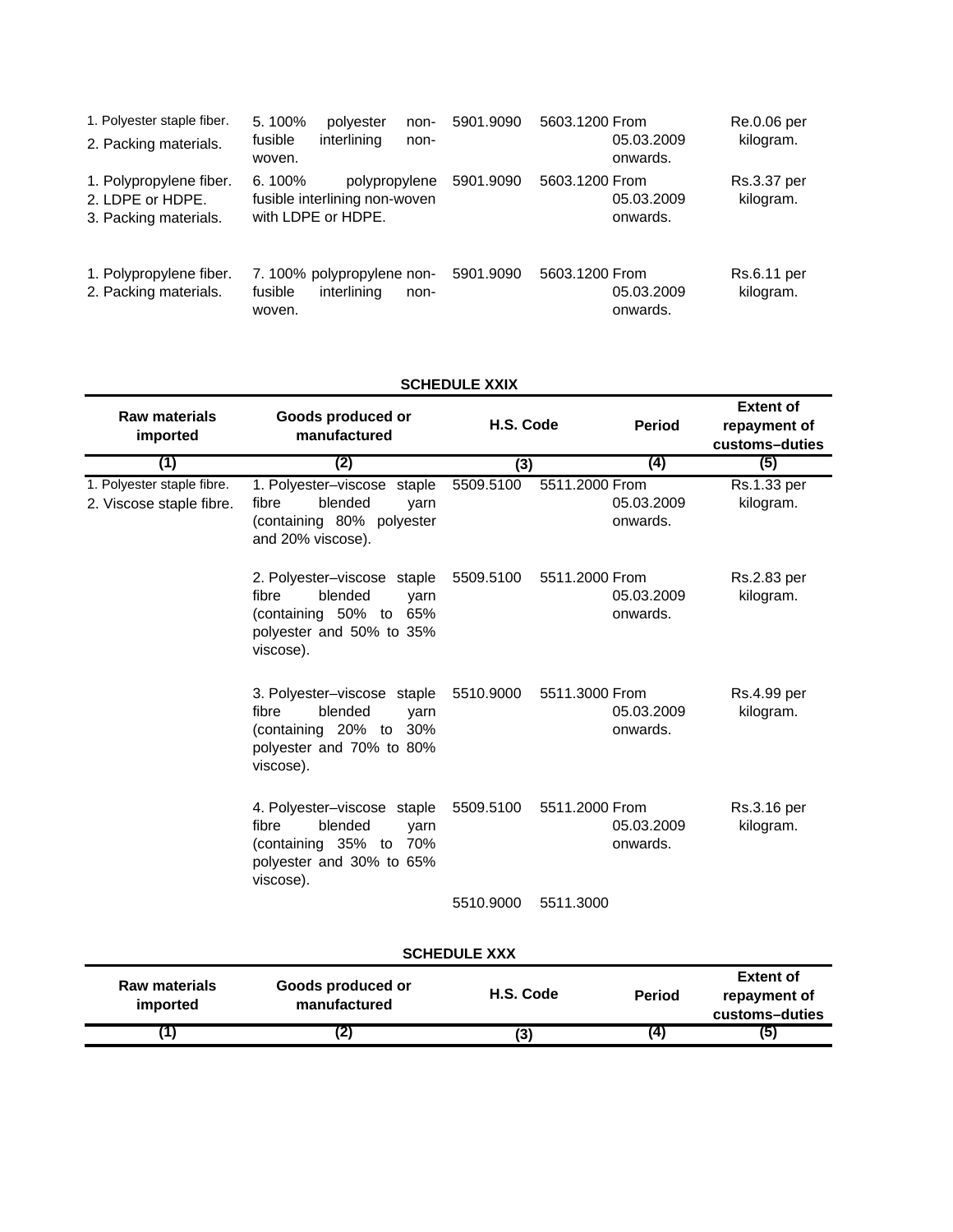| Propylene or | Polypropylene used in the 6305.3300                                          | From       | Re.0.64 per 100 |
|--------------|------------------------------------------------------------------------------|------------|-----------------|
|              | polyethylene for packing, packing of blended or cotton                       | 05.03.2009 | lbs.            |
|              | yarn being packed in pallet<br>packing wounded on cones<br>per 100 lbs yarn. | onwards.   |                 |

# **SCHEDULE XXXI**

| <b>Raw materials</b><br>imported                                                                                                                                                                                                                                                                                                                                                                                                                                                                                                                                                                                                    |                                          | Goods produced or<br>manufactured                               | H.S. Code              |                | <b>Period</b>                  | <b>Extent of</b><br>repayment of<br>customs-duties |
|-------------------------------------------------------------------------------------------------------------------------------------------------------------------------------------------------------------------------------------------------------------------------------------------------------------------------------------------------------------------------------------------------------------------------------------------------------------------------------------------------------------------------------------------------------------------------------------------------------------------------------------|------------------------------------------|-----------------------------------------------------------------|------------------------|----------------|--------------------------------|----------------------------------------------------|
| (1)                                                                                                                                                                                                                                                                                                                                                                                                                                                                                                                                                                                                                                 |                                          | (2)                                                             | (3)                    |                | (4)                            | (5)                                                |
| 1. Polyester fibre.<br>2. Polymers of vinyl<br>acetate (resin binder<br>hard & soft chemical for<br>padding).                                                                                                                                                                                                                                                                                                                                                                                                                                                                                                                       |                                          | Polyester wadding<br>(padding).                                 | 5601.2200              |                | From<br>05.03.2009<br>onwards. | Rs.1.05 per<br>kilogram.                           |
|                                                                                                                                                                                                                                                                                                                                                                                                                                                                                                                                                                                                                                     |                                          |                                                                 | <b>SCHEDULE XXXII</b>  |                |                                |                                                    |
| <b>Raw materials</b><br>imported                                                                                                                                                                                                                                                                                                                                                                                                                                                                                                                                                                                                    |                                          | Goods produced or<br>manufactured                               | H.S. Code              |                | <b>Period</b>                  | <b>Extent of</b><br>repayment of<br>customs-duties |
| (1)                                                                                                                                                                                                                                                                                                                                                                                                                                                                                                                                                                                                                                 |                                          | (2)                                                             | (3)                    |                | $\left(4\right)$               | (5)                                                |
| Pre-impregnation:<br>1. Water repellent agent.<br>2. Wetting agent.<br>Paste coating:<br>3. Acrylate binder dicrylan<br>ATM.<br>4. Acrylate binder dicrylan<br>AV.<br>5. Antifoaming agent.<br>6. Melamine resin.<br>7. Acrylate thickener.<br>Post-impregnation:<br>8. Wetting agent.<br>9. Resin.<br>10.Catalyst.<br>11. Water repellent agent<br>oleophobol C.<br>12. Water repellent agent<br>oleophobol S.<br>13. Polyester staple fiber.<br>14. Sequestering agent.<br>15. Dye for cotton.<br>16. Dye for polyester.<br>17. Anti-migrant.<br>18. Dye fixing agent.<br>19. Hydro-sulphite<br>(dithionite).<br>20. Acetic acid. | Coated<br>cloth-dyed<br>water repellent. | fabrics-table<br>printed<br>or<br>(polyester or cotton) oil and | 6302.5110<br>6302.5120 | 6302.5190 From | 6302.5300 05.03.2009           | 1.63% of the f.o.b.<br>value.                      |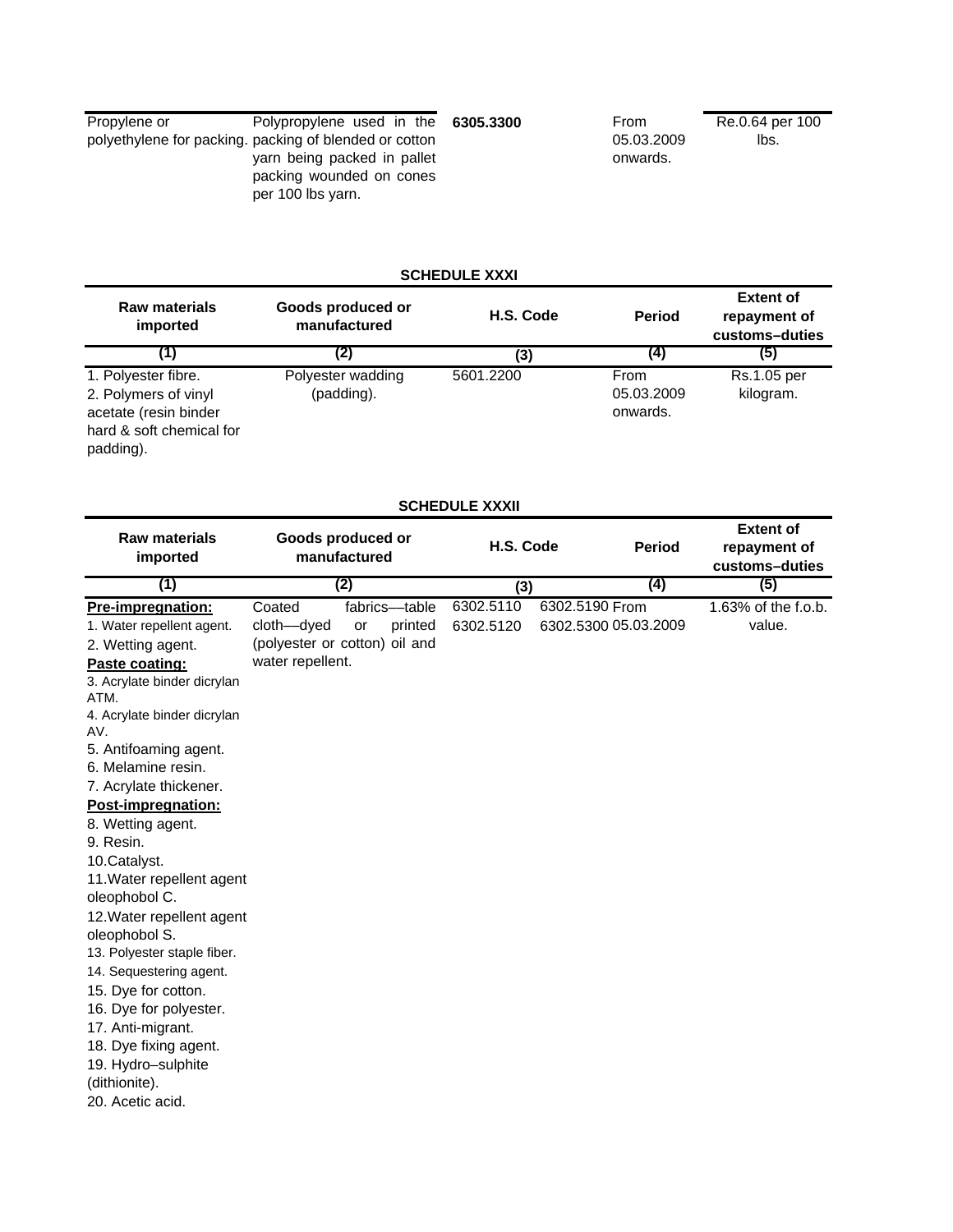21. Silicon softener.

|                                                                                                   |                                                                                                                              | <b>SCHEDULE XXXIII</b> |                |                                |                                                    |
|---------------------------------------------------------------------------------------------------|------------------------------------------------------------------------------------------------------------------------------|------------------------|----------------|--------------------------------|----------------------------------------------------|
| <b>Raw materials</b><br>imported                                                                  | Goods produced or<br>manufactured                                                                                            | H.S. Code              |                | <b>Period</b>                  | <b>Extent of</b><br>repayment of<br>customs-duties |
| (1)                                                                                               | (2)                                                                                                                          | (3)                    |                | (4)                            | (5)                                                |
| Kuralon K-II (PVA).                                                                               | <b>PVA</b><br>(air<br>creation)<br>varn<br>containing<br>70%<br>90%<br>to<br>cotton and 10% to<br>30%<br>Kuralon K-II (PVA). | 5402.6900              |                | From<br>05.03.2009<br>onwards. | 1.16% of the f.o.b.<br>value.                      |
|                                                                                                   |                                                                                                                              | <b>SCHEDULE XXXIV</b>  |                |                                |                                                    |
| <b>Raw materials</b><br>imported                                                                  | Goods produced or<br>manufactured                                                                                            | H.S. Code              |                | <b>Period</b>                  | <b>Extent of</b><br>repayment of<br>customs-duties |
| (1)                                                                                               | (2)                                                                                                                          | (3)                    |                | (4)                            | (5)                                                |
| 1. Polypropylene.<br>2. Ultra violet stabilizer.<br>3. Master batch.<br>4. Spin-finish oil.       | 1. Multi<br>filament<br>yarn of<br>polypropylene (dyed black).                                                               | 5402.6100              | 5406.0000 From | 05.03.2009<br>onwards.         | Rs.3.46 per<br>kilogram.                           |
| 1. Polypropylene.<br>2. Optical brightener.<br>3. Ultra violet stabilizer.<br>4. Spin-finish oil. | 2. Multi filament yarn of<br>polypropylene (natural white<br>or other than black).                                           | 5402.6100              | 5406.0000 From | 05.03.2009<br>onwards.         | Rs.3.16 per<br>kilogram.                           |
|                                                                                                   |                                                                                                                              | <b>SCHEDULE XXXV</b>   |                |                                |                                                    |

## **SCHEDULE XXXV**

| <b>Raw materials</b><br>imported | Goods produced or<br>manufactured | H.S. Code | <b>Period</b>      | <b>Extent of</b><br>repayment of<br>customs-duties |
|----------------------------------|-----------------------------------|-----------|--------------------|----------------------------------------------------|
| (1)                              | (2)                               | (3)       | (4)                | (5)                                                |
| <b>Weaving Process:</b>          | 1. Denim fabrics.                 | 5209.4200 | From<br>05.03.2009 | $0.85\%$ of the f.o.b.<br>value.                   |
| 1. Lycra.                        |                                   |           | onwards.           |                                                    |
| <b>Dyeing Process:</b>           |                                   |           |                    |                                                    |
| 2. Dyes (indigo blue).           |                                   |           |                    |                                                    |
| 3. Dyes (others).                |                                   |           |                    |                                                    |
| 4. Formic acid.                  |                                   |           |                    |                                                    |
| <b>Neutral Agent:</b>            |                                   |           |                    |                                                    |
| 5. Wetting agent.                |                                   |           |                    |                                                    |
| 6. Hydrogen peroxide.            |                                   |           |                    |                                                    |
| <b>Oxidizing Agent:</b>          |                                   |           |                    |                                                    |
| 7. Sodium sulphide.              |                                   |           |                    |                                                    |
| <b>Soluability Agent:</b>        |                                   |           |                    |                                                    |
| 8. Sodium hydro                  |                                   |           |                    |                                                    |
| sulphite.                        |                                   |           |                    |                                                    |
| 9. Softener.                     |                                   |           |                    |                                                    |
| <b>Desizing Process:</b>         |                                   |           |                    |                                                    |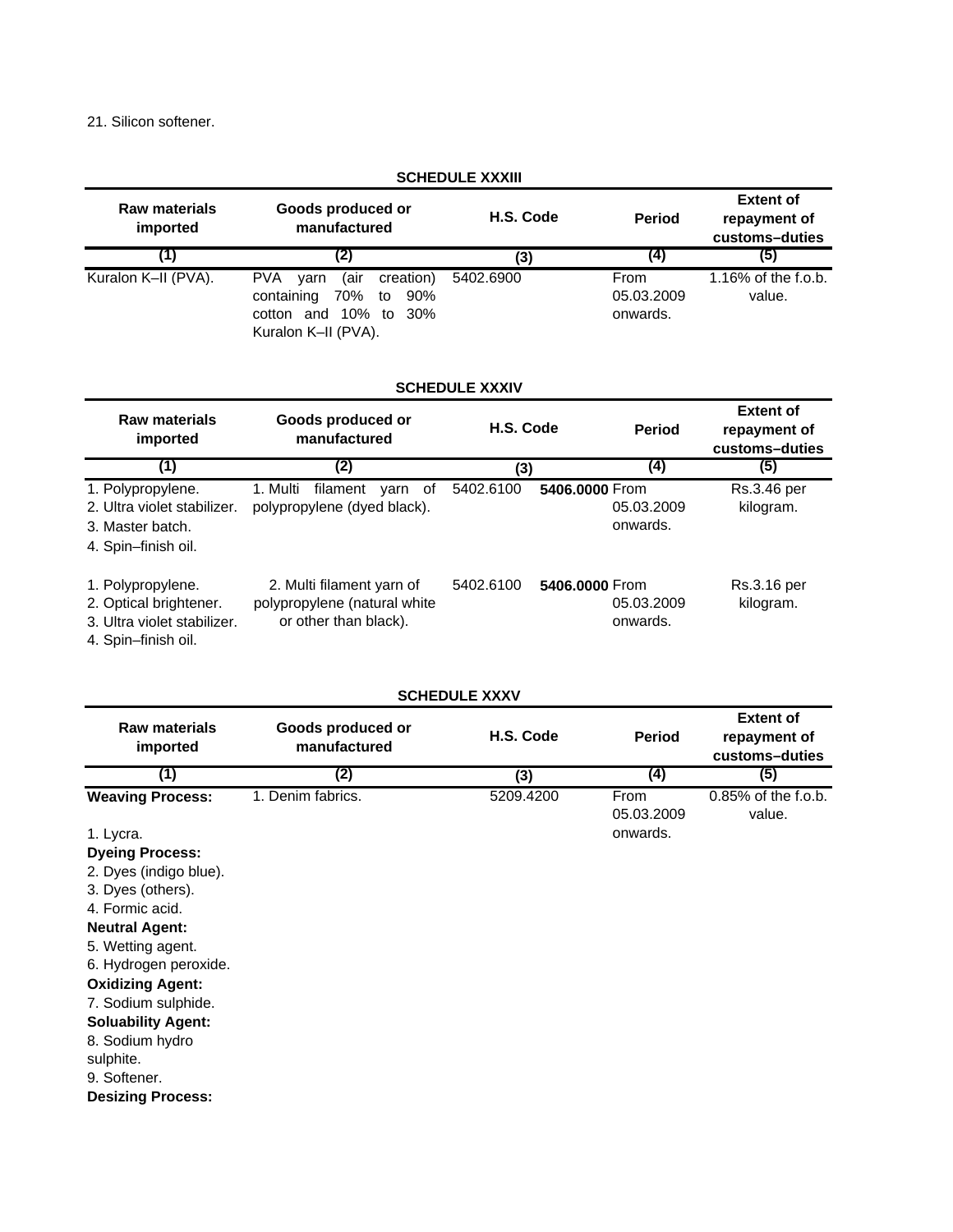10. Polyacrylic binder. 11. Softener. 12. Poly vinyl alcohol - PVA. **Finishing Process:** 13. Softener. 14. Formic acid - neutral agent. 15. Sequestering agent. 16. Wetting agent. 17. LDPE shrink role packing. Weaving Process: 2. Denim garments. 6203.2200 From 1.35% of the f.o.b. value. 1. Lycra. **Dyeing Process:** 2. Dyes (indigo blue). 3. Dyes (others). 4. Formic acid. **Neutral Agent:** 5. Wetting agent. 6. Hydrogen peroxide. **Oxidizing Agent:** 7. Sodium sulphide. **Soluability Agent:** 8. Sodium hydro sulphite. 9. Softener. **Desizing Process:** 10. Polyacrylic binder. 11. Softener. 12. Poly vinyl alcohol - PVA. **Finishing Process:** 13. Softener. 14. Formic acid - neutral agent. 15. Sequestering agent. 16. Wetting agent. 17. LDPE shrink role packing. **WASHING & FINISHING PROCESSES Desizer Process:** 18. Unilase LTL. 6203.2200 05.03.2009 onwards.

**Neutralizing Process:** 19. Acetic acid.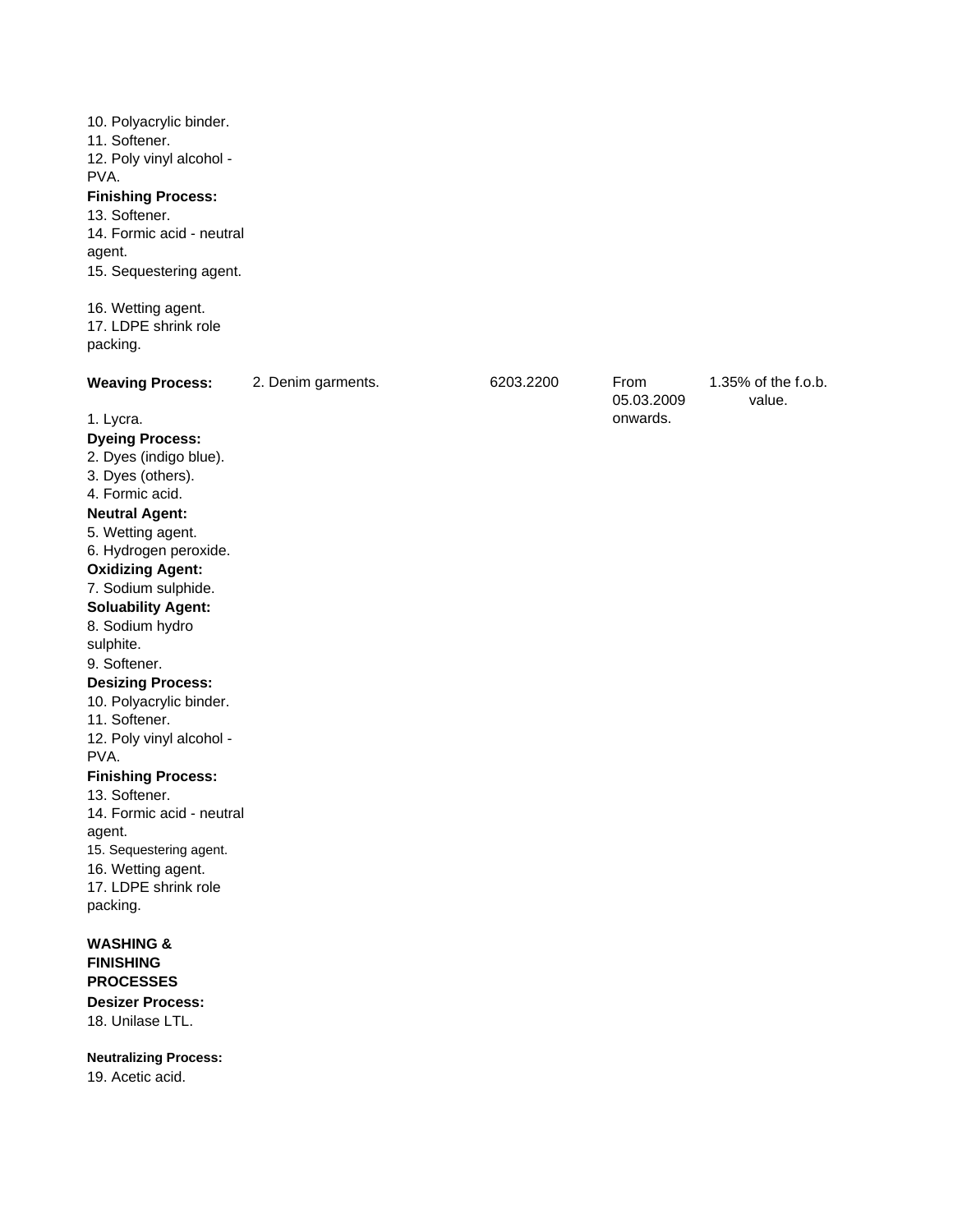| 20. Sodium                 |
|----------------------------|
| metabisulphate.            |
| 21. Sodium thiosulphate.   |
| 22. Oxalic acid.           |
| <b>Enzyme Process:</b>     |
| 23. Rescool 300.           |
| 24. Valumax 838.           |
| 25. Lavaclel bio.          |
| <b>Anti Back Stainer:</b>  |
| 26. Respers PT.            |
| 27. Fortres - EC02.        |
| <b>Anti Creasing:</b>      |
| 28. Printole FH.           |
|                            |
| <b>Anti Rust:</b>          |
| 29. Sequion CB 6.          |
| 30. Softener.              |
| <b>Resin:</b>              |
| 31. Stabitex ETR.          |
| <b>Oxidising Agent:</b>    |
| 32. Hydrogen per oxide.    |
| 33. Potassium              |
| permanganate.              |
| <b>Reducing Agent:</b>     |
| 34. Sodium per sulphate.   |
| 35. Sodium nitrate.        |
| <b>Optical Brightener:</b> |
| 36. Leucophur A.           |
| 37. Acessories.            |
| 38. Packing materials.     |

# **SCHEDULE XXXVI**

| <b>Raw materials</b><br>imported | Goods produced or<br>manufactured | H.S. Code                | <b>Period</b> | <b>Extent of</b><br>repayment of<br>customs-duties |
|----------------------------------|-----------------------------------|--------------------------|---------------|----------------------------------------------------|
| (1)                              | (2)                               | (3)                      | (4)           | (5)                                                |
| Bamboo fiber (H.S.               | Bamboo blended yarn (all          | 5205.1100,<br>5205.4600, | From          | 1.92% of the f.o.b.                                |
| Code 5504.1000)                  | blends) made of bamboo            | 5205.4700,<br>5205.1200. | 05.03.2009    | value.                                             |
|                                  | fiber and cotton fiber and        | 5205.4800,<br>5205.1300, | onwards.      |                                                    |
|                                  | 100% bamboo fiber yarn.           | 5205.1400,<br>5206.1100. |               |                                                    |